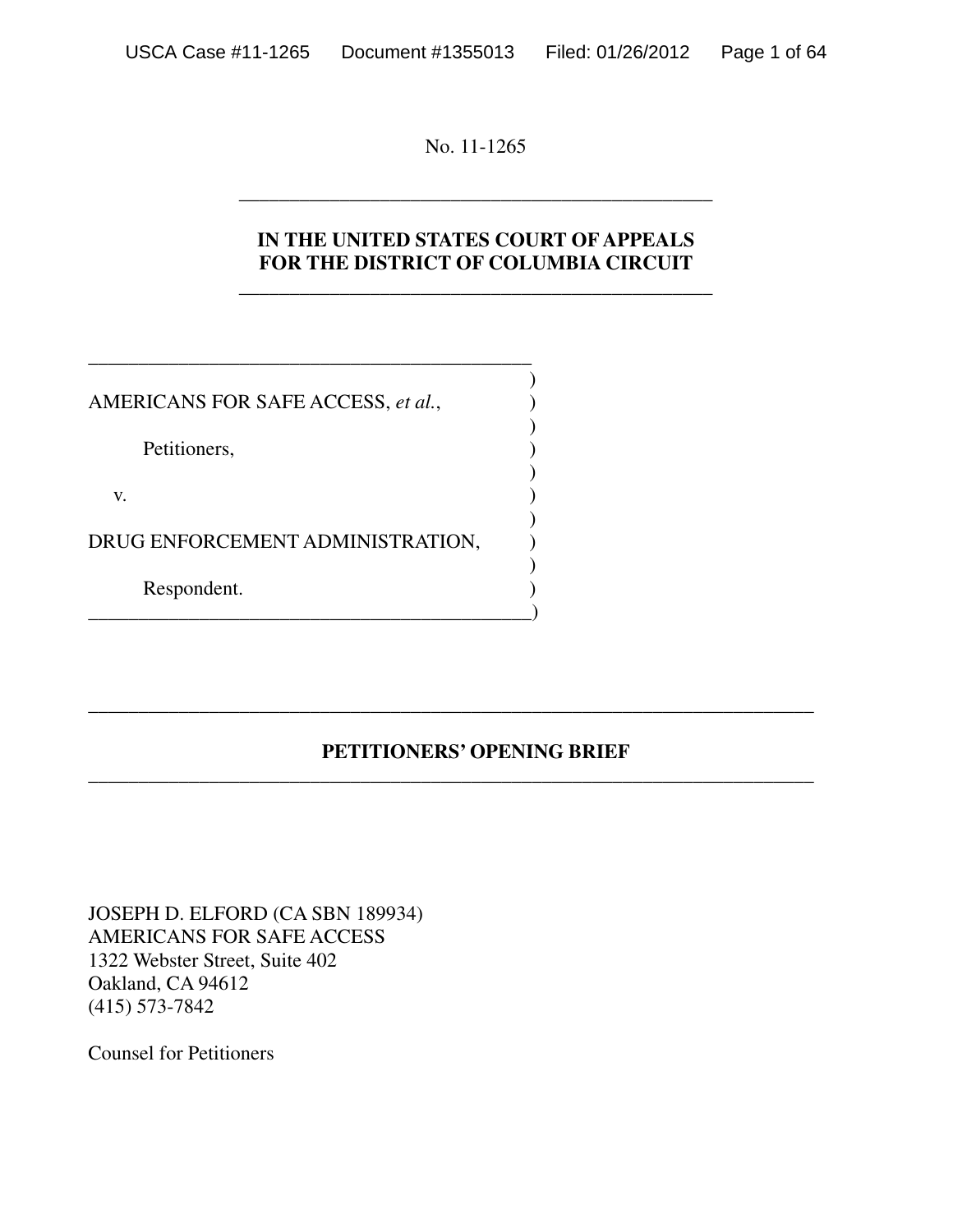### **TABLE OF CONTENTS**

Page

| I.      |
|---------|
| $A_{-}$ |
| B.      |
| II.     |
|         |
| B.      |
|         |
|         |
|         |
| Ι.      |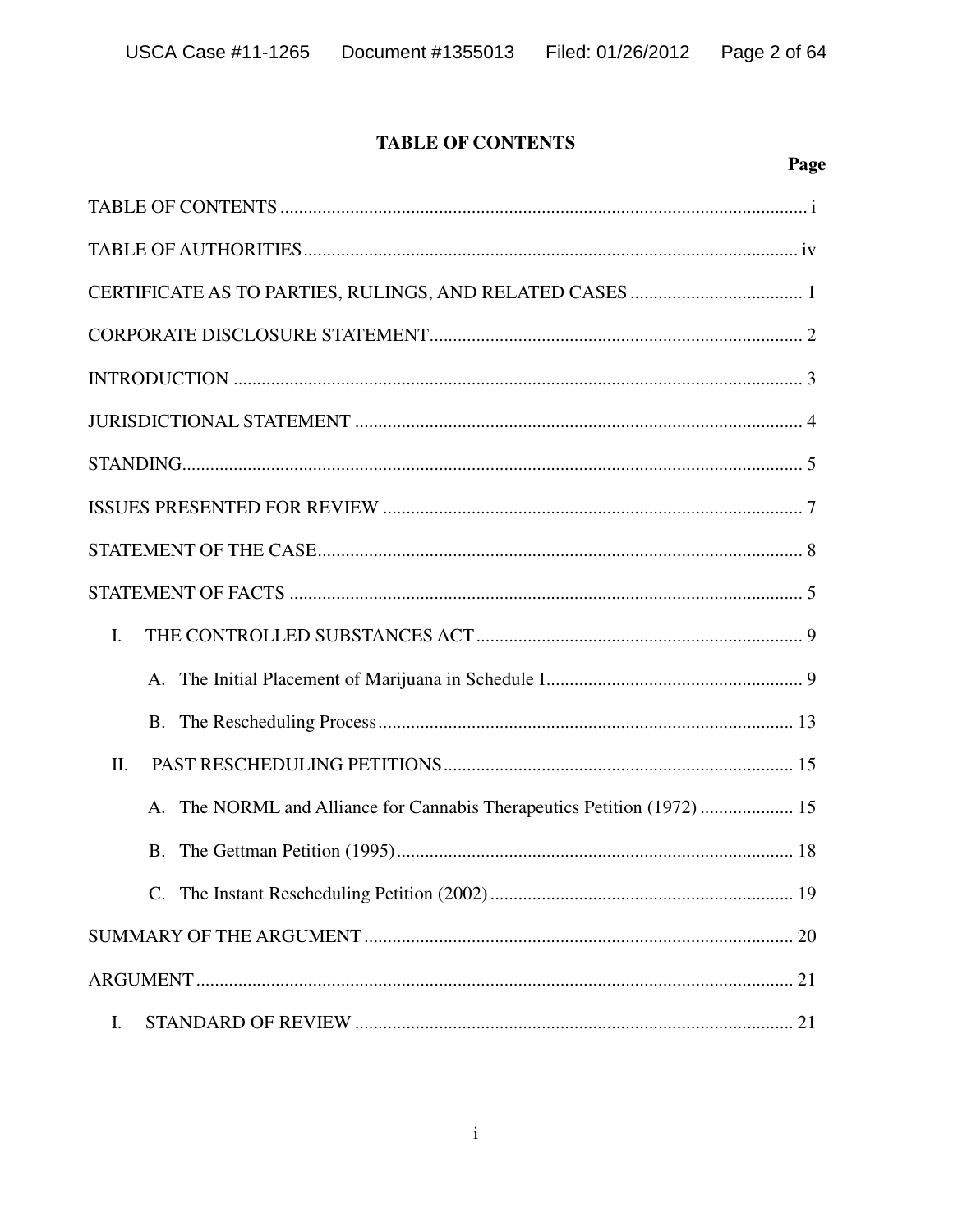| А.          | The DEA Deviated from the Statutory Language of the CSA and Its Own<br>Regulation When It Erroneously Found that Marijuana Does Not Have a<br>"Currently Accepted" Medical Use Because There Is Not a "Consensus" of                                                                            |                                                                                                                                                                                                                                                                                                       |
|-------------|-------------------------------------------------------------------------------------------------------------------------------------------------------------------------------------------------------------------------------------------------------------------------------------------------|-------------------------------------------------------------------------------------------------------------------------------------------------------------------------------------------------------------------------------------------------------------------------------------------------------|
|             |                                                                                                                                                                                                                                                                                                 |                                                                                                                                                                                                                                                                                                       |
| $C_{\cdot}$ | The DEA Acted Arbitrarily and Capriciously in Ignoring, Without<br>Explanation, Numerous Peer-Reviewed Studies, Including the Institute of<br>Medicine Study Commissioned by the Federal Government to Review the<br>Medical Efficacy of Marijuana, that Establish the Marijuana Is Accepted as |                                                                                                                                                                                                                                                                                                       |
|             |                                                                                                                                                                                                                                                                                                 |                                                                                                                                                                                                                                                                                                       |
|             | 2. The DEA Acted Arbitrarily and Capriciously, and Without Substantial<br>Evidence, in Ignoring More than Two Hundred Studies Demonstrating                                                                                                                                                     |                                                                                                                                                                                                                                                                                                       |
|             | The DEA Deviates from the Statutory Language of the CSA and Its Own<br>Regulation When It States that There Has Not Been Sufficient Analysis of<br>Marijuana's Chemistry, as Peer-Reviewed Studies Establish that                                                                               |                                                                                                                                                                                                                                                                                                       |
|             | The DEA Acted Arbitrarily and Capriciously in Failing to Consider                                                                                                                                                                                                                               |                                                                                                                                                                                                                                                                                                       |
|             |                                                                                                                                                                                                                                                                                                 |                                                                                                                                                                                                                                                                                                       |
| А.          | The CSA Requires the DEA to Compare a Substance with Other Scheduled                                                                                                                                                                                                                            |                                                                                                                                                                                                                                                                                                       |
| В.          |                                                                                                                                                                                                                                                                                                 |                                                                                                                                                                                                                                                                                                       |
|             |                                                                                                                                                                                                                                                                                                 | THE DEA ACTED ARBITRARILY AND CAPRICIOUSLY, AND WITHOUT<br>SUBSTANTIAL EVIDENCE, IN CONCLUDING THAT MARIJUANA<br>DOES NOT HAVE A "CURRENTLY ACCEPTED MEDICA USE IN<br>B.<br>D.<br>Е.<br>THE DEA ACTED ARBITRARILY AND CAPRICIOUSLY, AND<br>WITHOUT SUBSTANTIAL EVIDENCE, IN CONCLUDING THAT MARIJAUNA |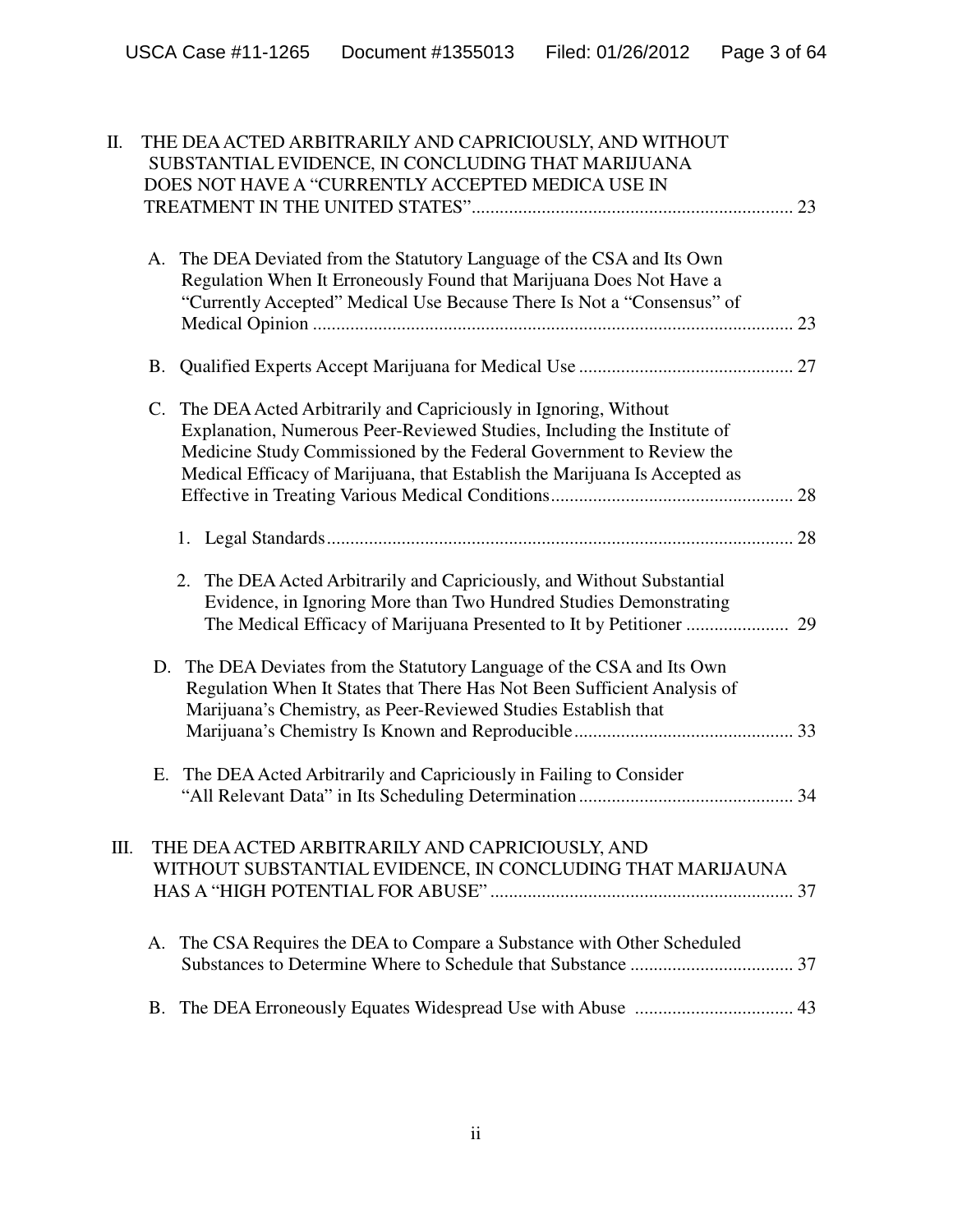| $\mathcal{C}$ . | A Proper Comparison of Marijuana to Other Scheduled and Non-Scheduled<br>Substances Demonstrates that Marijuana Does Not Have a "High" Potential for                                                                                              |    |
|-----------------|---------------------------------------------------------------------------------------------------------------------------------------------------------------------------------------------------------------------------------------------------|----|
| D.              | The DEA and HHS Acted Arbitrarily and Capriciously in Failing to Consider the<br>Effect of Their Failure to Reschedule Marijuana on the Public and the Cost                                                                                       |    |
| IV.             | THE DEA ACTED ARBITRARILY AND CAPRICIOUSLY BY FAILING TO HOLD<br>A HEARING ON THE PETITION, WHICH IS NEEDED TO RESOLVE RESOLVE<br>FACTUAL AND LEGAL DISPUTES AND AFFORD PETITIONERS A<br>MEANINGFUL OPPORTUNITY TO PRESENT CURRENT SCIENTIFIC AND |    |
|                 |                                                                                                                                                                                                                                                   |    |
|                 |                                                                                                                                                                                                                                                   |    |
|                 |                                                                                                                                                                                                                                                   | 56 |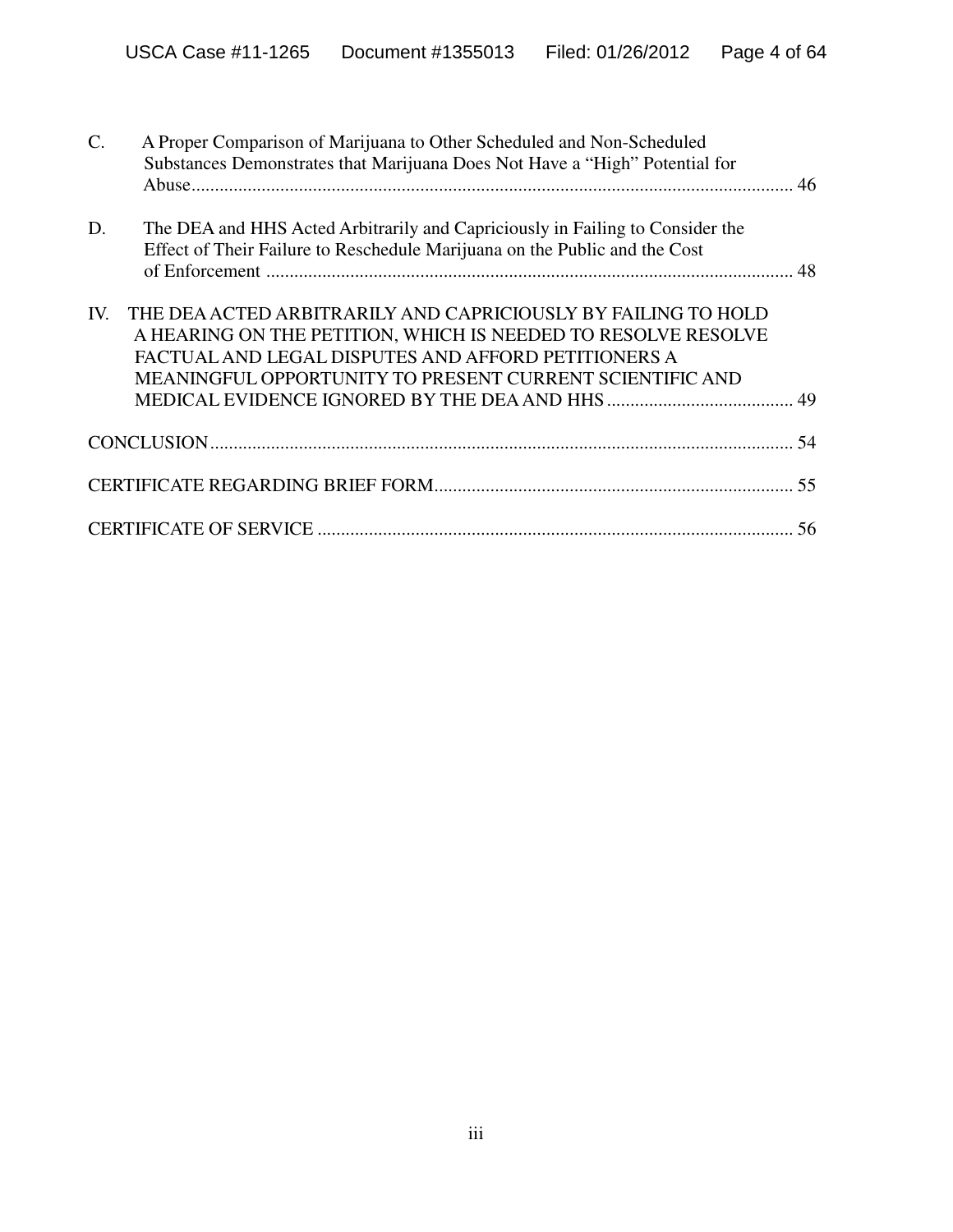### **TABLE OFAUTHORITIES**

**Cases**

| Alliance for Cannabis Therapeutics v. DEA, 930 F.2d 936 (D.C. Cir.1994)  16        |
|------------------------------------------------------------------------------------|
| *Alliance for Cannabis Therapeutics v. DEA,                                        |
|                                                                                    |
| Brady Campaign to Prevent Gun Violence v. Salazar, 612 F.Supp.2d 1 (D.D.C. 2009) 8 |
|                                                                                    |
| Coalition of Concerned Citizens v. Damian, 608 F.Supp. 110 (S.D. Ohio 1984) 51     |
| Central Alabama Fair Housing Center, Inc. v. Lowder Realty Co., Inc.,              |
| Chevron U.S.A., Inc. v. Naurual Resources Defense Council, Inc.,                   |
| Consumer Product Safety Comm'n v. GTE Sylvania, Inc., 447 U.S. 102 (1980)  44      |
|                                                                                    |
|                                                                                    |
|                                                                                    |
|                                                                                    |
|                                                                                    |
|                                                                                    |
|                                                                                    |
|                                                                                    |
|                                                                                    |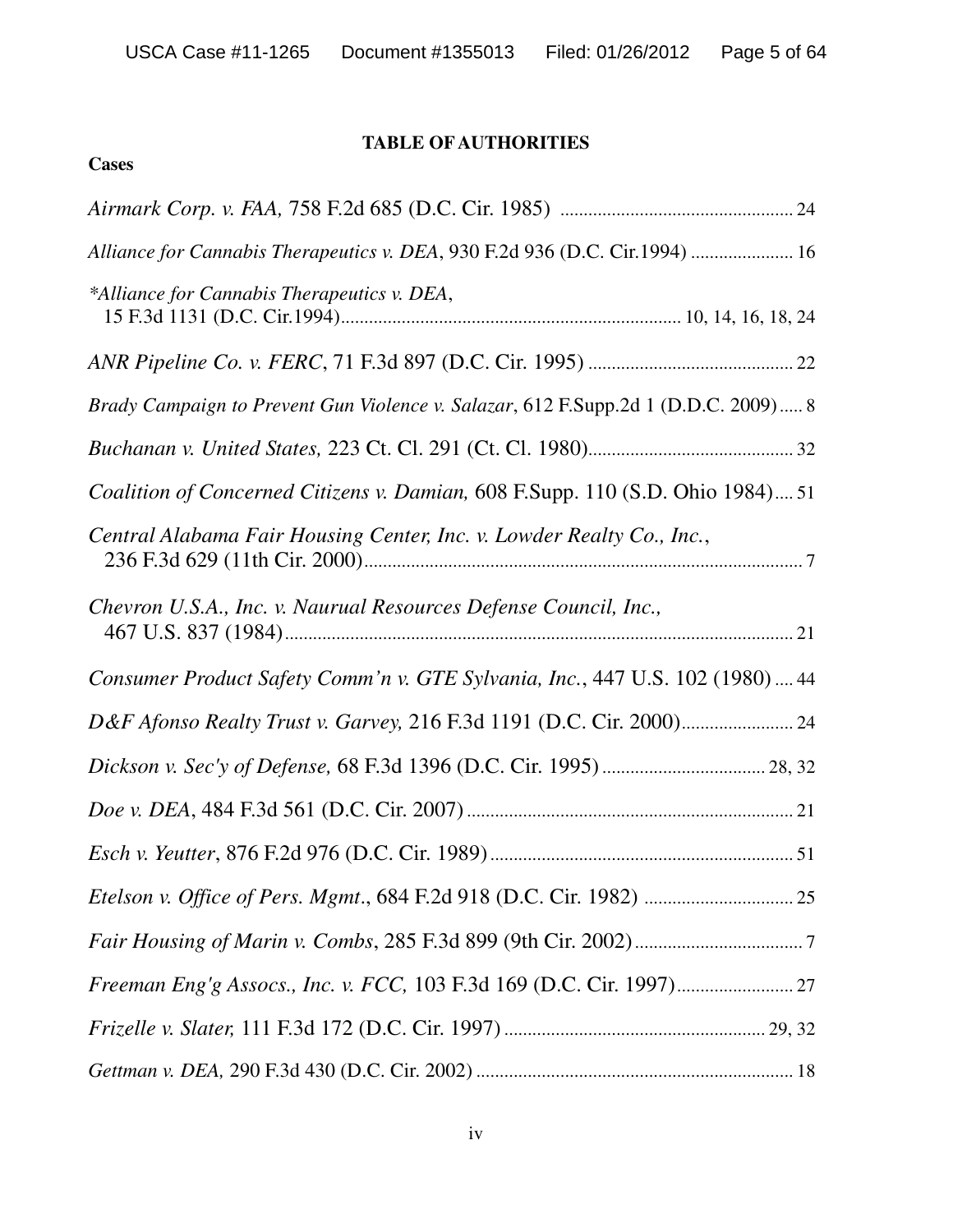| Golden Spread Electric Cooperative v. FERC, 319 F.3d 522 (D.C. Cir. 2003)  29      |
|------------------------------------------------------------------------------------|
|                                                                                    |
| *Grinspoon v. DEA, 828 F.2d 881 (1st Cir. 1987) 26, 35, 36, 37, 39, 41, 45, 49, 51 |
|                                                                                    |
|                                                                                    |
|                                                                                    |
|                                                                                    |
| Motion Picture Ass'n of Am., Inc. v. FCC, 309 F.3d 796 (D.C. Cir. 2002) 22         |
|                                                                                    |
| *NORML v. DEA, 559 F.2d 735 (D.C. Cir. 1977)  12, 13, 16, 22, 23, 40, 47, 49       |
| *NORML v. Ingersoll, 497 F.2d 654 (D.C. Cir. 1974)  11, 12, 13, 16, 48, 51         |
| Northern California Power Agency v. FERC, 37 F.3d 1517 (D.C. Cir. 1994) 22, 25     |
| Public Citizen Health Research Group v. Brock, 823 F.2d 626 (D.C. Cir. 1987)       |
| Public Service Comm'n of Kentucky v. FERC, 397 F.3d 1004 (D.C. Cir. 2005) 28       |
|                                                                                    |
|                                                                                    |
|                                                                                    |
|                                                                                    |
|                                                                                    |
|                                                                                    |
|                                                                                    |
|                                                                                    |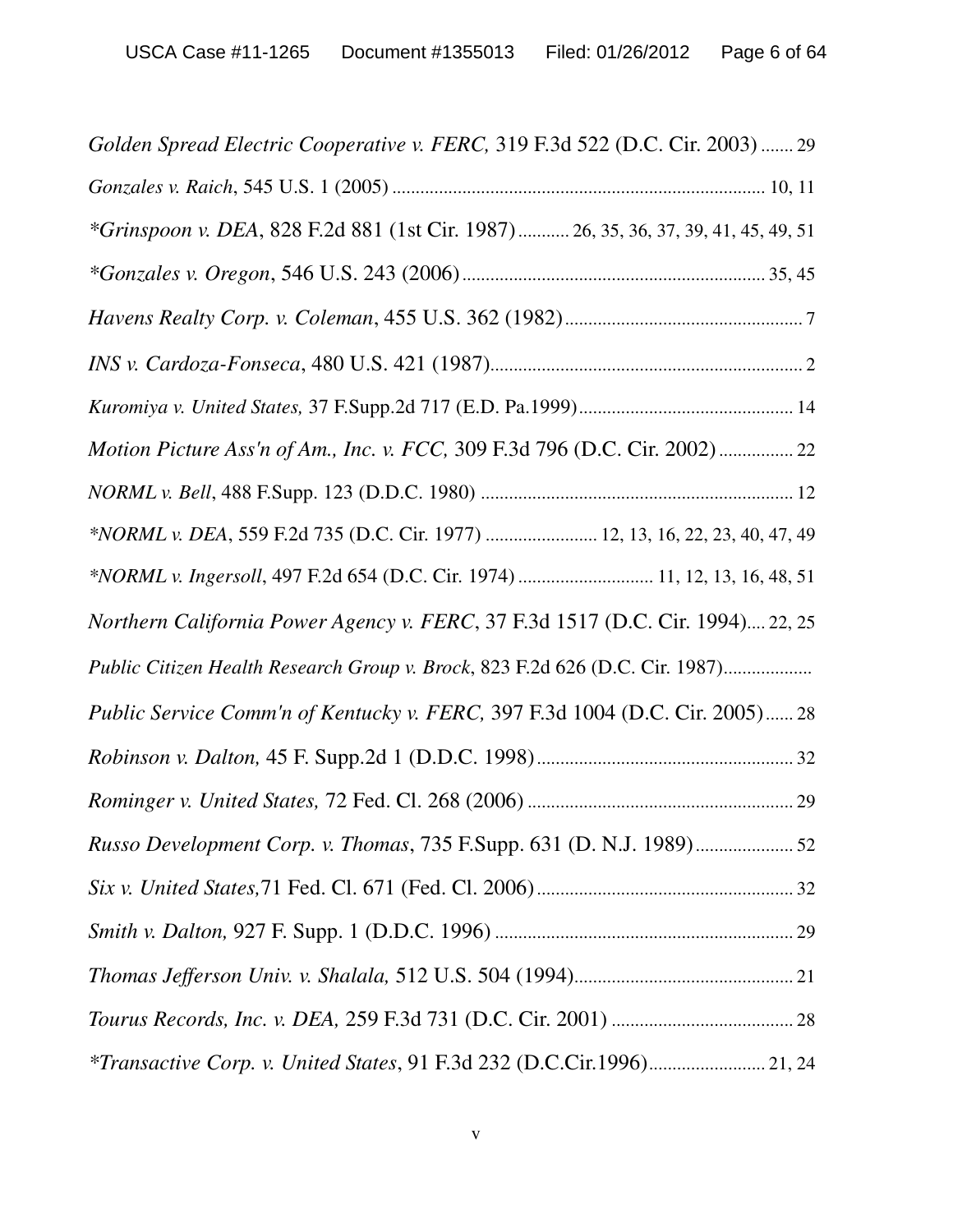| United States v. Diapulse Corporation of America,                                |
|----------------------------------------------------------------------------------|
| United States v. Articles of Drug Consisting of Following: 5,906 Boxes,          |
| United States v. Articles of Drag Labeled "Quick-O-Ver,"                         |
| United States v. Oakland Cannabis Buyers' Cooperative, 532 U.S. 483 (2001)  8    |
| Valley Forge Christian College v. Americans United for Separation of Church      |
| <b>Statutes and Regulations</b>                                                  |
|                                                                                  |
|                                                                                  |
|                                                                                  |
|                                                                                  |
|                                                                                  |
|                                                                                  |
|                                                                                  |
|                                                                                  |
|                                                                                  |
| H.R. Rep. No. 91-1444, Pub. L. No. 91-513, 1970 U.S.C.C.A.N. 4566 11, 12, 39, 44 |
|                                                                                  |
|                                                                                  |
|                                                                                  |
|                                                                                  |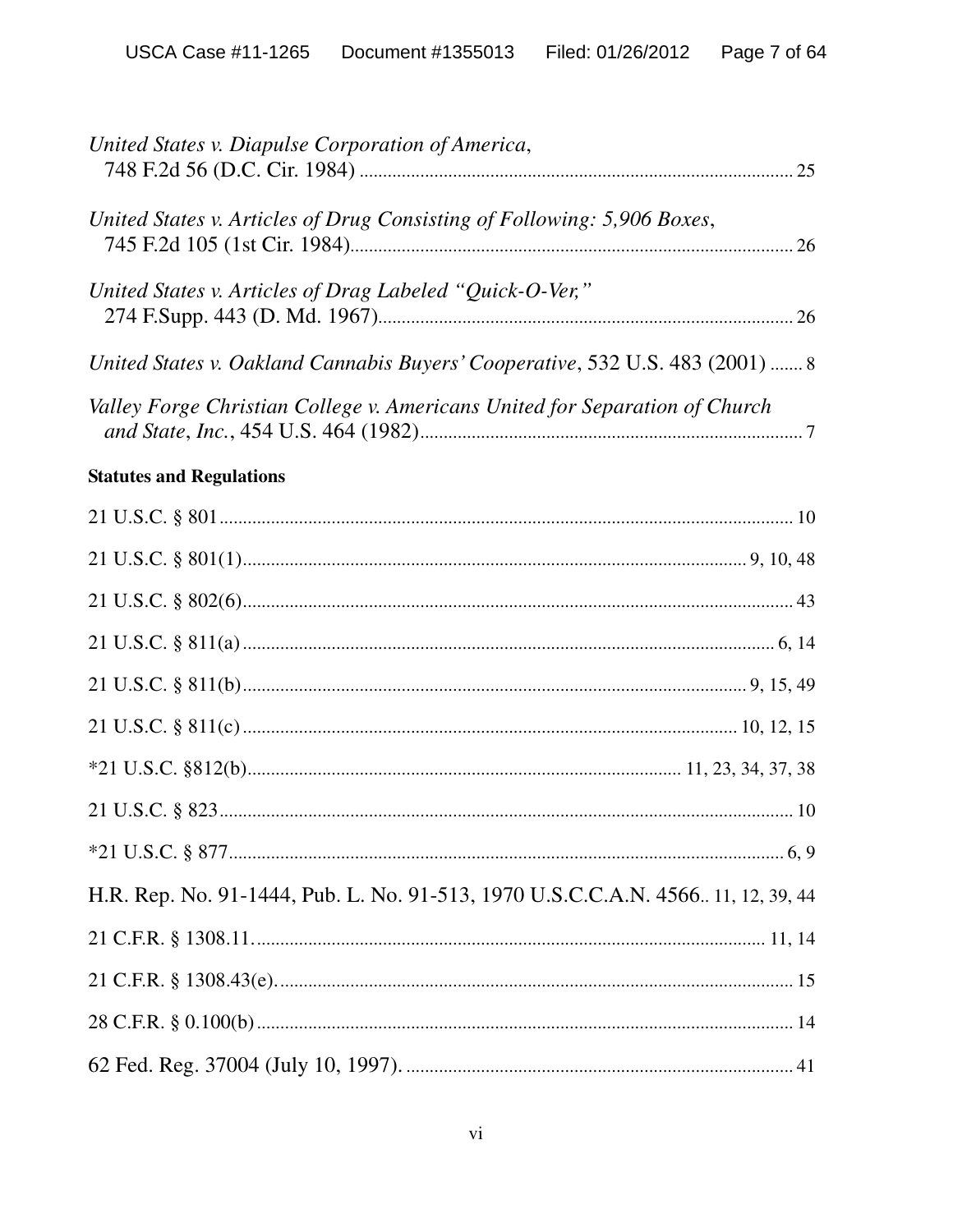| *76 Fed.Reg. 40552 (July 8, 2011) 6, 9, 19, 20, 24, 32, 33, 34, 36, 37, 40, 43, 44, 46                                                                                |
|-----------------------------------------------------------------------------------------------------------------------------------------------------------------------|
| <b>Other Authorities</b>                                                                                                                                              |
| Brown, Melissa, The Garden State Just Got Greener: New Jersey Is the<br>Fourteenth State to Legalize Medical Marijuana,                                               |
| Davis, Kenneth Culp & Pierce, Jr., Richard J.,                                                                                                                        |
| Dotan, Yoav, Making Consistency Consistent,                                                                                                                           |
| Friendly, Henry, J., <i>Indiscretion About Discretion</i> ,                                                                                                           |
| *Joy, Janet E., Watson, Stanley J., and Benson, Jr., John A. (eds) Marijuana as Medicine:<br>Assessing the Science Base (National Academy Press 1999)  13, 30, 31, 32 |
| Kleiman, Mark A. & Saiger, Aaron J., Drug Legalization: The<br>Importance of Asking the Right Question, 18 HOFSTRA L. REV. 527 (1990) 48                              |
| Smith, Annaliese, Marijuana as a Schedule I Substance: Political Ploy or Accepted Science,                                                                            |
| The Hon Juan Juan R. Torruella, <i>Déjà vu: A Federal Judge Revisits the</i><br>War on Drugs or Life in a Balloon, 20 B.U. PUB. INT. L.J. 167 (2011) 32, 36, 47       |
| Young, Francis, L., DEA Administrative Law Judge, Marijuana Rescheduling Petition,                                                                                    |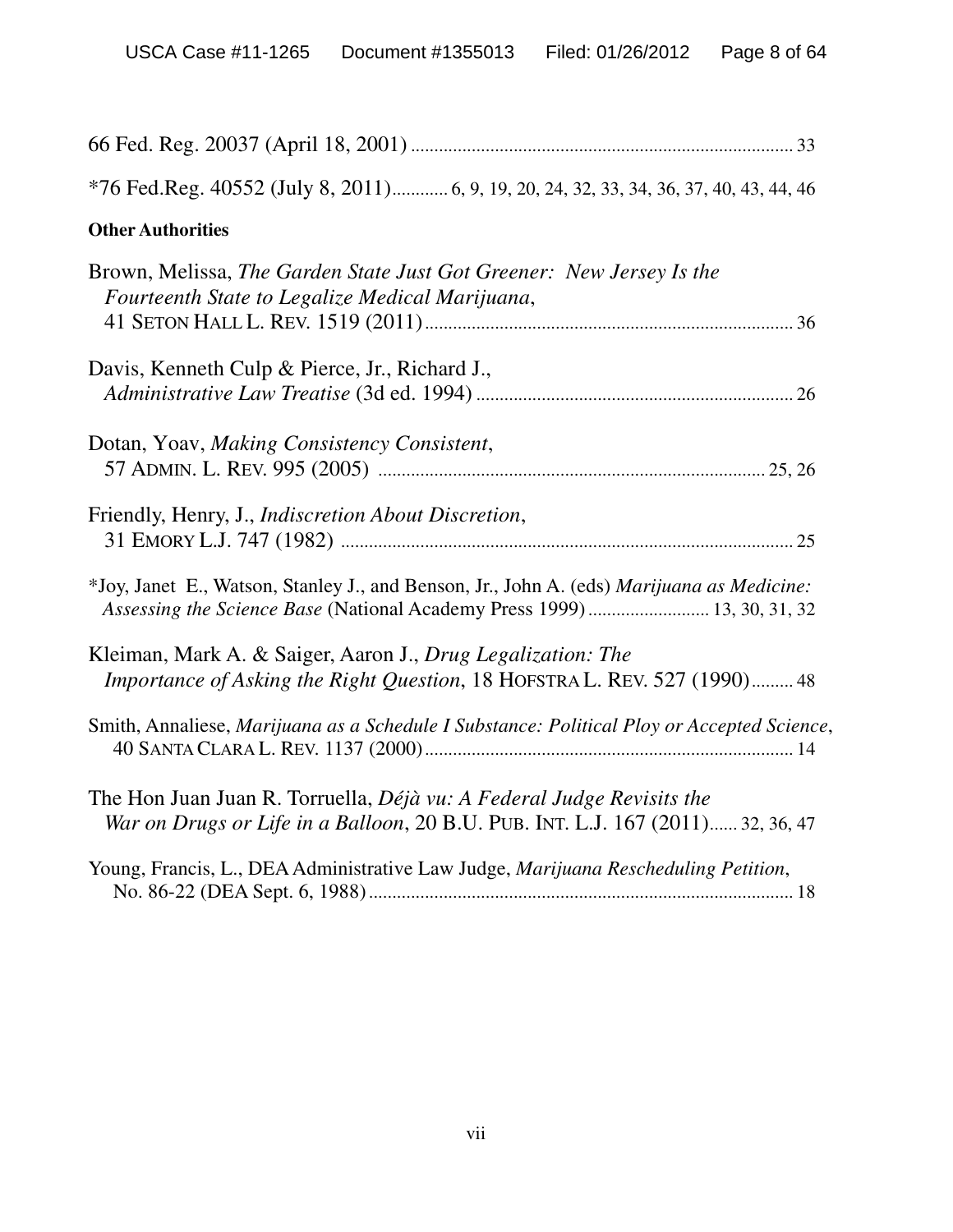### **CERTIFICATE AS TO PARTIES, RULINGS, AND RELATED CASES**

Pursuant to Circuit Rule 28, petitioners report that they consist of Americans for Safe Access ("ASA"), William Britt ("Britt"), the Coalition to Reschedule Cannabis ("CRC"), Kathy Jordan ("Jordan"), Michael Krawitz ("Krawitz"), and Patients Out of Time ("POT"), Rick Steeb ("Steeb") (collectively "petitioners").

Respondents are the Drug Enforcement Administration ("DEA") and Eric Holder, United States Attorney General ("Holder") (collectively "respondents").

There are no rulings under review or related cases pending at this time; however, the administrative order under review to deny marijuana rescheduling was prompted by an action in this Court for unreasonable delay filed by petitioners. *See In re: Coalition to Reschedule Cannabis*, No. 11-5121 (D.C. Cir. 2011). Petitioners respecfully request that this case be assigned to that panel.

DATED: January 23, 2012

/s/ Joseph D. Elford Joseph D. Elford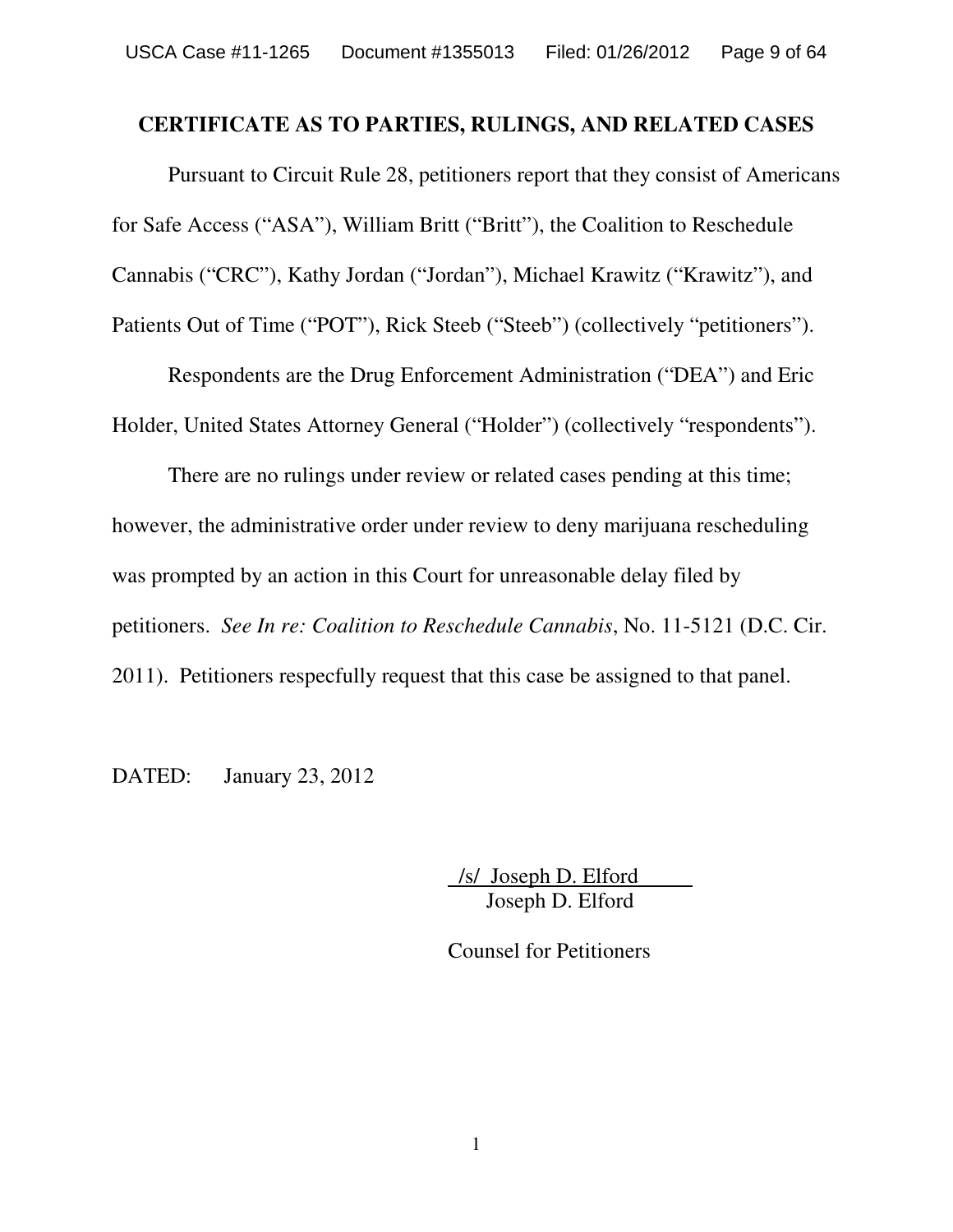# **CORPORATE DISCLOSURE STATEMENT**

Pursuant to Rule 26.1 of the Federal Rules of Appellate Procedure,

petitioners report that they are non-profit corporations and individuals that do not

have parent corporations.

DATED: January 23, 2012

/s/ Joseph D. Elford Joseph D. Elford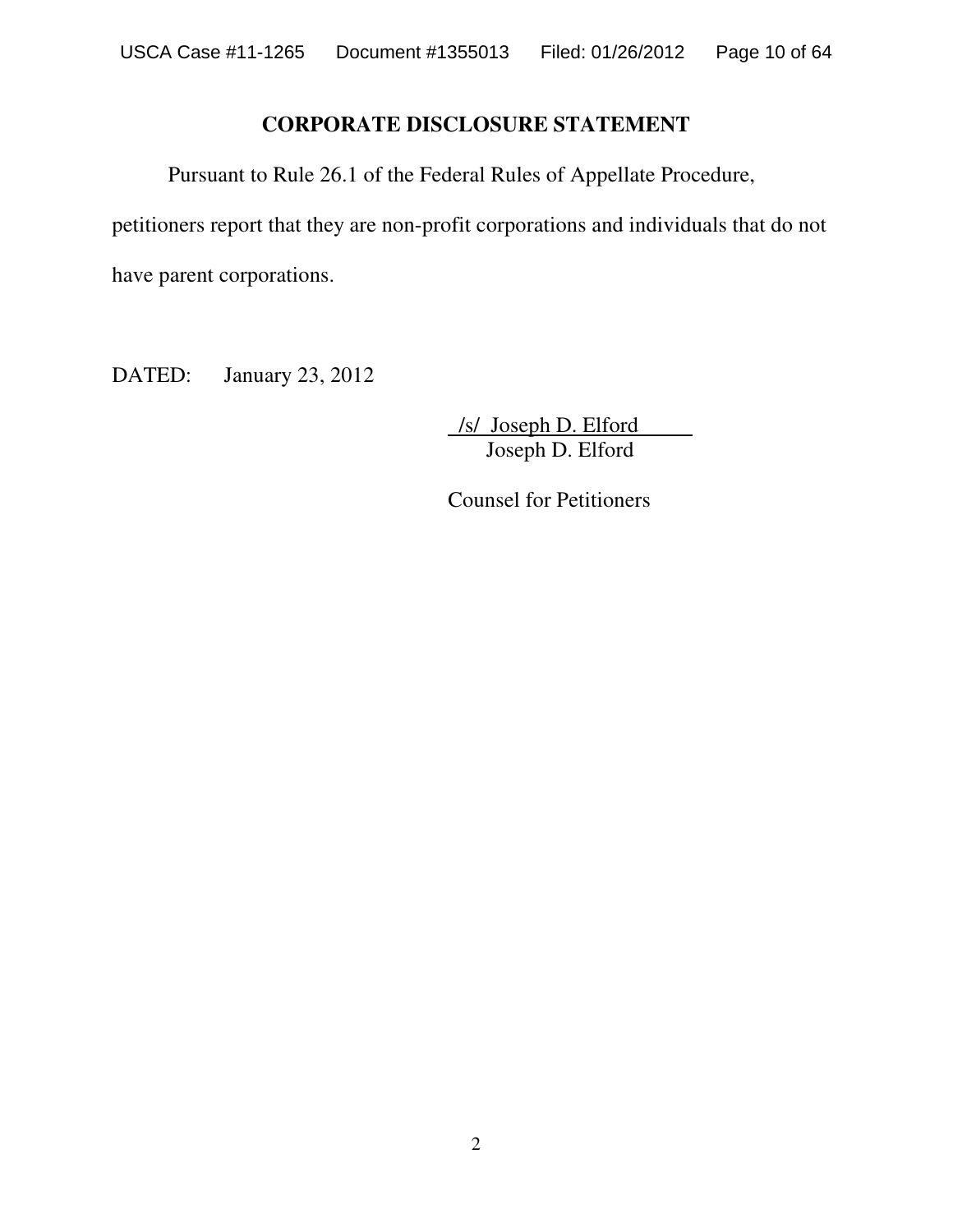#### **INTRODUCTION**

The federal government has sought and obtained a patent for the medical use of cannabinoids; yet, it claims in these proceedings that marijuana has *no* medical use. There are numerous peer-reviewed studies establishing that marijuana is effective in treating AIDS wasting syndrome, muscle spasticity, emesis, appetite loss, negative side effects of chemotherapy, and chronic pain, as several of the government's own Commissions and Administrative Law Judges have recognized. The government, however, simply ignores these well-controlled studies and, instead, demands proof of medical efficacy for marijuana far beyond that which it requires for other scheduled substances -- proof that is not required by the federal Controlled Substances Act ("CSA") or the federal agencies' own regulations. To make matters worse, and further demonstrating the Drug Enforcement Agency's ("DEA") bias on this topic, the DEA fails to compare the abuse potential of marijuana to other scheduled substances, as the CSA requires. It is only by failing to apply the appropriate standards and make the required comparisons that the federal government could conclude that marijuana is as harmful as heroin and PCP and *even more* harmful than methamphetamine, cocaine and opium, and should remain in the CSA's most restrictive Schedule I. It does not require an expert in marijuana to recognize, although there are many of them, such obvious untruths.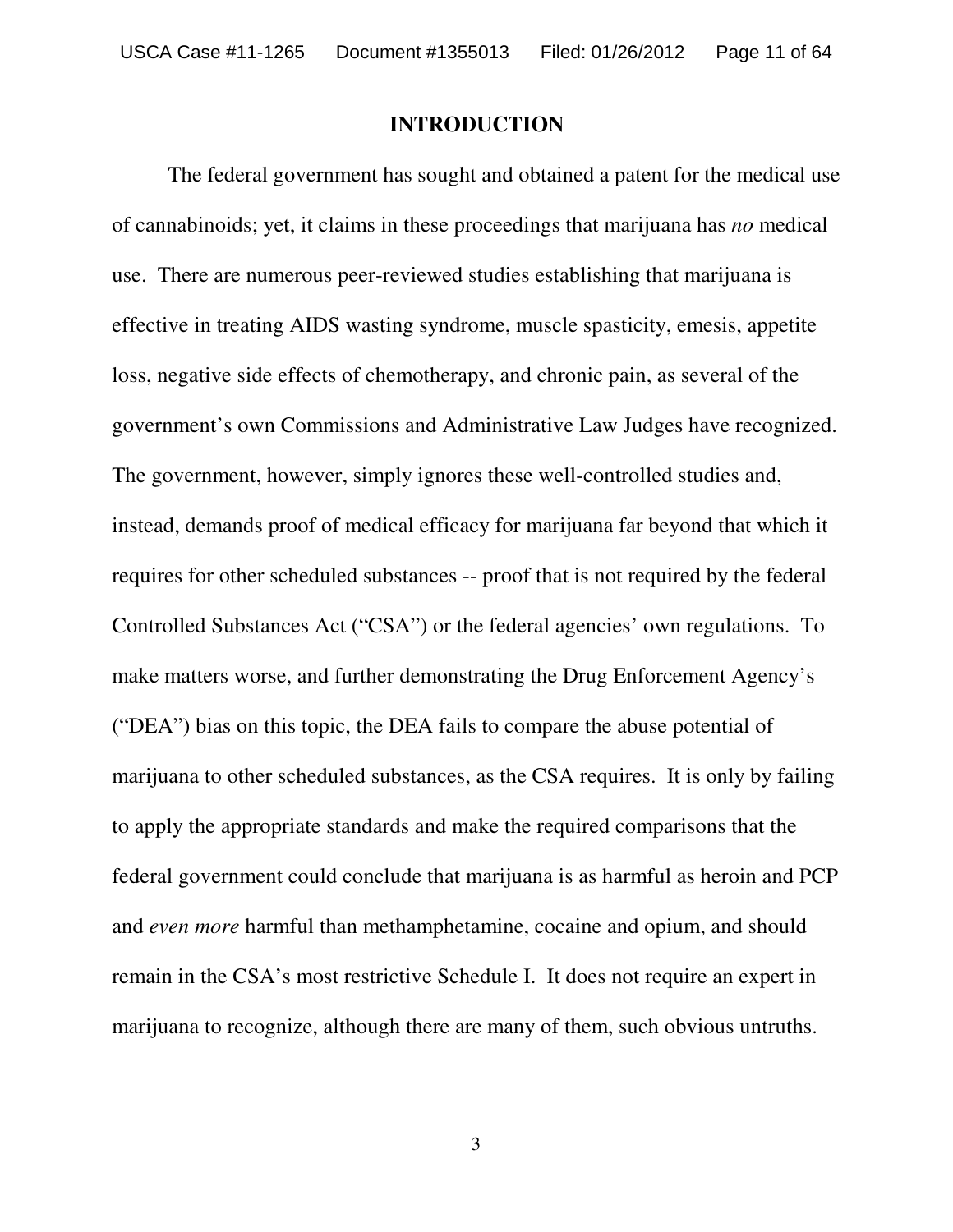The Drug Enforcement Administration ("DEA") and the Department of Health and Human Services ("HHS"), the federal decisionmakers in this process, will, no doubt, argue that their decision making is entitled to extreme deference, which insulates them from this Court's scrutiny. Deference to agency decisionmaking, however, extends only so far. It does not give the DEA or HHS an unfettered license to apply different criteria to marijuana than to other drugs, ignore critical scientific data, misrepresent social science research, or rely upon unsubstantiated assumptions, as the DEA has done in this case. The CSA and the Administrative Procedures Act ("APA"), as well as due process and fundamental fairness, require the DEA to analyze the scientific data objectively and evenhandedly. Its failure to do so with regard to marijuana is arbitrary and capricious, requiring a remand to the DEA for a hearing and the issuance of findings based on the scientific record.

#### **JURISDICTIONAL STATEMENT**

This Court's jurisdiction arises from its statutory authority under 21 U.S.C. § 877 to review "[a]ll final determinations, findings, and conclusions" of the government in relation to rescheduling petitions. On October 9, 2002, petitioners Americans for Safe Access ("ASA"), William Britt ("Britt"), Coalition to Reschedule Cannabis ("CRC"), Cathy Jordan ("Jordan"), Patients Out of Time ("POT"), Rick Steeb ("Steeb"), and Michael Krawitz ("Krawitz") (collectively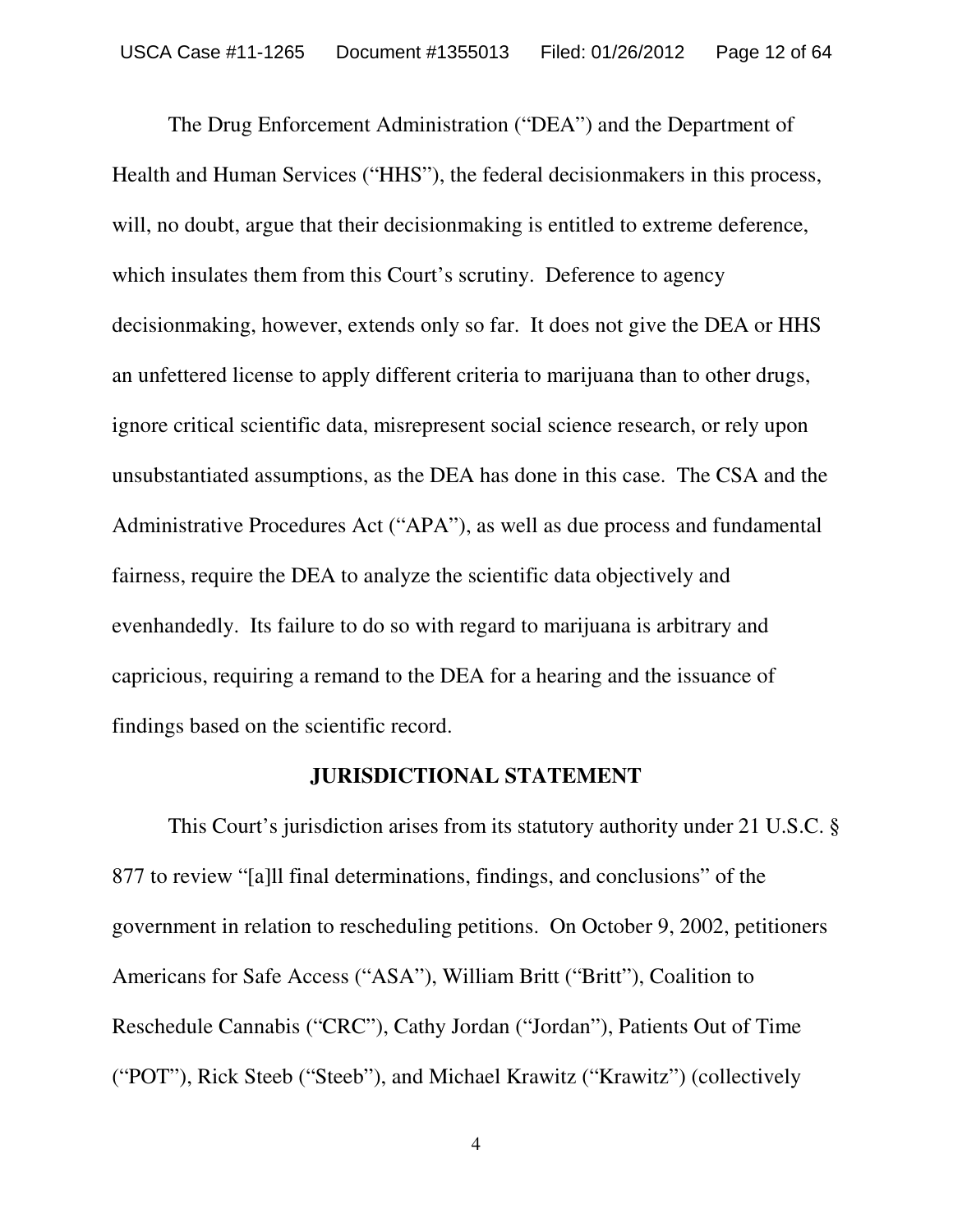"petitioners") petitioned the Drug Enforcement Administration ("DEA") to intiate rulemaking proceedings to reschedule marijuana, pursuant to 21 U.S.C. § 811(a). AR (A.1). After the DEA denied this petition by letter dated June 21, 2011, as published at 76 Fed.Reg. 40552 (July 8, 2011), petitioners timely filed a Petition for Review in this Court on July 21, 2011, pursuant to 21 U.S.C. § 877. Venue is proper in this Court under 21 U.S.C. § 877.

#### **STANDING**

Petitioners have Article III standing to seek judicial review of the findings of the DEA both as individuals and based on principles of organizational standing. To establish organizational standing to sue on its own behalf under Article III, an organization needs to show that it has suffered an actual or threatened injury in fact that is fairly traceable to the alleged illegal action and is likely to be redressed by a favorable court decision. *See Valley Forge Christian College v. Americans United for Separation of Church and State*, *Inc.*, 454 U.S. 464, 572 (1982). One way that an organization meets the requisites for Article III injury is if it alleges that purportedly illegal action increases the resources the group must devote to its substantive programs, excluding the costs of its suit challenging the defendants' actions. *See Havens Realty Corp. v. Coleman*, 455 U.S. 362, 379 (1982); *Fair Housing of Marin v. Combs*, 285 F.3d 899, 905 (9th Cir. 2002). ASA has established such injury here, as it has submitted evidence that it has expended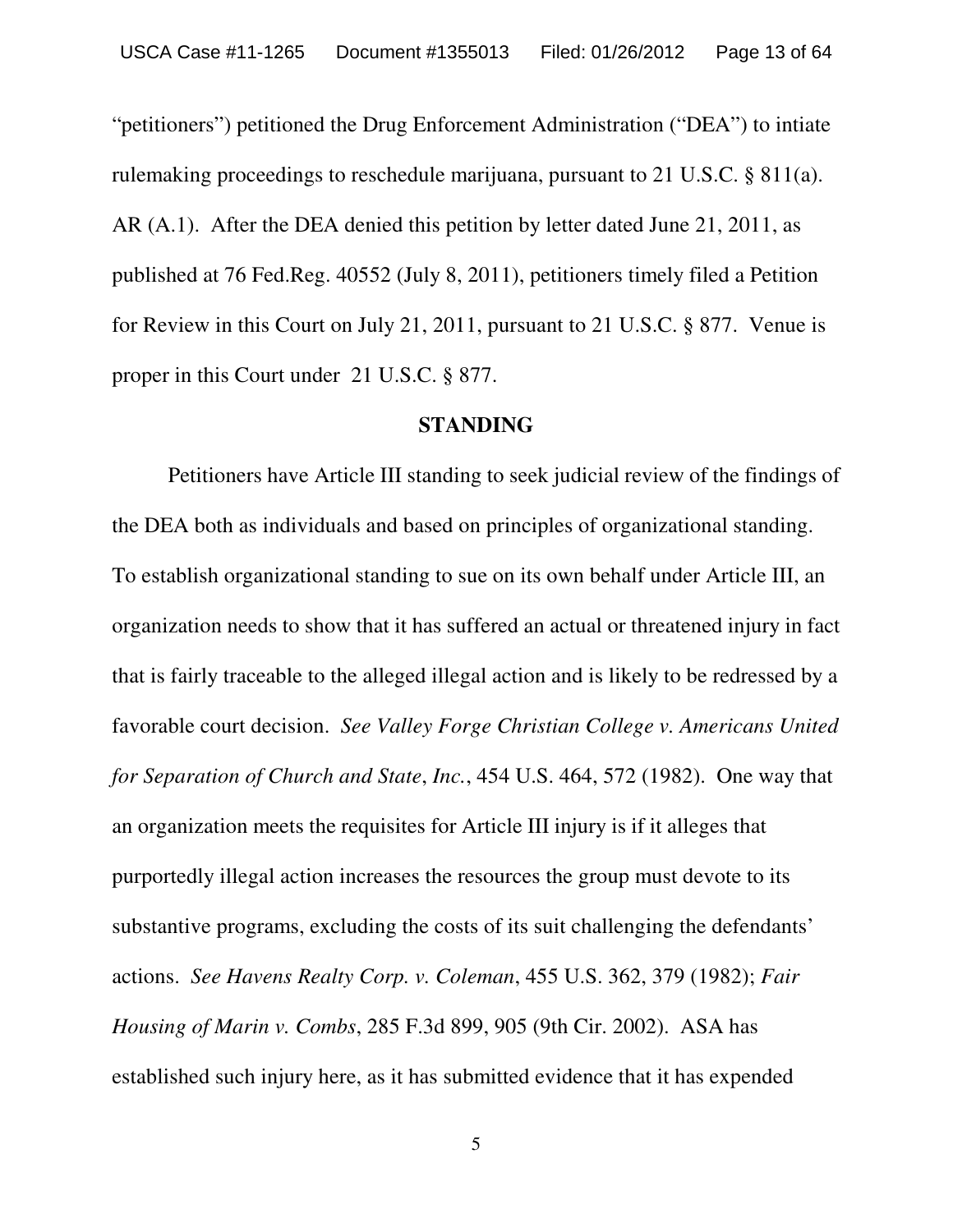significant resources combatting the DEA's positions respecting marijuana's medical use and abuse potential, which would be redressed by a favorable decision. *See* Sherer Aff.; *cf. Fair Housing*, 285 F.3d at 905 (holding such injury sufficient to confer Article III standing). Reversal of the DEA's denial of the rescheduling Petition would reduce ASA's expenditure of funds and foster its mission, so it has Article III standing. *See Havens*, 455 U.S. at 379; *cf. Central Alabama Fair Housing Center, Inc. v. Lowder Realty Co., Inc.*, 236 F.3d 629, 643 (11th Cir. 2000) (holding that fair housing organization had standing to recover in its own right for the diversion of its resources to combat defendant's discrimination). ASA also has standing on behalf of its members because they are deterred from cultivating the medicine they need for fear of a federal criminal proseuction, but they would not feel so deterred if marijuana were rescheduled. Britt Aff.; Krawitz Aff. Sherer Aff.; Steeb Aff.; *see Brady Campaign to Prevent Gun Violence v. Salazar*, 612 F.Supp.2d 1, 28 (D.D.C. 2009); *cf. United States v. Oakland Cannabis Buyers' Cooperative*, 532 U.S. 483 (2001) (holding that medical marijuana patients may not interpose medical necessity defense because it is a Schedule I substance).

The individually named petitioners, who are members of ASA and POT, also have standing on their own. *See* Britt Aff.; Krawitz Aff.; Sherer Aff.; Steeb Aff. Each of these individually named petitioners suffers from serious medical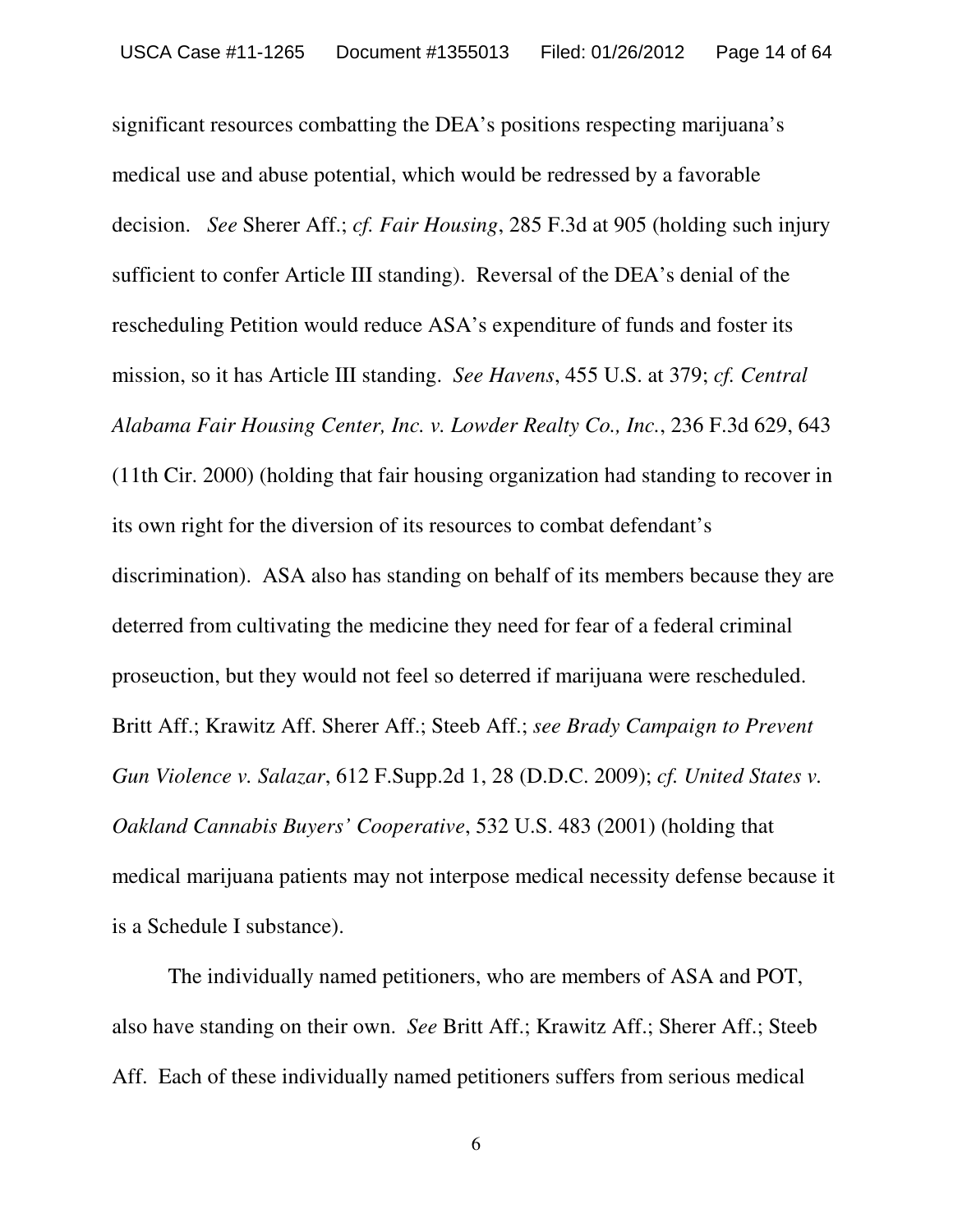conditions that could be aided by the use of marijuana for medical purposes, but they are deterred from obtaining the medicine they need by the government's arbitrary and capricious scheduling determination. *See* Britt Aff.; Krawitz Aff.; Sherer Aff.; Steeb Aff.. A recheduling of marijuana in accordance with the provisions of CSA would allow these patients an opportunity to obtain a sufficient amount of marijuana to treat their medical conditions. *See* Britt Aff.; Krawitz Aff.; Steeb Aff. They would no longer be deterred from culivating their own medicine by draconian federal penalties, since they would likely be afforded a medical necessity defense in federal court. *See* Britt Aff.; Krawitz Aff.; Sherer Aff.; Steeb Aff. *United States v. Oakland Cannabis Buyers' Cooperative*, 532 U.S. 483 (2001). They would also no longer be deterred by the government's false statements that marijuana lacks any medical efficacy, as many do now. *See* Sherer Aff. All of these organizational and individual interests are within the intersts served by the CSA, as this Act was designed to promote the "health and general welfare of the American people," 21 U.S.C. § 801(1), and allows "any interested party" to file for relief in this Court, *see* 21 U.S.C. § 877.

### **ISSUES PRESENTED FOR REVIEW**

1. Did the DEA act arbitrarily and capriciously, and without substantial evidence, in deviating from its own regulatory criteria and ignoring numerous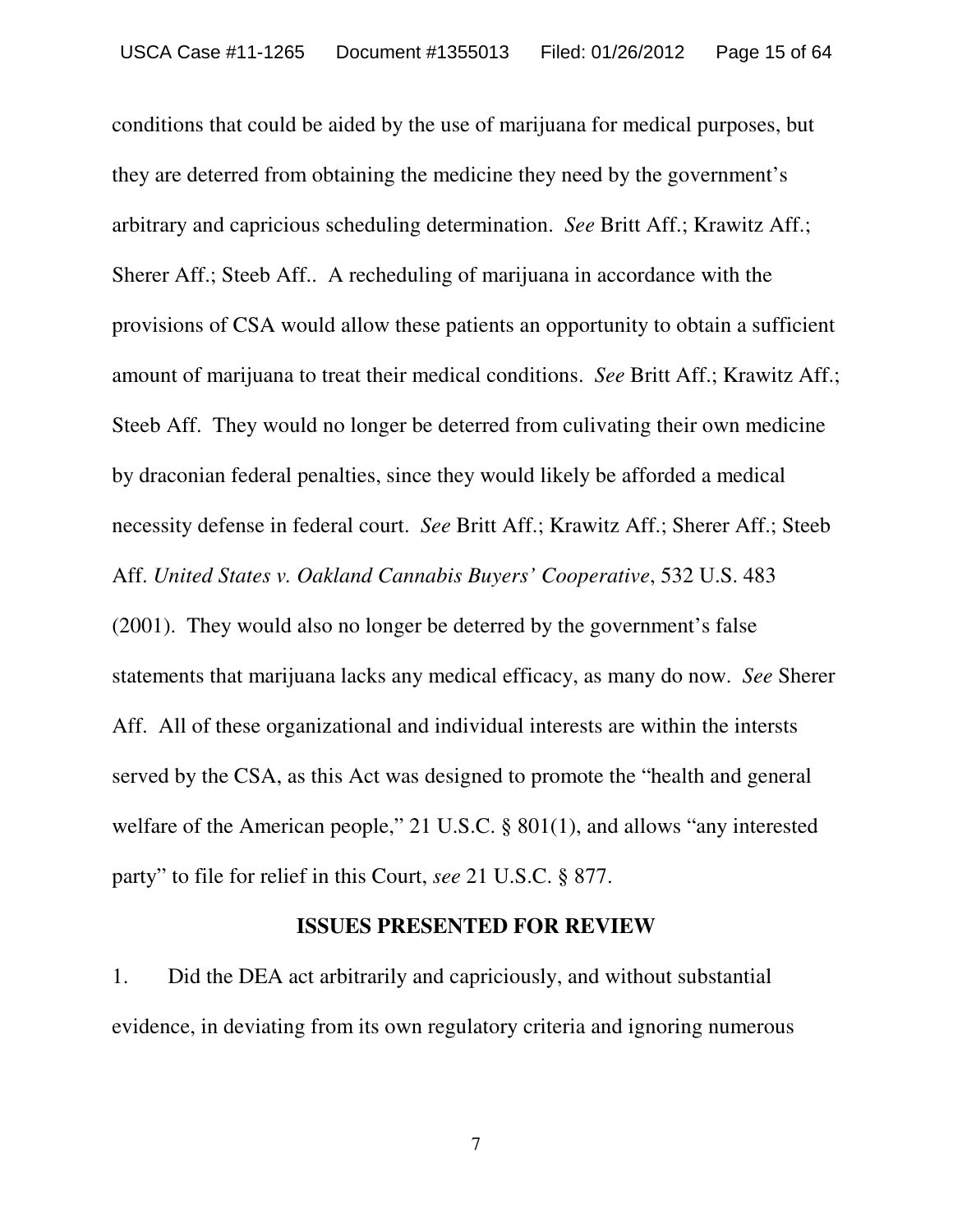studies submitted by petitioner demonstrating that marijuana has various accepted medical uses to conclude that it does not?

2. Did the DEA act arbitrarily and capriciously, and without substantial evidence, in failing to perfrom the required relative comparisons to other scheduled substances to conclude that marijuana has a "high" abuse potential that is even higher than methamphetamine and cocaine?

3. Did the DEA act arbitrarily and capriciously in failing to hold a hearing or take additional evidence after it delayed for nearly eleven years in denying the rescheduling Petition?

#### **STATEMENT OF THE CASE**

The CRC filed the instant rescheduling Petition on October 9, 2002, requesting that marijuana be rescheduled to Schedule III, IV, or V because marijuana has an accepted medical use in the United States; it is safe for use under medical supervision; it has an abuse potential lower than Schedule I or II drugs; and it has a lower dependence liability than Schedule I or II drugs. AR (A.1); 76 Fed.Reg. 40552, 40566 (July 8, 2011). The DEA accepted the Petition for filing on April 3, 2003. AR (A.3); 76 Fed.Reg. 40552, 40566 (July 8, 2011). On July 12, 2004, the DEA requested a scientific evaluation and scheduling recommendation for marijuana from HHS, as required by 21 U.S.C. § 811(b). AR (A.9); 76 Fed.Reg. 40552, 40566 (July 8, 2011). HHS provided its scientific and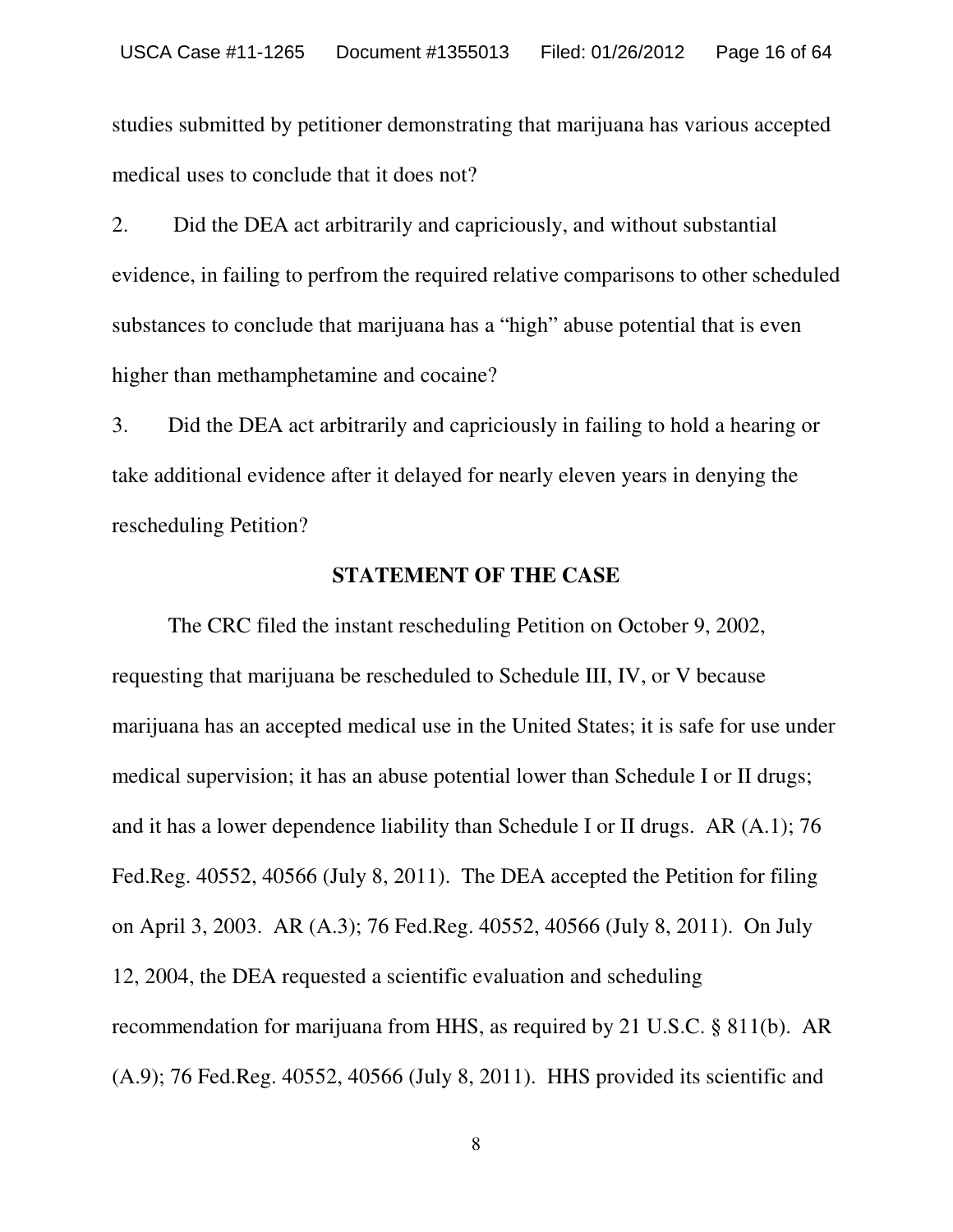medical evaluation to DEA on December 6, 2006. AR (A.10); 76 Fed.Reg. 40552, 40566 (July 8, 2011). Based on HHS' scientific evaluation and recommendation and its consideration of additional evidence it selected, the DEA denied the Petition to reschedule marijuana on July 8, 2011. 76 Fed. Reg. 40522, 40567 (July 8, 2011). Petitioners timely filed the instant petition under 21 U.S.C. § 877 on July 21, 2011, to challenge this erroneous determination.

### **STATEMENT OF FACTS**

### **I. THE CONTROLLED SUBSTANCES ACT**

#### *A. The Initial Placement of Marijuana in Schedule I*

When Congress enacted the Controlled Substances Act, 21 U.S.C. § 801 *et seq.* ("CSA"), in 1970, it explicitly recognized that "[m]any of the drugs included within this subchapter have a useful and legitimate medical purpose and are necessary to maintain the health and general welfare of the American people." 21 U.S.C. § 801(1). It also sought to "control the legitimate and illegitimate traffic in controlled substances." *Gonzales v. Raich*, 545 U.S. 1, 12-13 (2005); *see* 21 U.S.C § 801. To these ends, Congress classified substances under the CSA into five schedules based on their: (1) relative abuse potential, (2) medical utility, and (3) safety of use under medical supervision. 21 U.S.C.  $\S 812(b)(1)(A)-(C)$ . The most restrictive category, Schedule I, is reserved for substances (1) that have the highest potential for abuse, (2) no currently accepted medical use and (3) lack safe use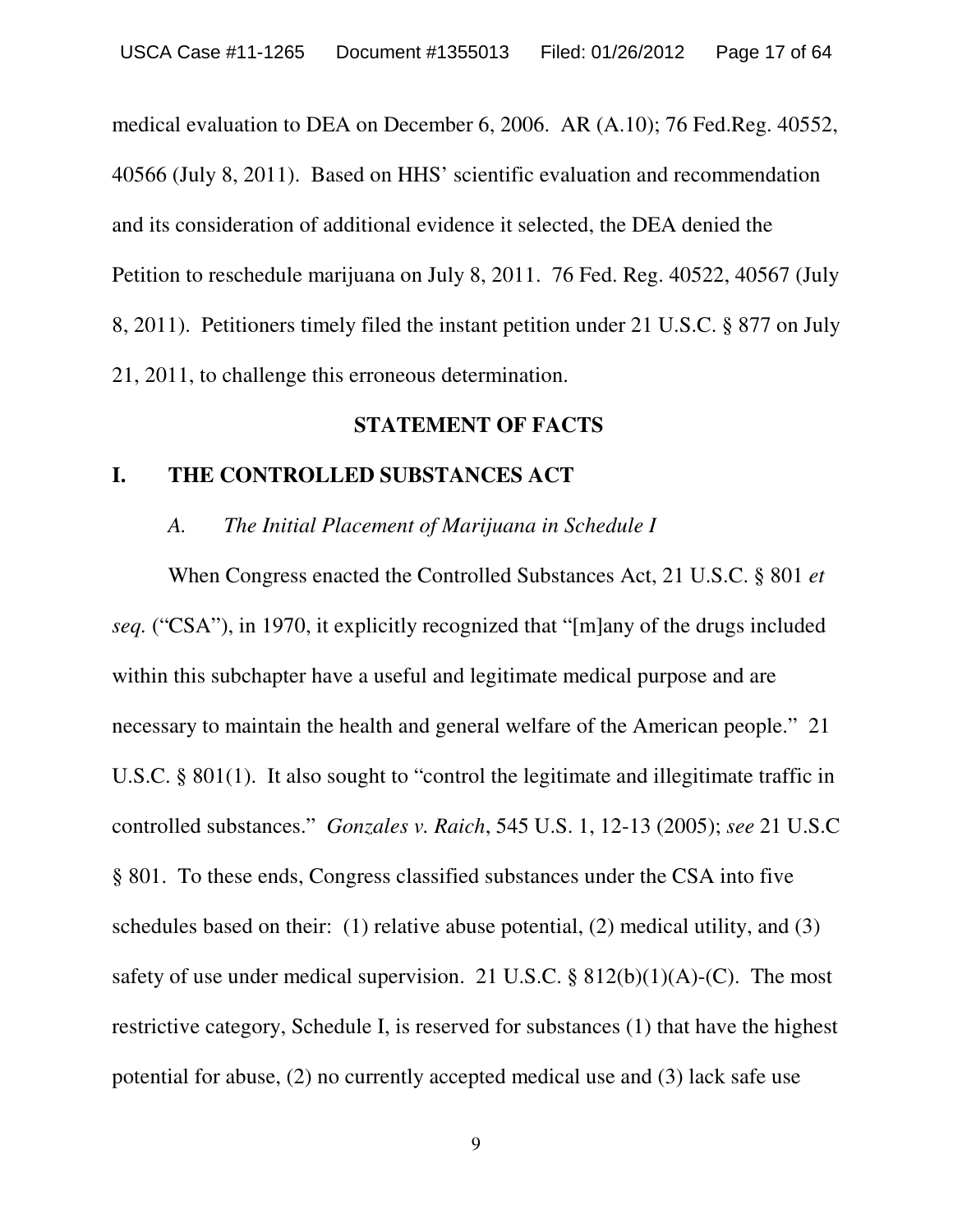under medical supervision. 21 U.S.C. § 812(b)(1); *Alliance for Cannabis Therapeutics v. DEA*, 930 F.2d 936, 937 (D.C. Cir. 1991) ("Schedule I drugs are subject to the most severe controls and give rise to the harshest penalties for violations of these controls; they are deemed to be the most dangerous substances, possessing no redeeming value as medicines"). These most restricted substances may only be used for research purposes under strict guidelines. 21 U.S.C. § 823. The government classifies marijuana as a Schedule I substance. 21 U.S.C. § 812(b); 21 C.F.R. § 1308.11.

In initially placing marijuana in Schedule I when enacting the CSA in 1970, Congress did not make any specific findings regarding marijuana as medicine or its relative abuse potential. To the contrary, the House Report recommending marijuana's initial placement in Schedule I reveals Congress' uncertainty about the harms associated with marijuana and its medical benefits -- "Some question has been raised whether the use of the plant itself produces 'psychological or physical dependence' as required by a schedule I or even schedule II criterion. Since there is still a considerable void in our knowledge of the plant and effects of the active drug contained in it, our recommendation is that marihuana<sup>1</sup> be retained within

<sup>&</sup>lt;sup>1</sup> "Marihuana" is the older spelling for "marijuana." Unless used in a title or quotation, the more conventional spelling "marijuana" will be used throughout this brief. Also, "marijuana" and "cannabis" are the same and will be used interchangeably.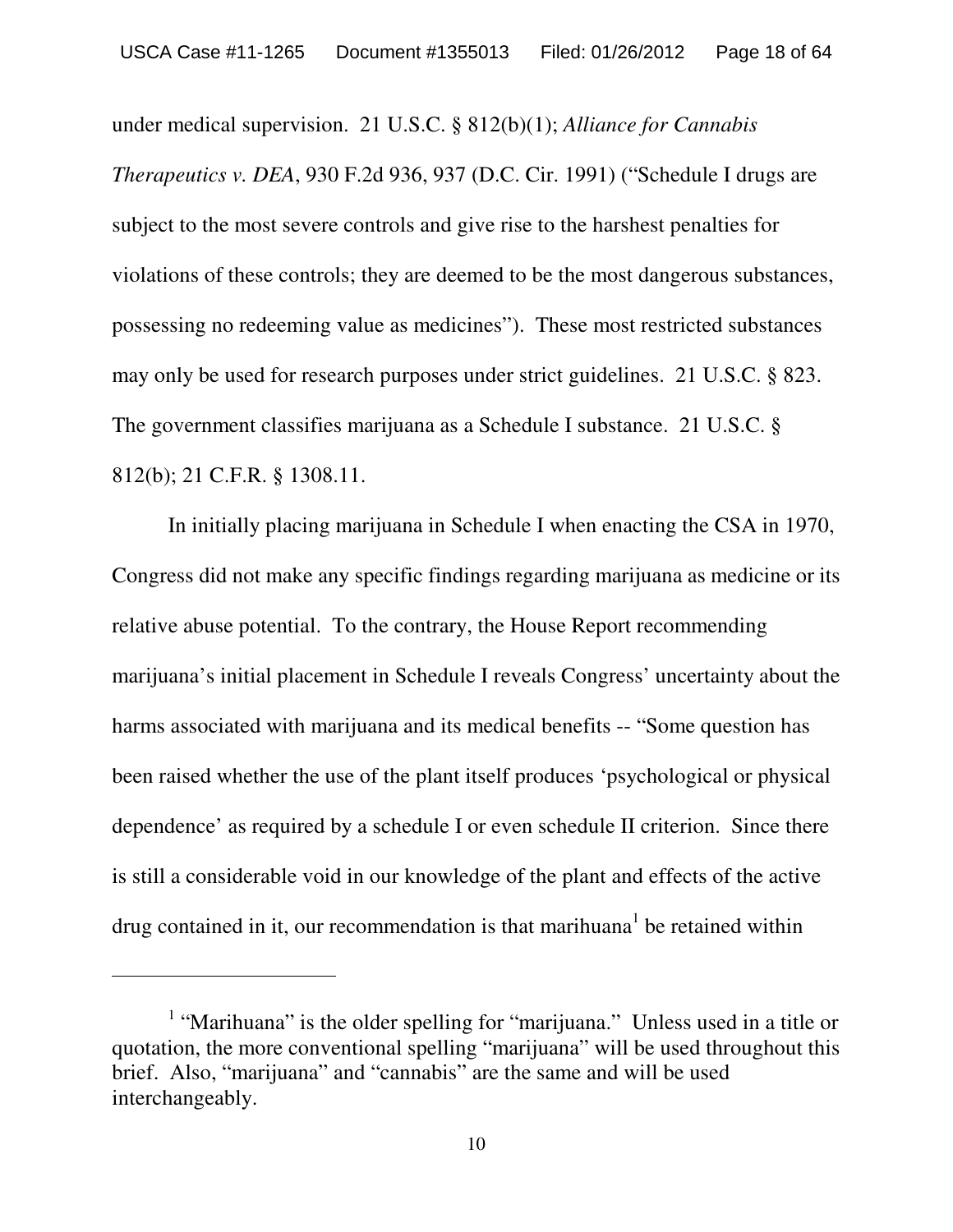Schedule I at least until the completion of certain studies now underway to resolve this issue." H.R. Rep. No. 91-1444, Pub. L. No. 91-513, 1970 U.S.C.C.A.N. 4566, 4629 (quoting letter from Roger Egeberg, M.D.O. to Hon. Harley O. Staggers, dated August 14, 1970); *NORML v. Ingersoll*, 497 F.2d 654, 657 (D.C. Cir. 1974); *see also Gonzales v. Raich*, 545 U.S. 1, 14 & n.22 (2005). Congress recognized at that time that "[t]he extent to which marihuana should be controlled is a subject upon which opinions diverge widely." H.R. Rep. No. 91-1444, Pub. L. NOo 91- 513, 1970 U.S.C.C.A.N. 4566, 4629

As an interim solution, Congress tentatively placed marijuana in Schedule I and convened a Commission on Marihuana and Drug Abuse ("Commission") to research the issue, which it viewed as an "aid in determining the appropriate disposition of this question in the future." *See* 21 U.S.C. § 812(c)(10); H.R. Rep. No. 91-1444, Pub. L. No. 91-513, 1970 U.S.C.C.A.N. 4566, 4625-26; *Ingersoll*, 497 F.2d at 657 (quoting House Report); *see also NORML v. Bell*, 488 F.Supp. 123, 141 (D.D.C. 1980) ("In making the initial determination, Congress placed marijuana in Schedule I. The clear meaning of section 812(c) is that Congress intended marijuana to remain in Schedule I until such time as it might be reclassified by the Attorney General on the basis of more complete scientific information about the drug"). Furthermore, just prior to the passage of the CSA, Congress enacted the "Marihuana and Health Reporting Act," Pub. L. No. 91-296,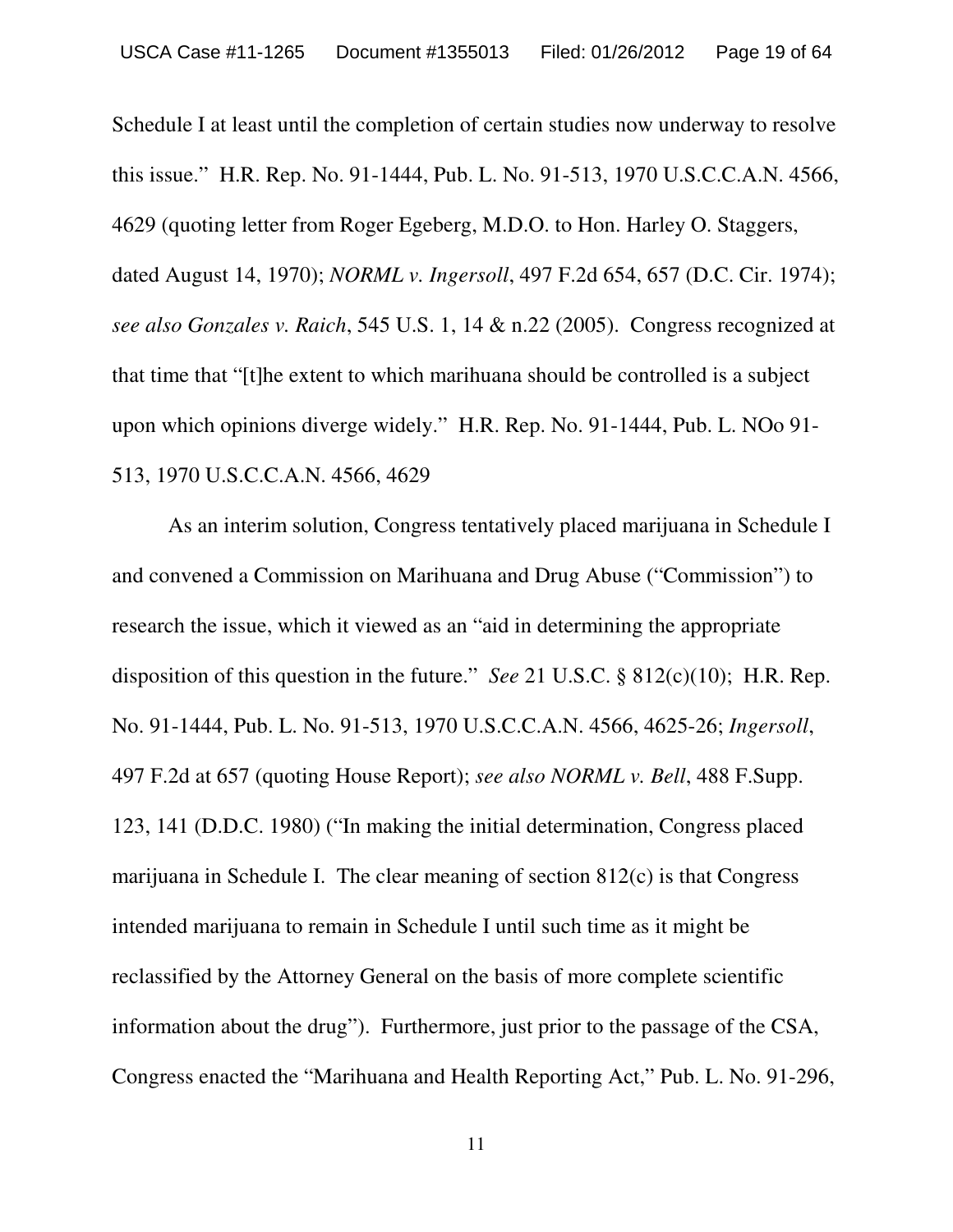§§ 501-503, 1970 U.S.C.C.A.N. at p. 418, which directed the Secretary of the Department of Health, Education and Welfare ("HEW") to prepare a report within 90 days and annually thereafter "containing current information on the health consequences of using marihuana." *Id.; see also NORML v. DEA*, 559 F.2d 735, 737-38 (D.C. Cir. 1977) ("Recognizing that the results of continuing research might cast doubt on the wisdom of initial classification assignments, Congress created a procedure by which changes in scheduling could be effected") (footnote omitted); *Ingersoll*, 497 F.2d at 656 ("Congress contemplated that the classification set forth in the [CSA] as originally passed would be subject to continuing review by executive officials").

Approximately one year later, on March 22, 1972, the Commission determined that the harms associated with marijuana were overstated and it recommended its decriminalization for personal use. *See* AR (B.112 at 152-53). Despite Congress' expectation when it passed the CSA that the "Commission's recommendations 'will be of aid in determining the appropriate disposition of this question in the future," *Ingersoll*, 497 F.2d at 657 (quoting H.R.Rep. No. 91-1444 (Part 1), 91st Cong., 2d Sess. (1970) at p. 13 U.S.C.C.AN. at p. 4579 (1970)), this recommendation by an impartial committee convened by the government would, as would become a distirbing pattern, be simply ignored by the federal government. *See also NORML v. DEA*, 559 F.2d at 752 ("A recent report of a federal panel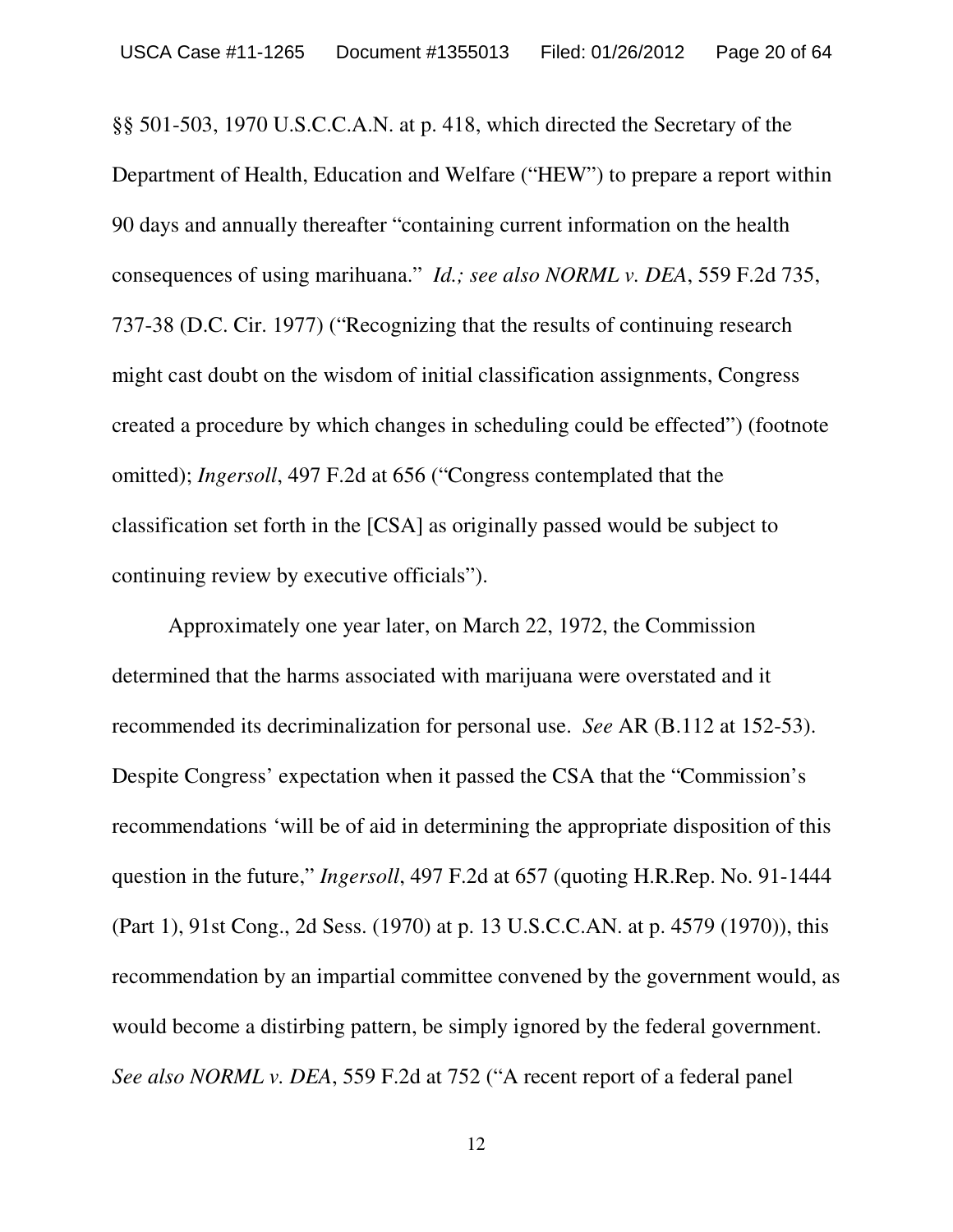representing, *inter alia*, HEW, DEA, the State Department, and the White House, concluded that marihuana use entails a 'relatively low social costs,' and suggested that decriminalization be considered") (citation omitted).<sup>2</sup>

# *B. The Rescheduling Process*

Under the CSA, the Attorney General has the authority to reschedule a substance if he finds that it does not meet the criteria for the schedule to which it has been assigned. 21 U.S.C. § 811(a)(2); *see also ACT v. DEA*, 15 F.3d at 1133; *Kuromiya v. United States,* 37 F.Supp.2d 717, 722 (E.D. Pa.1999) ("There are provisions by which the Attorney General may change the designation of a particular controlled substance, either to move it up, down, or off of the schedules.") (citing 21 U.S.C. § 811). The Attorney General has delegated this authority to the Administrator of the DEA ("Administrator"). *See* 28 C.F.R. §

 $2$  Following suit, after a comprehensive review of the therapeutic uses of marijuana commissioned by the White House's Office of National Drug Control Policy, the prestigious Institute of Medicine ("IOM"), in 1999, reported a medical basis for using marijuana to treat a variety of conditions. *See* Joy, Janet E., Watson, Stanley J. and Benson, Jr., John A. (eds), *Marijuana as Medicine: Assessing the Science Base*, at 4 (National Academy Press 1999) ("The accumulated data indicate a potential therapeutic value for cannabinoid drugs, particularly for symptoms such as pain relief, control of nausea and vomiting, and appetite stimulation.") (found at AR (B.112)). Notwithstanding these scientific recommendations and repeated efforts to reschedule marijuana, neither Congress nor the executive branch has reclassified marijuana from Schedule I. *Cf.* Smith, Annaliese, *Marijuana as a Schedule I Substance: Political Ploy or Accepted Science*, 40 SANTA CLARA L. REV. 1137 (2000) (arguing that government's continued maintenance of marijuana in Schedule I is motivated by politics, rather than science).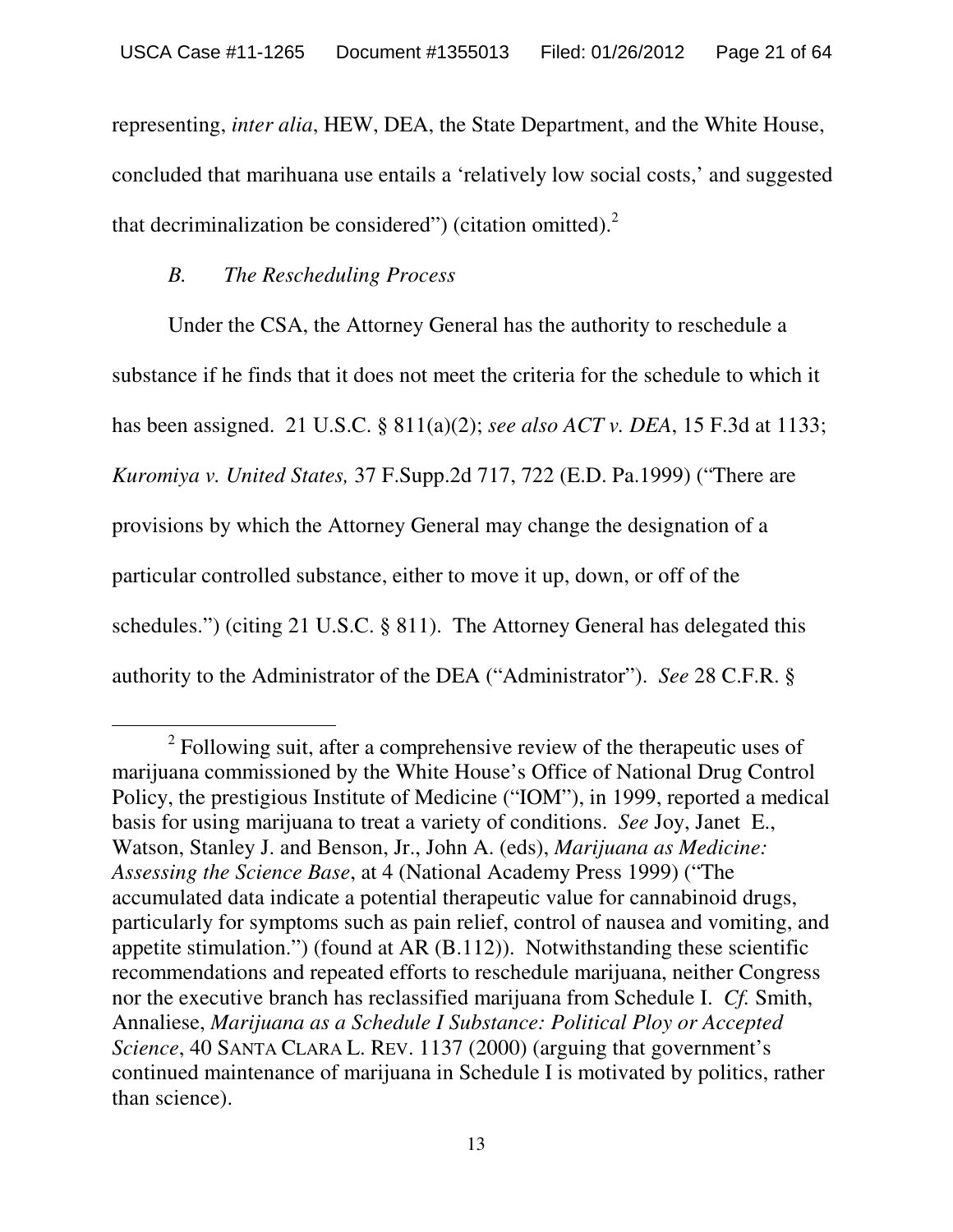0.100(b); *ACT*, 15 F.3d at 1133.

To initiate the rescheduling process, "any interested party" may petition the Attorney General (or DEA) to analyze the properties and medical utility of a substance in efforts to have it rescheduled from one classification to another. 21 U.S.C. § 811(a). Before initiating formal proceedings to schedule or reschedule a substance in accordance with 21 U.S.C. § 811(a), the DEA Administrator must request a scientific and medical evaluation and recommendation from the Secretary of HHS whether the substance "should be so controlled or removed as a controlled substance." 21 U.S.C. § 811(b). The evaluation and recommendations of HHS are binding on the DEA Administrator with respect to scientific and medical matters. *See* 21 U.S.C. § 811(b).

Following receipt of HHS' findings and recommendations, the DEA

Administrator must take into account the following factors to determine whether to initiate rulemaking proceedings:

- $(1)$  [The drug's] actual or potential for abuse;
- (2) Scientific evidence of its pharmacological effect if known;
- (3) The state of current scientific knowledge regarding the drug or other substance;
- (4) Its history and current pattern of abuse;
- (5) The scope, duration, and significance of abuse;
- (6) What, if any, risk there is to public health;
- (7) Its psychic or physiological dependence liability;
- (8) Whether the substance is an immediate precursor of a substance already controlled under this subchapter.

21 U.S.C. § 811(c). "If the Attorney General determines that these facts and all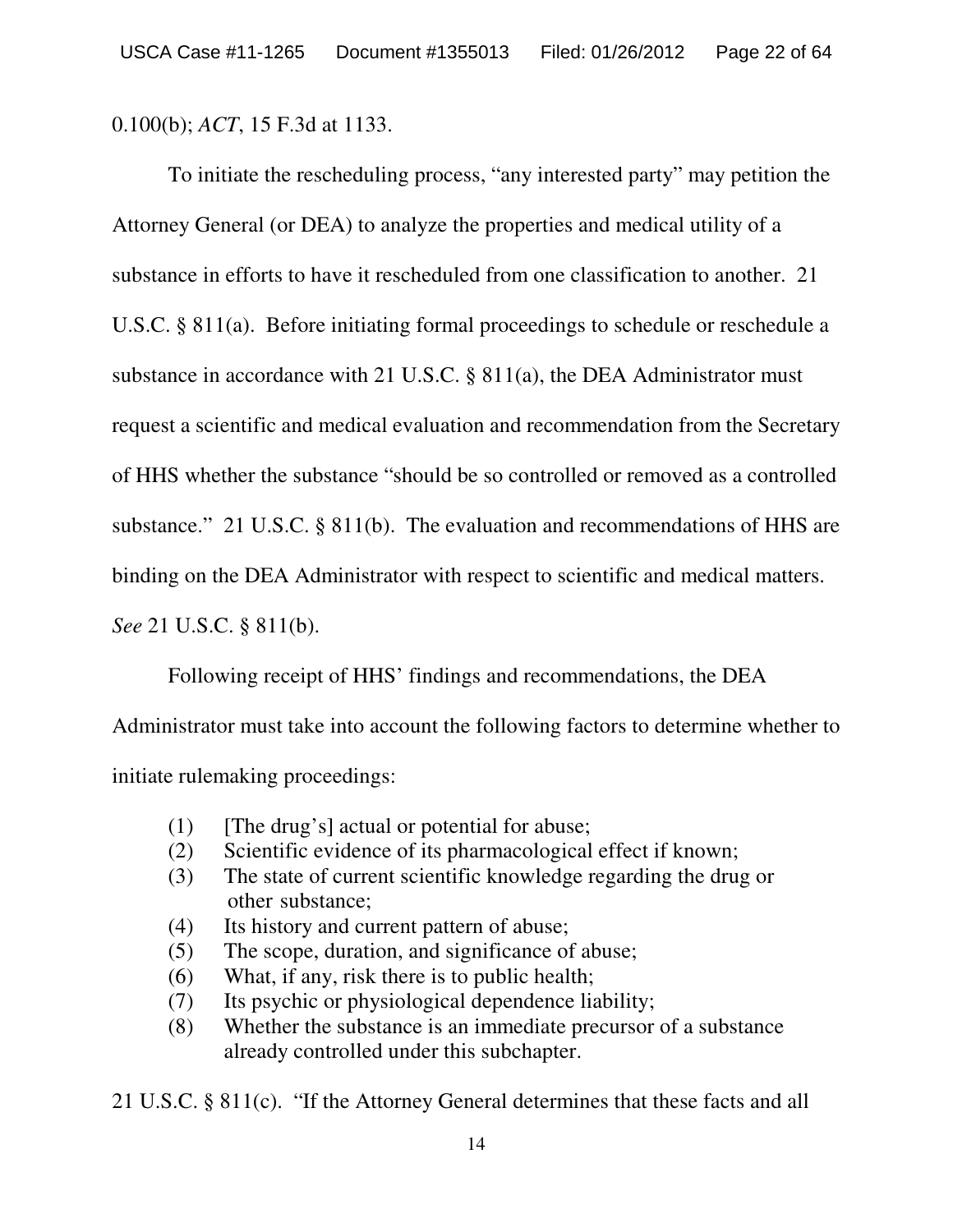other relevant data constitute substantial evidence of potential for abuse such as to warrant control or substantial evidence that the drug or other substance should be removed entirely from the schedules, he *shall* initiate proceedings for control or removal, as the case may be, under subsection (a) of this section." 21 U.S.C. § 811(b) (emphasis added); *see* 21 C.F.R. § 1308.43(e).

#### **II. PAST RESCHEDULING PETITIONS**

#### *A. The NORML and Alliance for Cannabis Therapeutics Petition (1972)*

Soon after the enactment of the CSA, in 1972, the National Organization for the Reform of Marijuana Laws ("NORML"), later joined by the Alliance for Cannabis Therapeutics ("ACT"), filed the first marijuana rescheduling petition, requesting that marijuana either be removed entirely from the CSA or transferred to Schedule V. That petition, which remained in the DEA's bureaucratic grasp for approximately 22 years, required this Court's review no less than five times. *See ACT v. DEA,* 15 F.3d 1131, 1133-34 (D.C. Cir. 1994); *ACT v. DEA*, 930 F.2d 936 (D.C. Cir. 1991); *NORML v. DEA & Dep't of Health Education and Welfare,* No. 79-1660 (D.C. Cir. Oct. 16, 1980); *NORML v. DEA*, 559 F.2d 735 (D.C. Cir. 1977). This Court added in one of those cases: "We regrettably find it necessary to remind respondents of an agency's obligation on remand not to 'do anything which is contrary to either the letter or spirit of the mandate construed in the light of the opinion of [the] court deciding the case.'" *NORML v. DEA & Dep't of*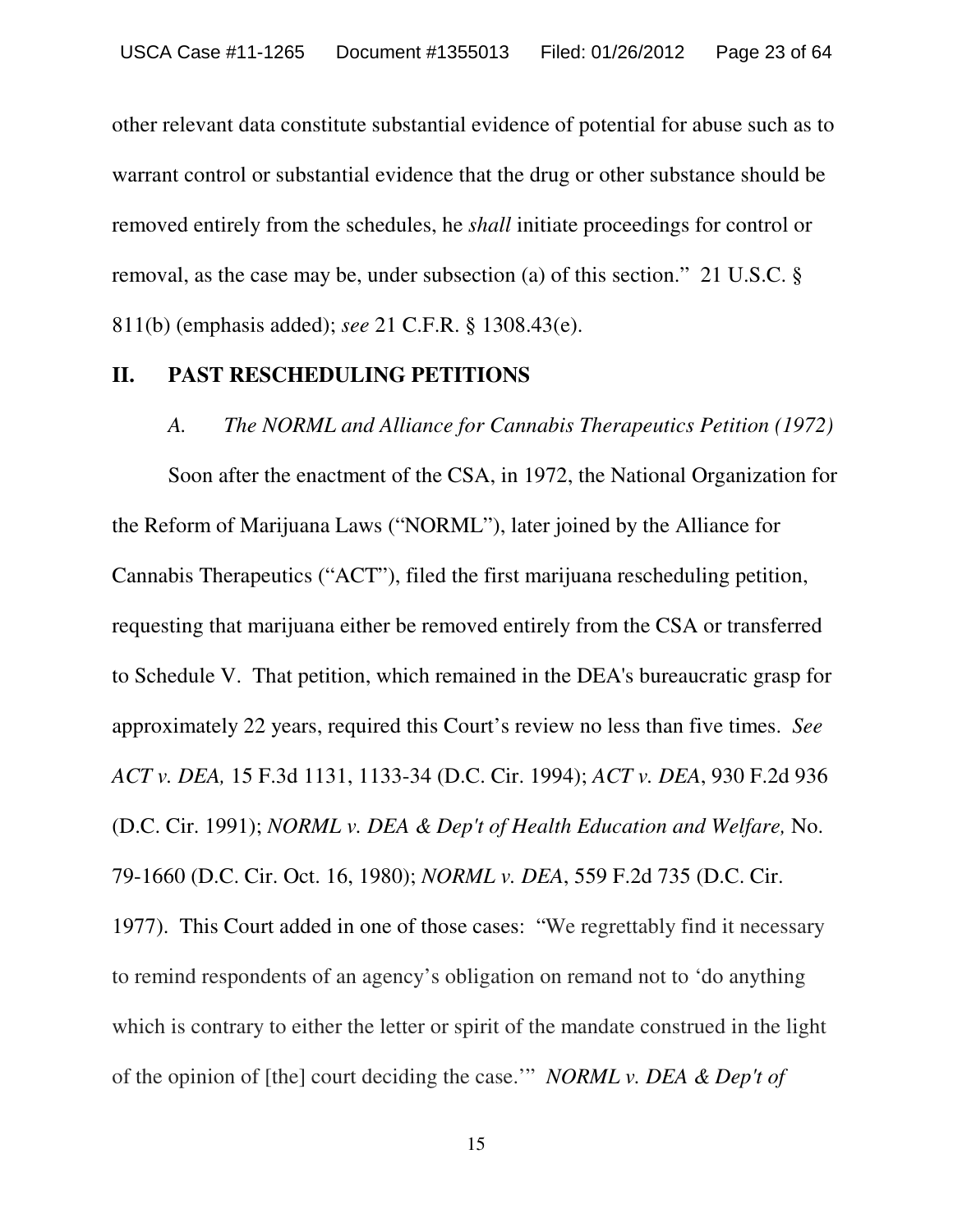*Health Education and Welfare,* No. 79-1660 (D.C. Cir. Oct. 16, 1980) (quotation omitted).

Initially, the government refused even to accept the petition for filing, contending that it "was not authorized to institute proceedings for the rule requested" because of the Single Convention on Narcotic Drugs. *NORML v. Ingersoll*, 497 F.2d at 656 (citing 18 U.S.C. § 1407). This Court held that that this rejection of the rescheduling petition was erroneous and it remanded the matter to the DEA for a decision on the merits. *Id.* at 661.

Early in that process, the Administrator took the position that "no matter the weight of the scientific or medical evidence which petitioners might adduce, the Attorney General could not remove marihuana from Schedule I." *NORML v. DEA*, 559 F.2d at 743 (quoting 40 Fed. Reg. 44167 (1975)). Relying on a conclusory one-page letter from the Acting Secretary of HHS that there "is currently no accepted medical use of marihuana in the United States," the Administrator declined to reclassify marijuana. *See id.* at 749. This Court, though, was not satisfied and it acknowledged the possible uses of marijuana to treat glaucoma, asthma, epilepsy, as well as the provision of "needed relief for cancer patients undergoing chemotherapy" -- all of which this Court described as "promising." *Id.; see also* 76 Fed. Reg. 40552, 40579 (July 8, 2011) ("even in 2001, DHHS acknowledged that there is 'suggestive evidence that marijuana may have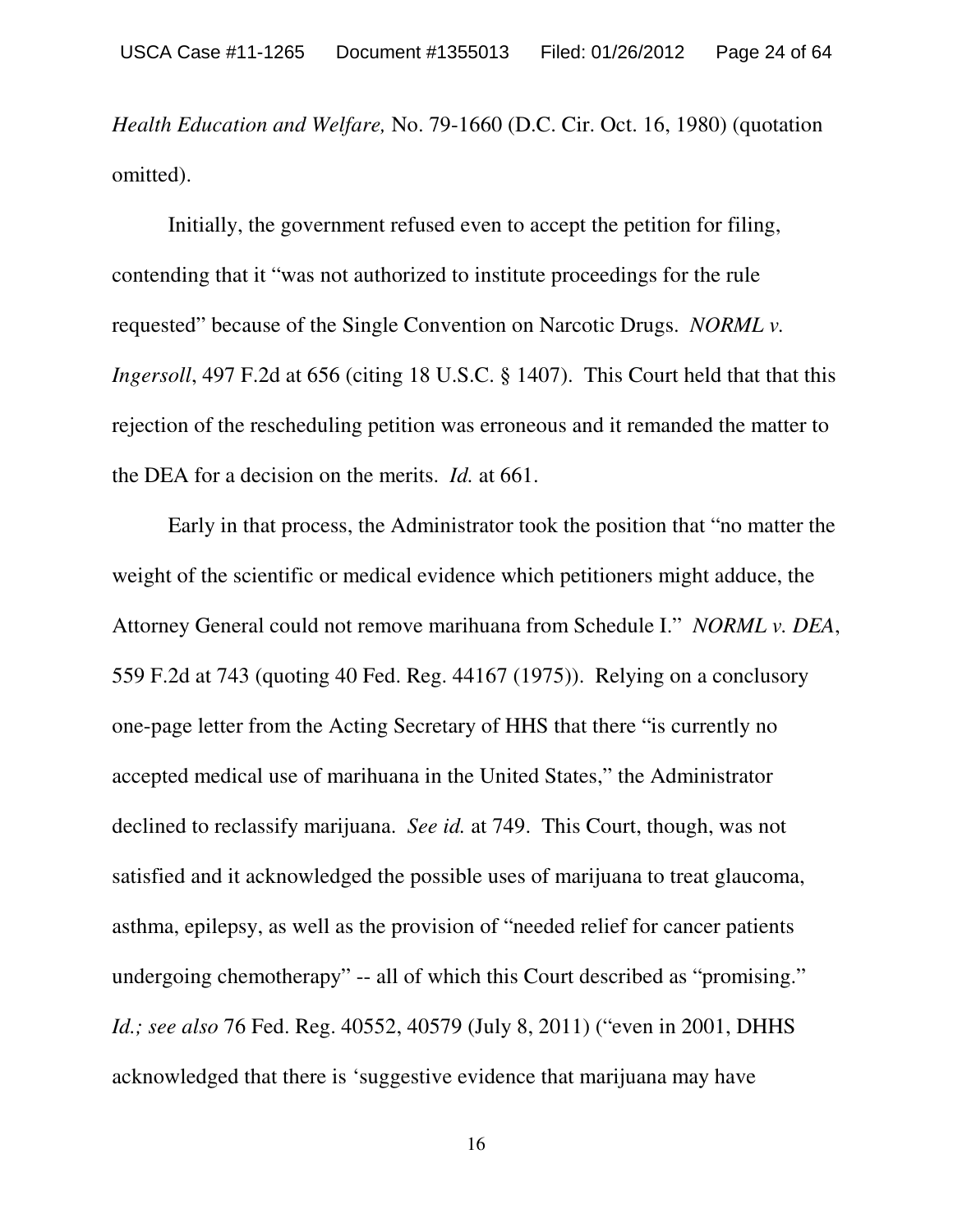beneficial therapeutic effects in relieving spasticity associated with multiple sclerosis, as an analgesic, as an antiemetic, as an appetite stimulant and as a bronchodilator'") (quoting 66 Fed. Reg. 20038 (2001)). "[R]ecognizing that it is our obligation as a court to ensure that the agency acts within statutory bounds," this Court remanded the case for further findings from the Secretary of HHS consistent with his statutory obligations. *NORML v. DEA*, 559 F.2d at 749 & n.64 ("Courts must be vigilant to ensure that the agency's procedures and underlying standards are in accord with the law: 'Reviewing courts are not obliged to stand aside and rubber-stamp their affirmance of administrative decisions that they deem inconsistent with a statutory mandate or that frustrate the congressional policy underlying a statute'") (quoting NLRB v. Brown, 380 U.S. 278, 291 (1965)).

After repeated delays by the DEA and HEW, which prompted this Court to order both the DEA and HEW to file quarterly progress reports with the Court, *id.* at 750, the DEA conducted two years of administrative hearings before Administrative Law Judge ("ALJ") Francis L. Young ("Young") commencing in 1986. These court-ordered hearings featured the testimony of patients, physicians, and researchers, as well as voluminous scientific and medical data. At their conclusion, ALJ Young strenuously recommended that marijuana be reclassified, declaring as follows:

The evidence in this record clearly shows that marijuana has been accepted as capable of relieving the distress of great numbers of very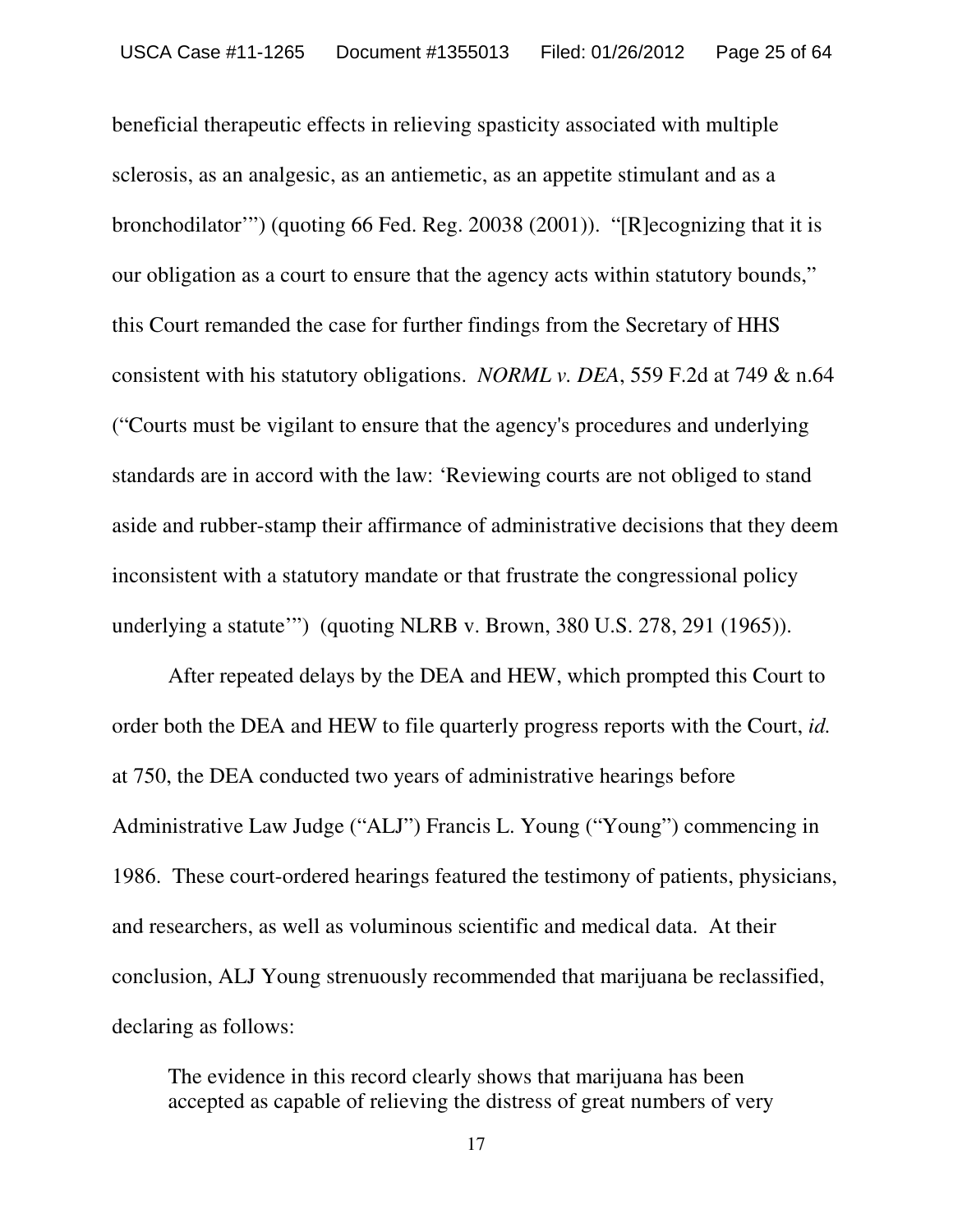ill people, and doing so with safety under medical supervision. It would be unreasonable, arbitrary and capricious for DEA to continue to stand between those sufferers and the benefits of this substance in light of the evidence in this record.

Francis L. Young, DEA Administrative Law Judge, *Marijuana Rescheduling Petition*, No. 86-22 (DEA Sept. 6, 1988) [found at www.ukcia.org/pollaw/lawlibrary/young.php]. The DEA, nevertheless, rejected the ALJ's recommendation and denied the rescheduling petition. *See ACT,* 15 F.3d at 1133-34. The DEA has made it clear that it will not be swayed by the judgment of medical professionals.

#### *B. The Gettman Petition (1995)*

Three years after the DEA denied the NORML petition, in July of 1995, Jon Gettman ("Gettman") filed an administrative petition with the DEA claiming that marijuana lacks the requirements necessary for Schedule I or Schedule II classification. Unlike the previous petition challenging marijuana's placement in Schedule I on grounds of medical efficacy, Gettman's 1995 petition challenged the classification of marijuana in Schedule I based on its relative abuse potential. That rescheduling petition took more than six years to work its way through the rescheduling process before it, too, was finally denied. *See Gettman v. DEA,* 290 F.3d 430 (D.C. Cir. 2002). This Court refused to review the substance of this petition on standing grounds. *Id.*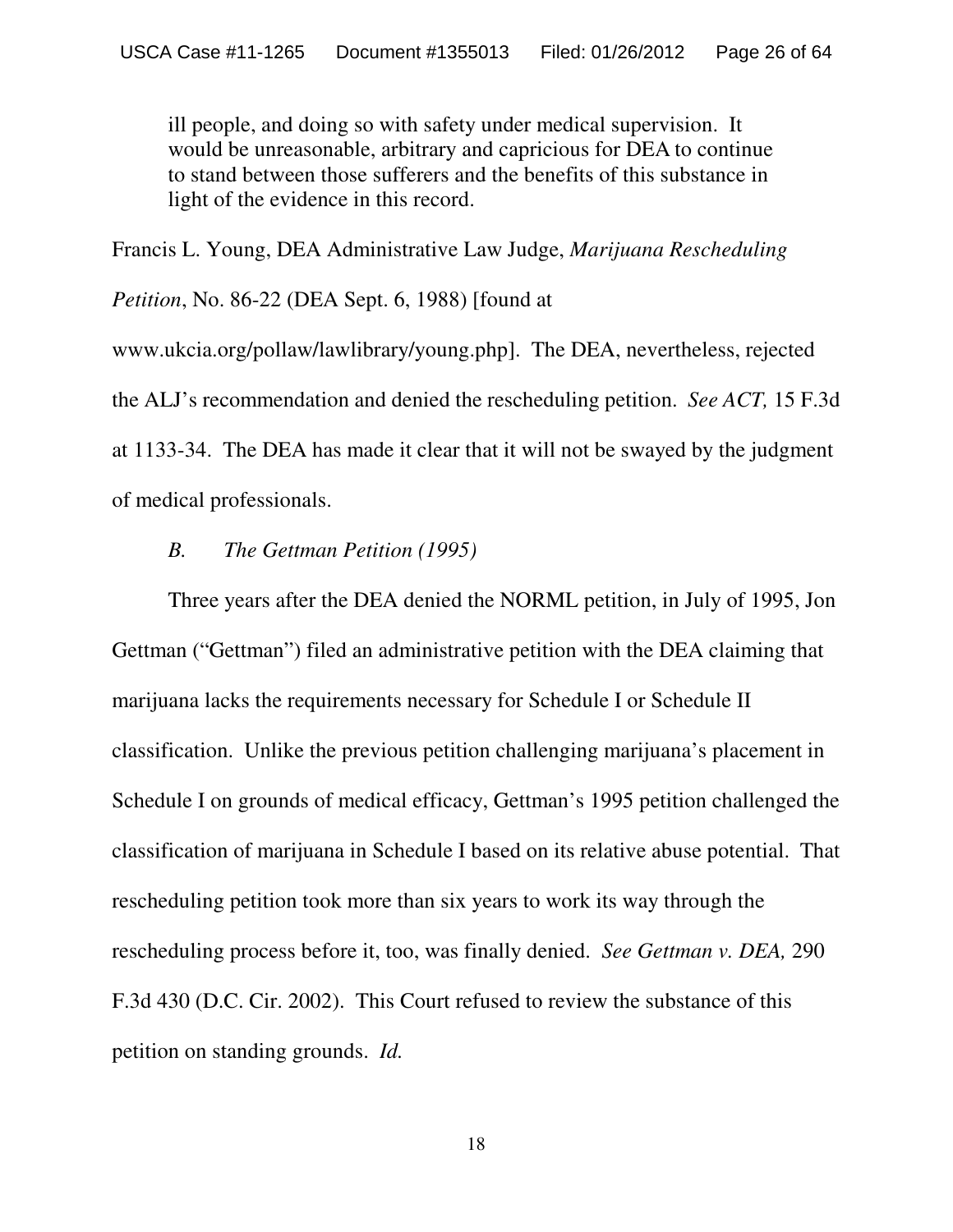#### *C. The Instant CRC Rescheduling Petition (2002)*

The instant marijuana rescheduling petition ("Petition") (AR (A.1)), was filed on October 9, 2002 by the Coalition to Reschedule Cannabis ("CRC"), which is comprised of medical marijuana patients, medical marijuana patient organizations, physicians, other advocacy organizations, and several of the individually named petitioners. *See* 76 Fed. Reg. 40552, 40566 (July 8, 2011). Drawing on advances in science since the filing of the 1995 rescheduling petition, the CRC filed the instant rescheduling Petition, which cites more than two hundred studies emerging since 1994, to enable current and potential medical marijuana patients to obtain the medicine they need to alleviate their suffering. *See* AR (A.2). The Petition requested that marijuana be rescheduled to Schedule III, IV, or V under the CSA on the grounds that: (1) marijuana does have accepted medical uses in the United States; (2) is safe for use under medical supervision and has an abuse potential lower than Schedule I and II drugs; and (3) it has a dependence liability that is also lower than Schedule I or II drugs. 76 Fed. Reg. 40552, 40566 (July 8, 2011). For some unknown reason, the DEA waited four months before it accepted the Petition for filing on April 3, 2003. *See* AR (A.2 & A.3).

After years of evasion and delay, HHS' sub-agency, the Food and Drug Administration ("FDA"), issued its scientific and medical evaluation and scheduling recommendation to the DEA on January 12, 2007. AR (A.10). The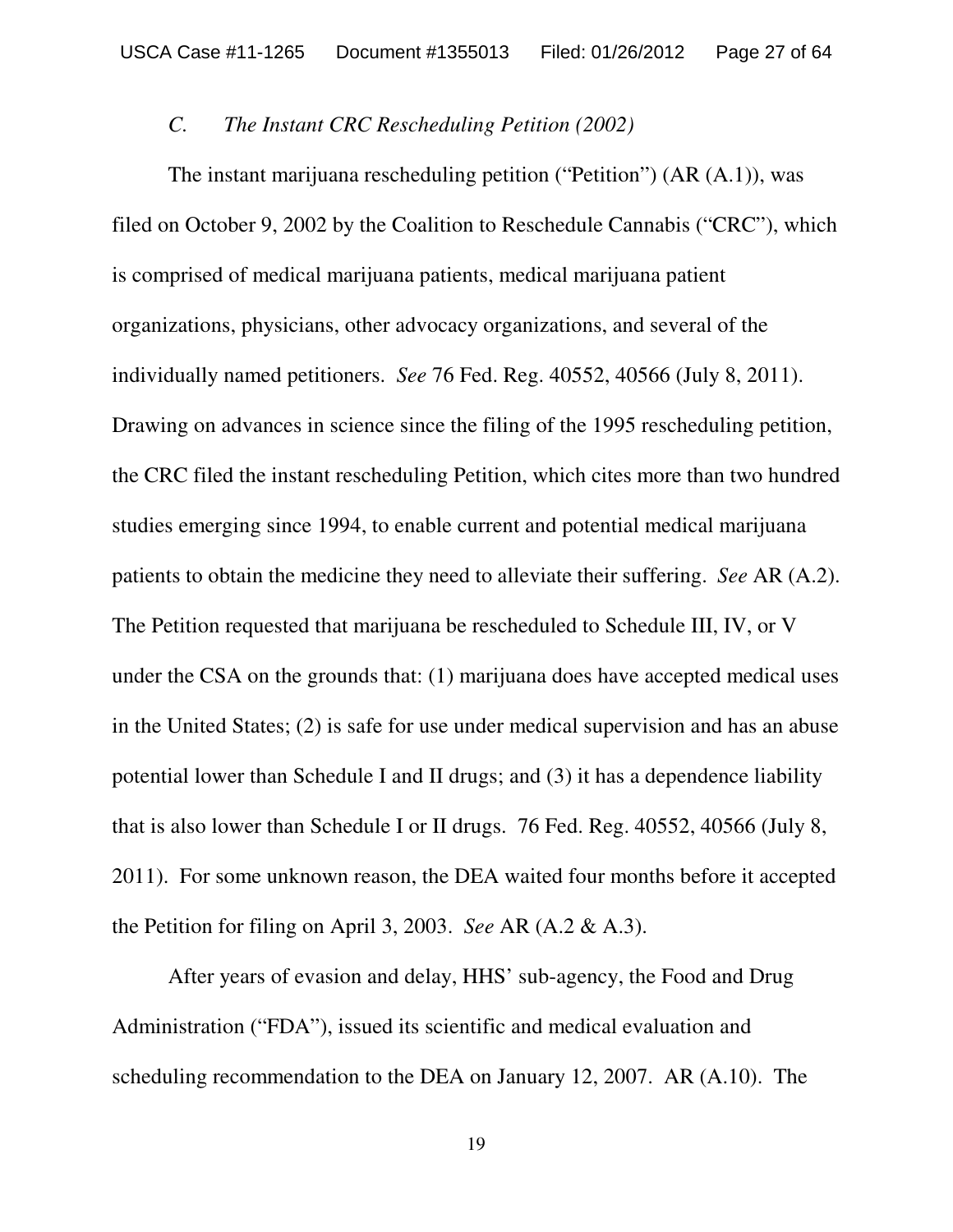DEA, however, did not give a final determination on the rescheduling Petition at that time or any time soon thereafter, which propted the petitioners to file a petition for unreasonable agency delay in this Court on May 23, 2011. *See In re: Coalition to Reschedule Cannabis*, No. 11-5121 (D.C. Cir. 2011). Rather than respond to this lawsuit, the DEA denied the rescheduling petition by letter dated June 21, 2011, as published at 76 Fed. Reg. 40552 (July 8, 2011). It concluded that "[l]ittle has changed since 1992" and the "existing clinical evidence is not adequate to warrant rescheduling under the CSA." 76 Fed. Reg. 40552, 40567 (July 8, 2011). This Petition to challenge the merits of those determinations followed.

### **SUMMARY OF THE ARGUMENT**

Numerous peer-reviewed scientific studies demonstrate that marijuana is efffective in treating various medical conditions, but the DEA simply ignores them to conclude that marijuana should remain in Schedule I. Aside from its contention that marijuana has no medical use, the DEA also claims that marijuana has a high potential for abuse, even higher than that of methamphetamine and cocaine. Several federal commissions and administrative law judges have recommended that marijuana be rescfheduled, but the DEA nad HHS choose, instead, to disregard their informed evaluations and maintain marijuana in Schedule I. To obtain this seemingly preordained outcome, the DEA and HHS deviate from the criteria they ordinarily apply to assess medical efficacy and abuse potential. This is arbitrary

20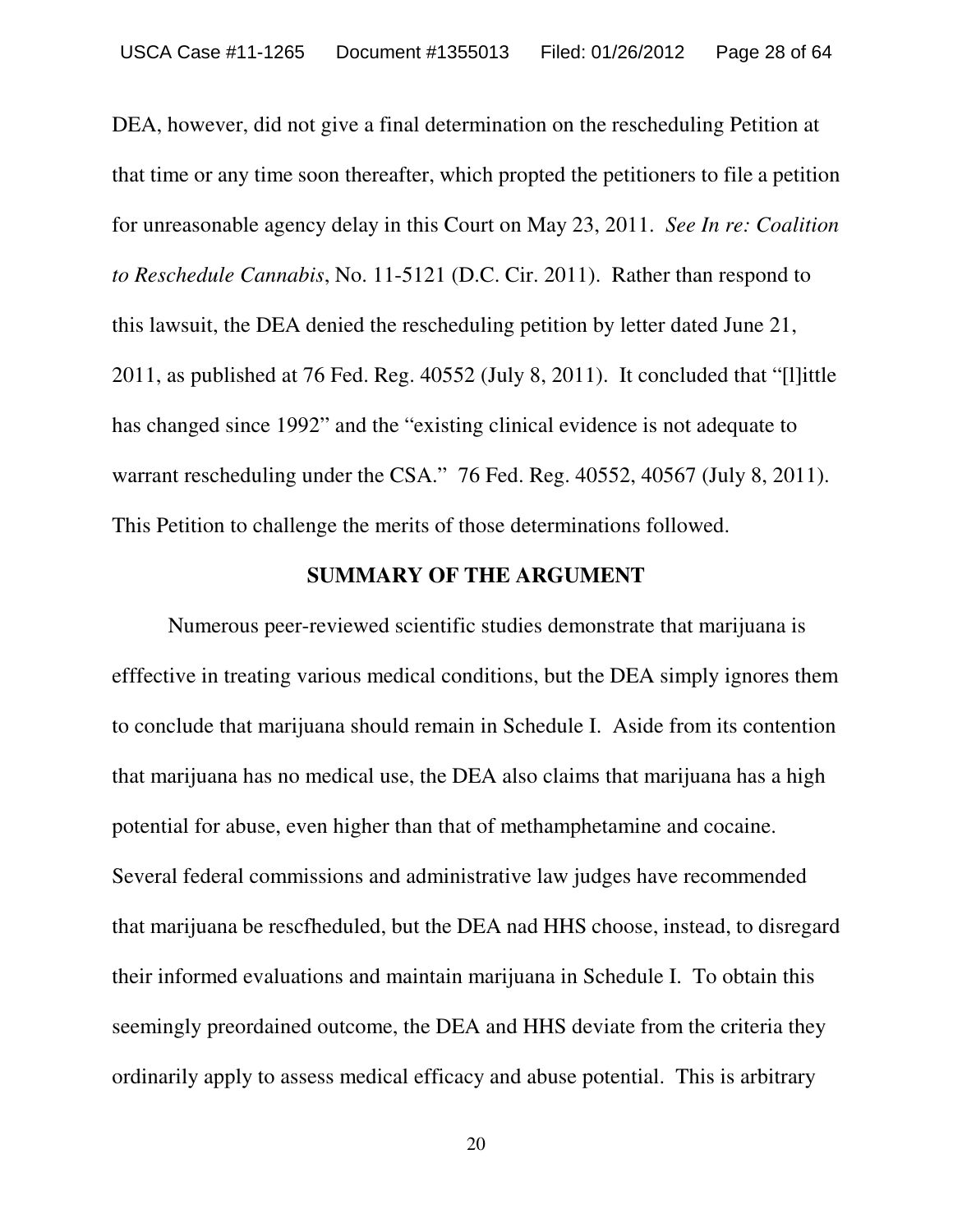and capricious. *Ee, e.g., Transactive Corp. v. United States*, 91 F.3d 232, 237 (D.C.Cir.1996) (collecting cases).

Making matters worse, the DEA inexplacably dragged its feet in ruling upon the instant rescheduling Petition, and issued its denial of this Petition only after petitioners compelled it to do so by filing a lawsuit in this Court contending unreasonable agency delay. *See In re: Coalition to Reschedule Cannabis*, No. 11- 5121 (D.C. Cir. 2011). This inexplicable delay by the DEA and HHS deprived petitioners a meaningful opportunity to respond to new evidence presented in HHS' scheduling determination, so a remand is necessary to restore due process.

#### **ARGUMENT**

### **I. STANDARD OF REVIEW**

This Court reviews the DEA's interpretation of the CSA pursuant to the twostep analysis set forth in *Chevron U.S.A., Inc. v. Naurual Resources Defense Council, Inc.,* 467 U.S. 837 (1984). *See Doe v. DEA*, 484 F.3d 561, 570 (D.C. Cir. 2007). *First*, if the intent of Congress is clear, "the court, as well as the agency, must give effect to the unambiguously expressed intent of Congress." *Id.* at 842- 43. In other words, a reviewing court does not defer to an agency's interpretation of its own regulation when an alternative interpretation "is compelled by the regulation's plain language." *Thomas Jefferson Univ. v. Shalala,* 512 U.S. 504, 512 (1994).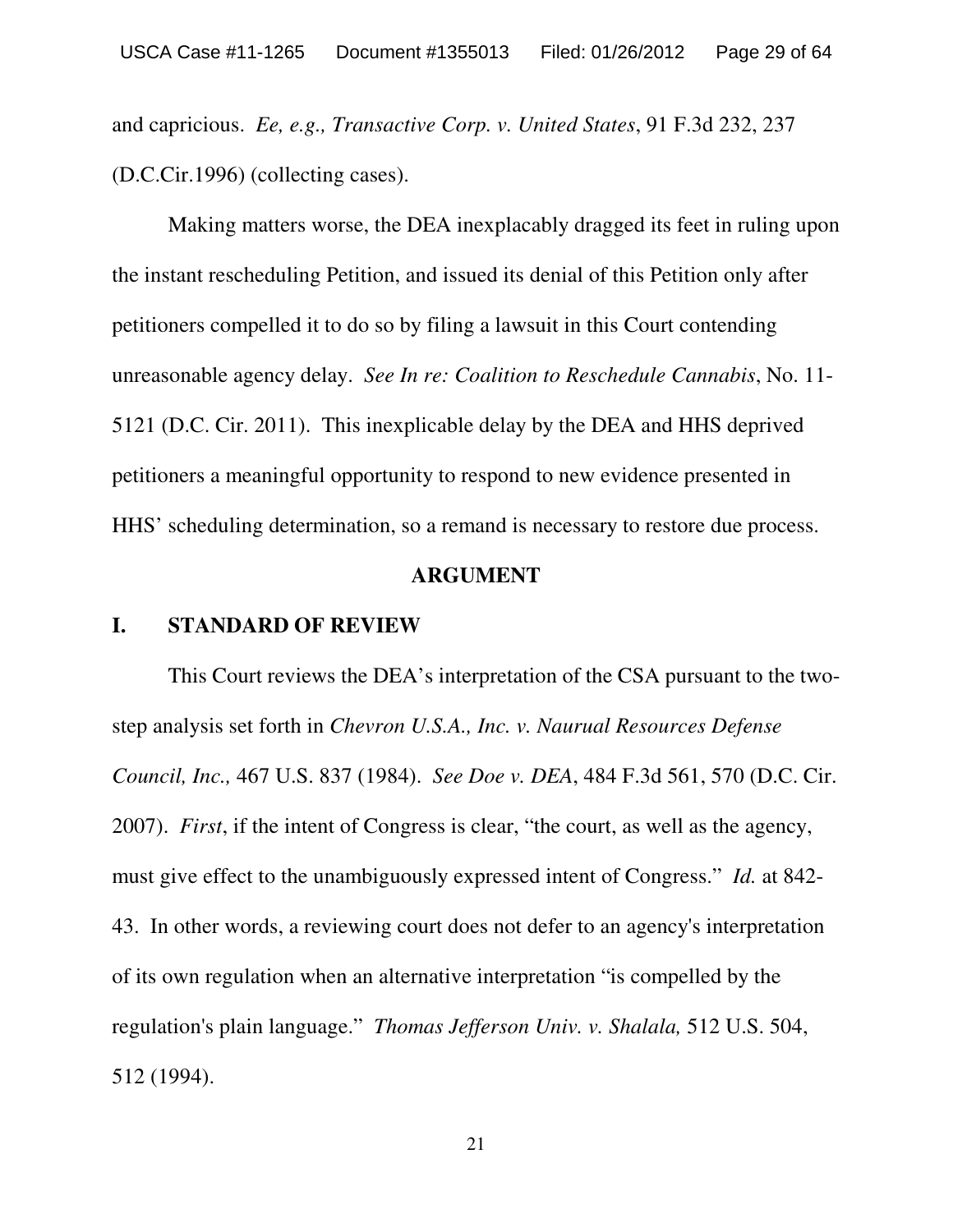*Second*, "if the statute is silent or ambiguous with respect to the specific issue, the question for the court is whether the agency's answer is based on a permissible construction of the statute." *Id.* at 843. In the latter case, the court defers to the agency's interpretation of the statute only if the interpretation is "'reasonable' and not otherwise 'arbitrary, capricious, or manifestly contrary to the statute'" and reflects "fair and considered judgment." *Motion Picture Ass'n of Am., Inc. v. FCC,* 309 F.3d 796, 801 (D.C. Cir. 2002) (quoting *Chevron,* 467 U.S. at 842-43)); *Akzo Nobel Salt, Inc. v. Fed. Mine Safety & Health Review Comm'n,* 212 F.3d 1301, 1304 (D.C. Cir. 2000). "[W]here an agency departs from established precedent without a reasoned explanation, its decision will be vacated as arbitrary and capricious." *ANR Pipeline Co. v. FERC*, 71 F.3d 897, 901 (D.C. Cir. 1995); *accord Northern California Power Agency v. FERC*, 37 F.3d 1517, 1522 (D.C. Cir. 1994). "Courts must be vigilant to ensure that the agency's procedures and underlying standards are in accord with the law: 'Reviewing courts are not obligated to stand aside and rubber-stamp their affirmance of administrative decisions that they deem inconsistent with a statutory mandate or that frustrate the congressional policy underlying a statute.'" *NORML v. DEA*, 559 F.2d at 750 (quotation and citation omitted).

**/ / /**

**/ / /**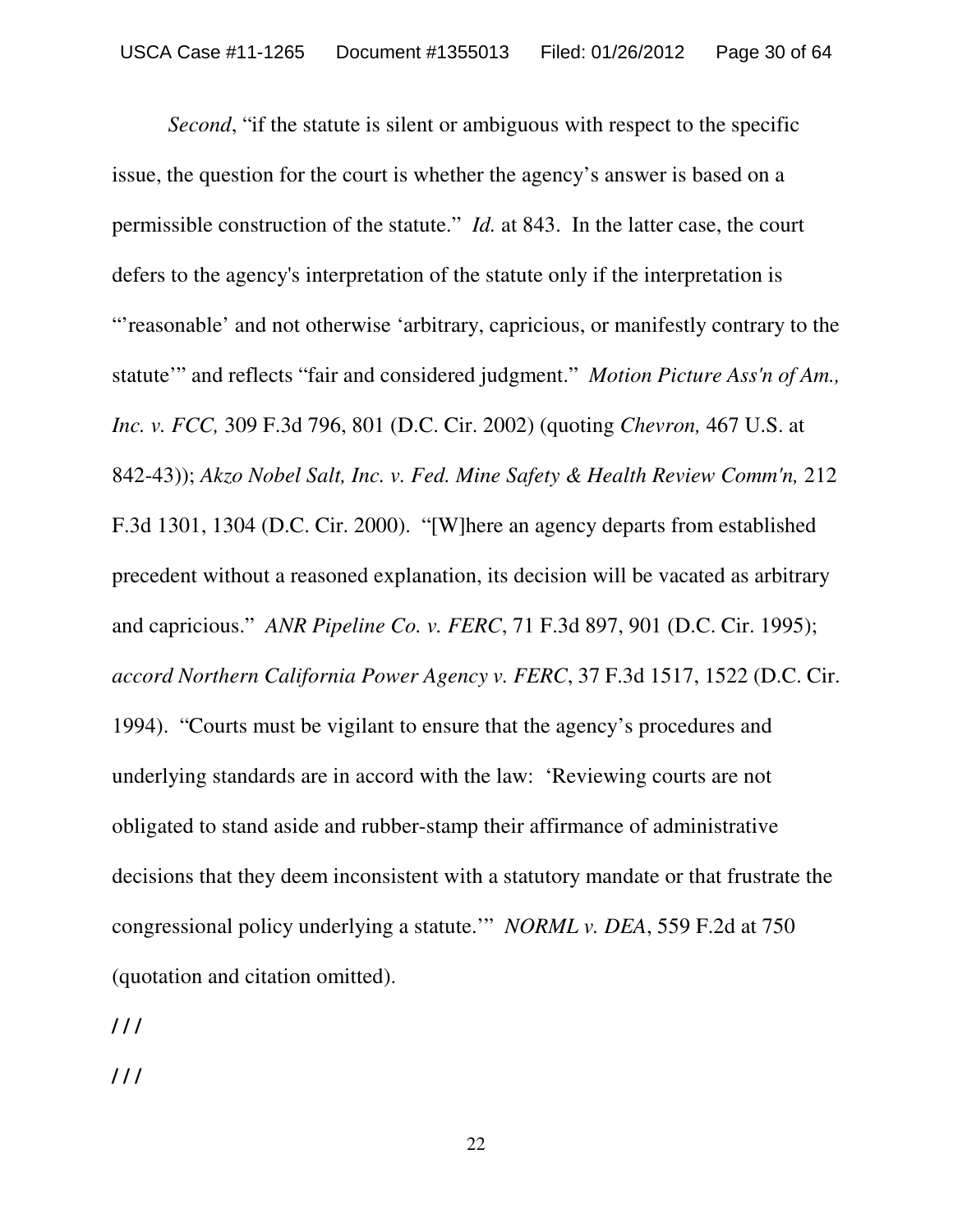# **II. THE DEA ACTED ARBITRARILY AND CAPRICIOUSLY, AND WITHOUT SUBSTANTIAL EVIDENCE, IN CONCLUDING THAT MARIJUANA DOES NOT HAVE A "CURRENTLY ACCEPTED MEDICAL USE IN TREATMENT IN THE UNITED STATES"**

To warrant placement of a substance in the most restrictive of schedules, Schedule I, the CSA requires that a substance not have a "currently accepted medical use in treatment in the United States." 21 U.S.C. § 812(b)(1)(B) *see NORML v. DEA*, 559 F.2d 753 (1977). The CSA, however, does not define the phrase "currrently accepted," which the DEA and HHS have seized upon to ignore medical acceptance by the medical community and scientific evidence because these seemingly obvious indications of accepted medical use do not fit neatly into the agencies' overly rigid criteria. Making matters worse, when this distortion of the administrative review process does not serve the DEA's goal of maintaning marijuana in Schedule I, the agency simply deviates from the criteria it has applied to other substances to reach its predetermined outcome. Numerous authorities have held that such deviation from established criteria is arbitrary and caricious. *See infra*.

*A. The DEA Deviated from the Statutory Language and Its Own Regulation When It Erroneously Found that Marijuana Does Not Have a "Currently Accepted" Medical Use Because There Is Not a "Consensus" of Medical Opinion*

Inexplicably, the DEA and HHS deviate from their own regulations when they found that "[a] material conflict of opinion among experts precludes a finding

23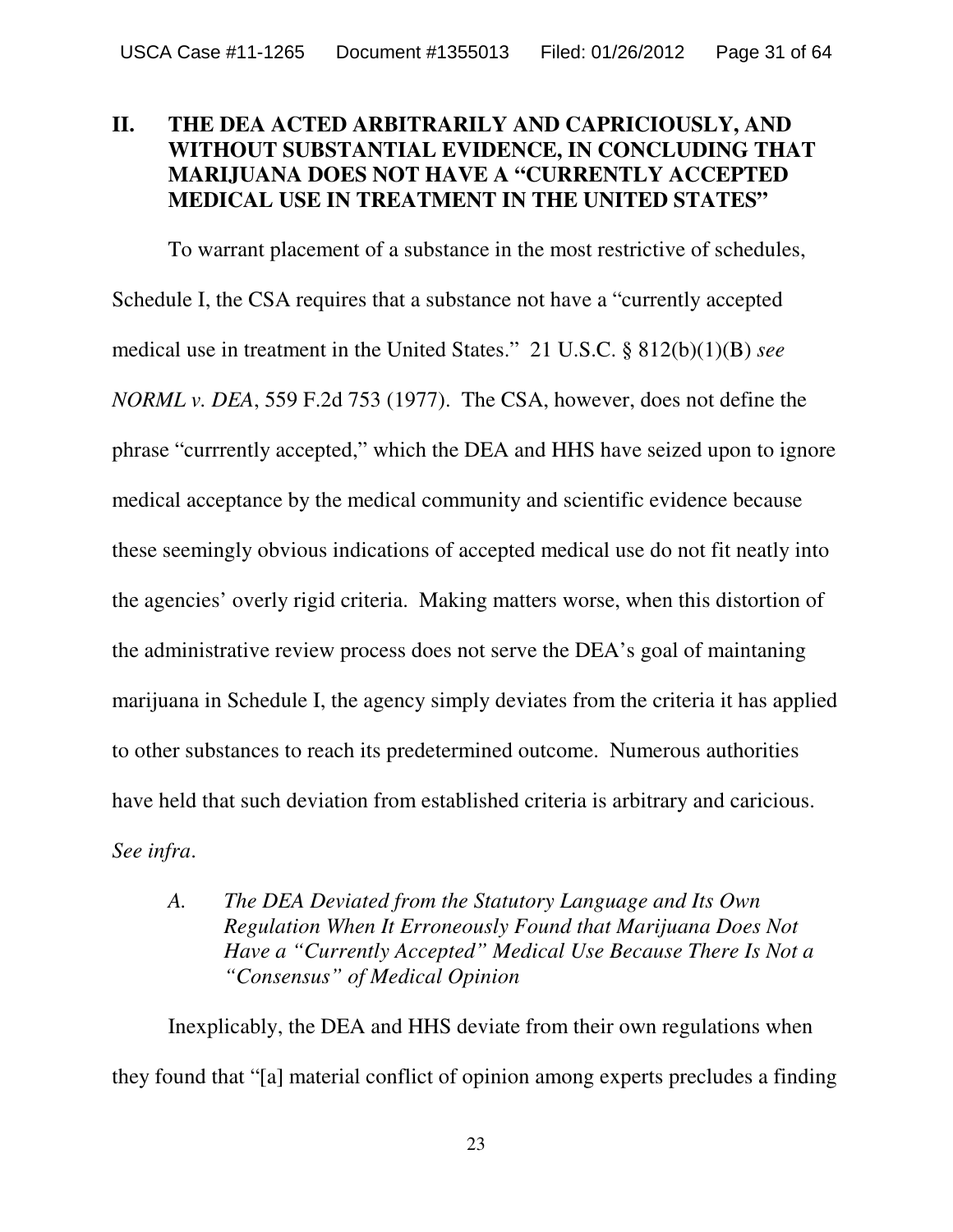that marijuana has been accepted by qualified experts. At this time, it is clear that there is not a consensus of medical opinion concerning medical applications of marijuana." 76 Fed. Reg. 40552, 40562 (July 8, 2011); *accord* 76 Fed. Reg. 40552, 40585 (July 8, 2011) (DEA concluding: "At this time, it is clear there is no consensus of opinion among experts concerning medical applications of marijuana."). This is not the standard announced by the DEA and HHS for accepted medical use, which requires only that "[t]he drug must be accepted by qualified experts." 76 Fed. Reg. 40552, 40579 (July 8, 2011); 57 Fed. Reg. 10,499, 10,506 (1992), see *ACT*, 15 F.3d at 1135. The agencies' application of a much more rigorous standard for medical acceptance when it comes to marijuana than is stated in the HHS regulations is arbitrary and capricious as a matter of law - - "A long line of precedent has established that an agency action is arbitrary when the agency offer[s] insufficient reasons for treating similar situations differently." *Transactive Corp. v. United States*, 91 F.3d 232, 237 (D.C.Cir.1996) (collecting cases); *see Airmark Corp.,* 758 F.2d at 692 (vacating exemption rulings as arbitrary due to failure of agency to provide consistent criteria to all petitioners; "At the very least, 'an agency ... must supply a reasoned analysis indicating that prior policies and standards are being deliberately changed, not casually ignored'") (quotation omitted); *cf*. *D&F Afonso Realty Trust v. Garvey,* 216 F.3d 1191, 1195 (D.C. Cir. 2000) ("we conclude that the FAA acted arbitrarily by issuing a hazard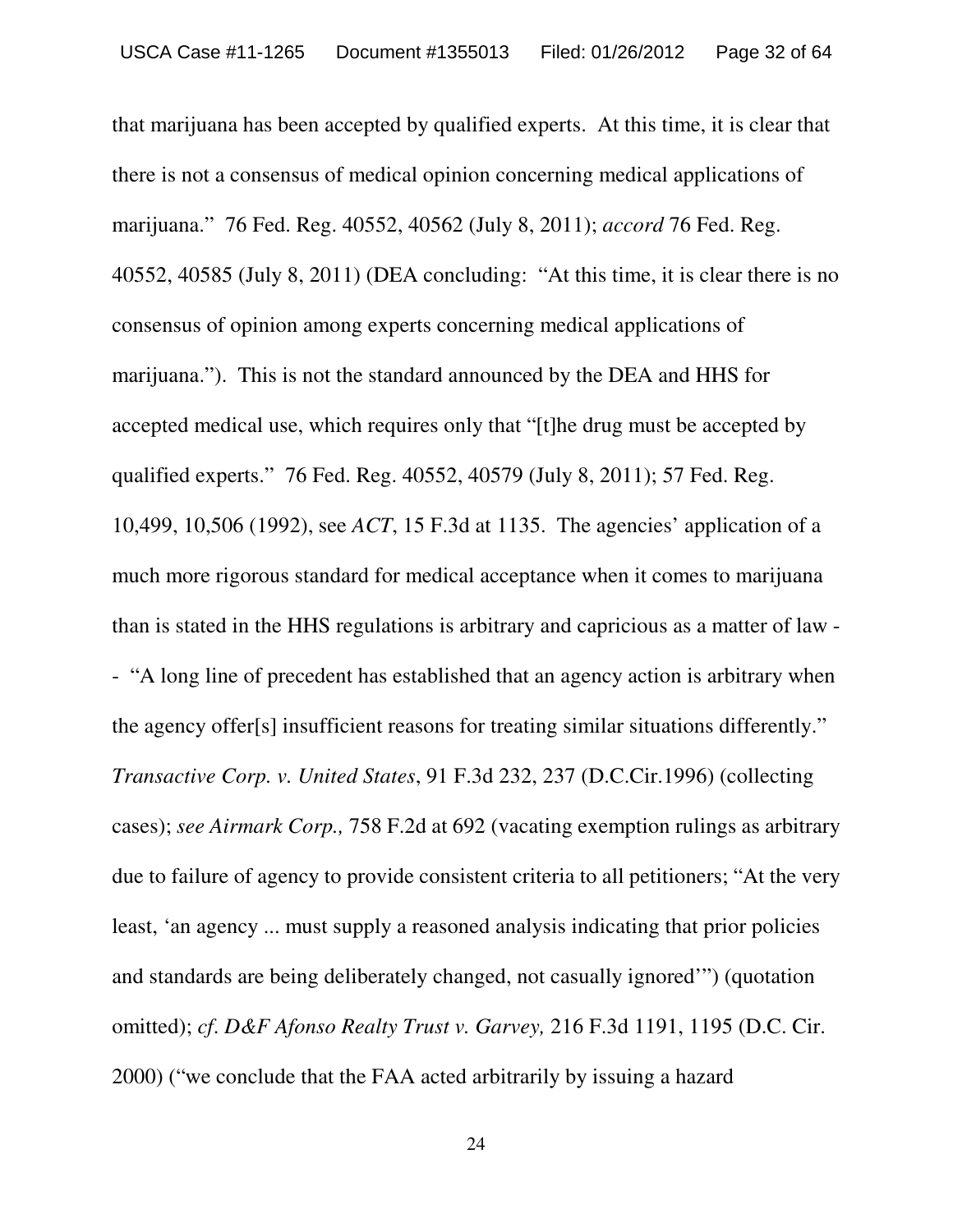determination inconsistent with established standards"); *see also Northern California Power Agency v. FERC,* 37 F.3d 1517, 1522 (D.C.Cir.1994) ("agency acts arbitrarily when it departs from its precedent without giving any good reason"); *United States v. Diapulse Corporation of America*, 748 F.2d 56, 62 (D.C. Cir. 1984) ("we must insist that the FDA apply its scientific conclusions evenhandedly"); *Etelson v. Office of Pers. Mgmt*., 684 F.2d 918, 926 (D.C. Cir. 1982) (noting that varying treatments of similarly situated people occur when the government acts arbitrarily); Friendly, Henry, J., *Indiscretion About Discretion*, 31 EMORY L.J. 747, 758 (1982) (referring to the above requirement to treat similar cases alike as "the most basic principle of jurisprudence").<sup>3</sup>

As noted, the CSA requires that a substance have a "currently accepted" medical use, which means "generally approved" or "generally agreed upon." *See*

Consistency is widely regarded as being of great importance in legal systems in general and in administrative law in particular. The requirement that administrative agencies act consistently is related to the prerequisite under which similar cases should be treated alike; to due process requirements; to the fundamental values of equality, fairness, impartiality and evenhandedness in law enforcement; and to the integrity of legal systems under the idea of the rule of law. It is also intertwined with the need to protect the reliance interests of those who are influenced by governmental actions.

Dotan, Yoav, *Making Consistency Consistent*, 57 ADMIN. L. REV. 995, 996 (2005).

<sup>&</sup>lt;sup>3</sup> One legal scholar described the importance of consistency in administrative decisionmaking as follows: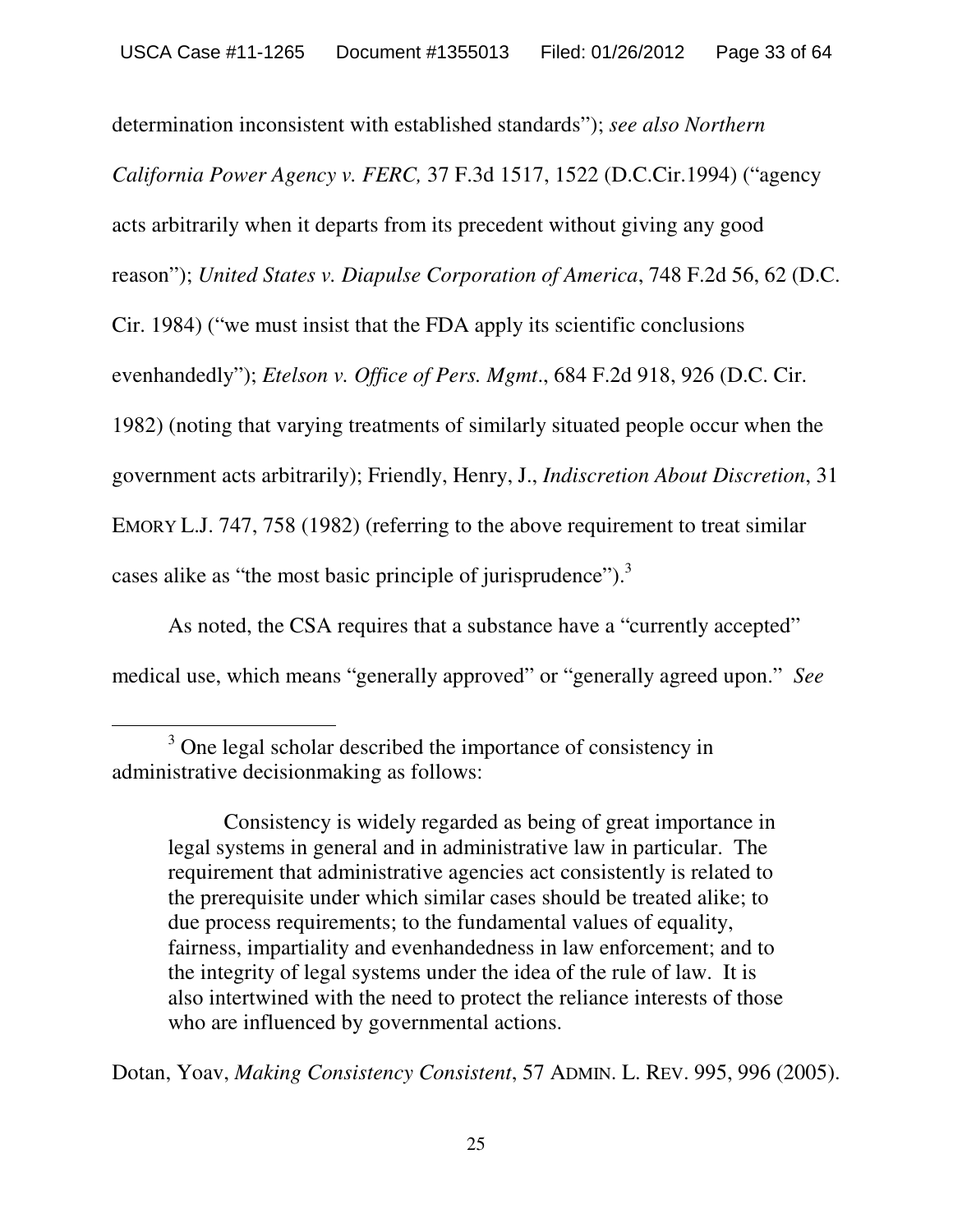*Grinspoon v. DEA*, 828 F.2d 881, 886 (1st Cir. 1987). Based on this statutory language, HHS' own regulations require only that a "drug is accepted by qualified experts" to qualify for acceptance in the medical community, 66 Fed. Reg. 20037, 20052 (April 18, 2001), not that there must be a unanimity, or "consensus," of opinion, as the DEA has required here. *Cf. United States v. Articles of Drug Consisting of Following: 5,906 Boxes*, 745 F.2d 105, 120 n.22 (1st Cir. 1984) ("It is by now clear that unanimity among experts is not required to demonstrate 'general' recognition' in the scientific community") (citing *United States v. Articles of Food and Drug Consisting of Coli-Trol 80,* 618 F.2d 743, 746 (5th Cir. 1975); *United States v. Articles of Drag Labeled "Quick-O-Ver"*, 274 F.Supp. 443, 448 n.7 (D. Md. 1967)). The DEA acted arbitrarily and capriciously in engrafting upon §  $812(b)(1)(B)$  a requirement that there must be a consensus of medical opinion not found in its own regulations. Numerous authorities have held such differential administrative treatmnet to be arbitrary and unreasonable. *See* cases cited *supra*; *cf.* Davis, Kenneth Culp & Pierce, Jr., Richard J., *Administrative Law Treatise*, § 11.5, at 204 (3d ed. 1994) (noting that agencies that fail to adequately explain their departure from precedent act in an "arbitrary and capricious [manner]"); Dotan, *supra* at 996 ("Under the idea of the rule of law, administrative decisions are expected to be made with reference to a system of clearly stated, previously established, and publicly promulgated set of legal rules and principles--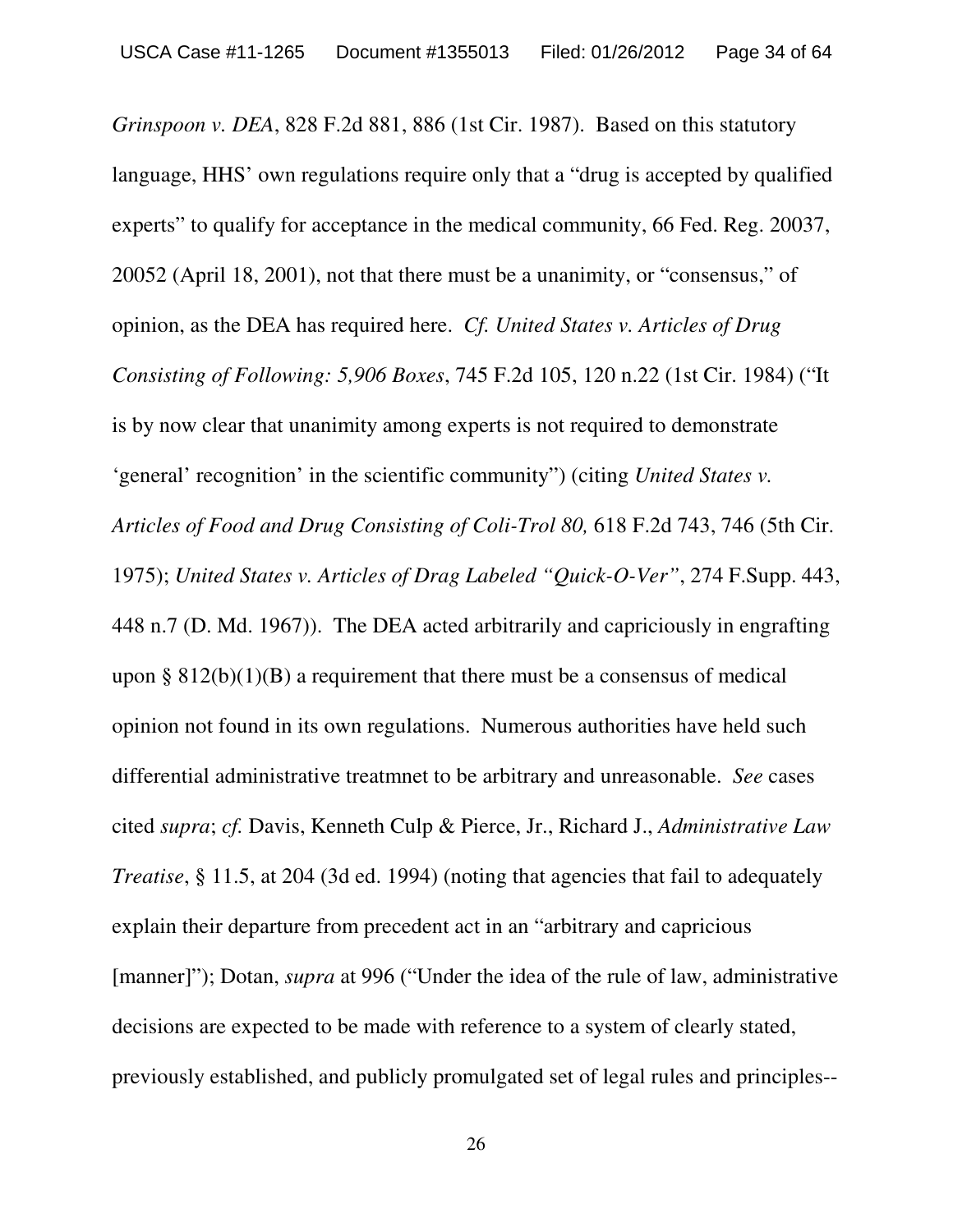in a fashion that preserves the coherence and predictability of the process of decisionmaking. [Footnote omitted] Inconsistency in administrative decisionmaking (that is, where agencies fail to treat similar cases alike) defies the values of the rule of law."); *see also INS v. Cardoza-Fonseca*, 480 U.S. 421, 446 n.30 (1987) ("An agency interpretation of a relevant provision which conflicts with the agency's earlier interpretation is 'entitled to considerably less deference' than a consistently held agency view.") (quoting *Watt v. Alaska*, 451 U.S. 259, 273 (1981)); *PDK Labs, Inc. v. DEA*, 362 F.3d 786, 799 (D.C. Cir. 2004) (remanding the agency decision for an unexplained departure from precedent); *Freeman Eng'g Assocs., Inc. v. FCC,* 103 F.3d 169, 178-80 (D.C. Cir. 1997) (rejecting agency's "newly developed (and questionable) interpretation" of a rule which was not applied equally to all parties).

#### *B. Qualified Experts Accept Marijuana for Medical Use*

If the DEA or HHS had applied their own criteria for medical use evenhandedly, they would have been compelled by the data presented to conclude that there is widespread agreement in the scientific community that marijuana has medical use. No less an authority than the Institute of Medicine ("IOM") Report cited by HHS states "there is substantial consensus among experts in the relevant disciplines on the scientific evidence about potential medical uses of marijuana." IOM Report at 2; *see also* IOM Report at 14 ("the study team found substantial

27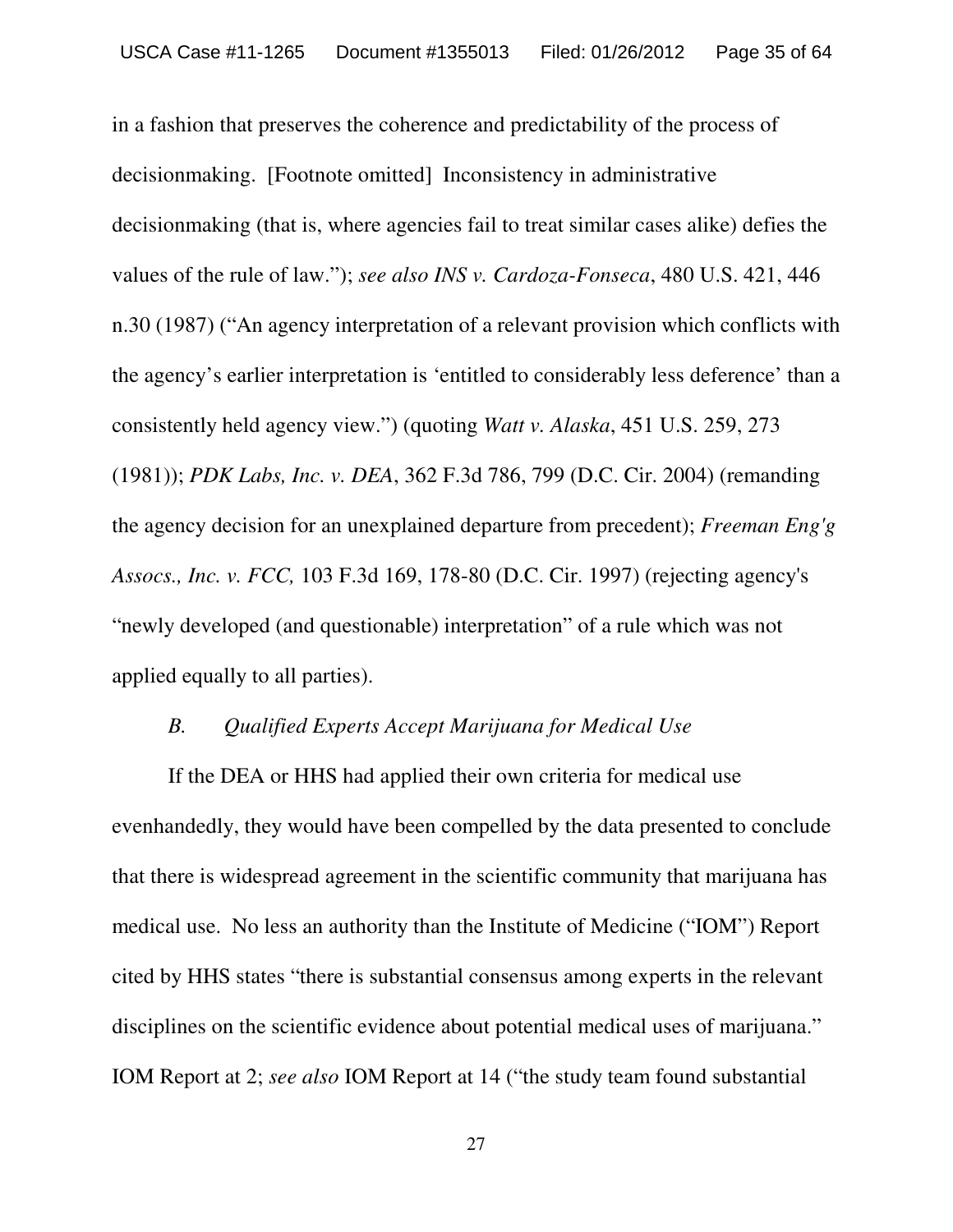consensus, among experts in the relevant disciplines, on the scientific evidence bearing on potential medical use"). The DEA and HHS acted arbitrarily and capriciously, and without substantial evidence, to deny the widespread opinion of experts that marijuana has medical use.

- *C. The DEA Acted Arbitrarily and Capriciously in Ignoring, Without Explanation, Numerous Peer-Reviewed Studies, Including the Institute of Medicine Study Commissioned by the Federal Government to Review the Medical Efficacy of Marijuana, that Establish that Marijuana Is Accepted as Effective in Treating Various Medical Conditions*
	- *1. Legal Standards*

Administrative agencies have an obligation to consider all relevant evidence and arguments presented or, at the very least, provide a reasoned explanation for their failure to do so. *See, e.g, Dickson v. Sec'y of Defense,* 68 F.3d 1396, 1404 (D.C. Cir. 1995). As stated by this Court, an agency must "examine the relevant data and articulate a satisfactory explanation for its action including a rational connection between the facts found and the choice made." *Tourus Records, Inc. v. DEA,* 259 F.3d 731, 736 (D.C. Cir. 2001) (citations and internal quotations omitted); *Public Service Comm'n of Kentucky v. FERC,* 397 F.3d 1004, 1008 (D.C. Cir. 2005) (agencies must "consider relevant data and 'articulate a rational connection between the facts found and the choices made'") (quotation and citations omitted); *see also Rominger v. United States,* 72 Fed. Cl. 268, 273 (2006). "[I]n reviewing an administrative body's decision, the court must examine whether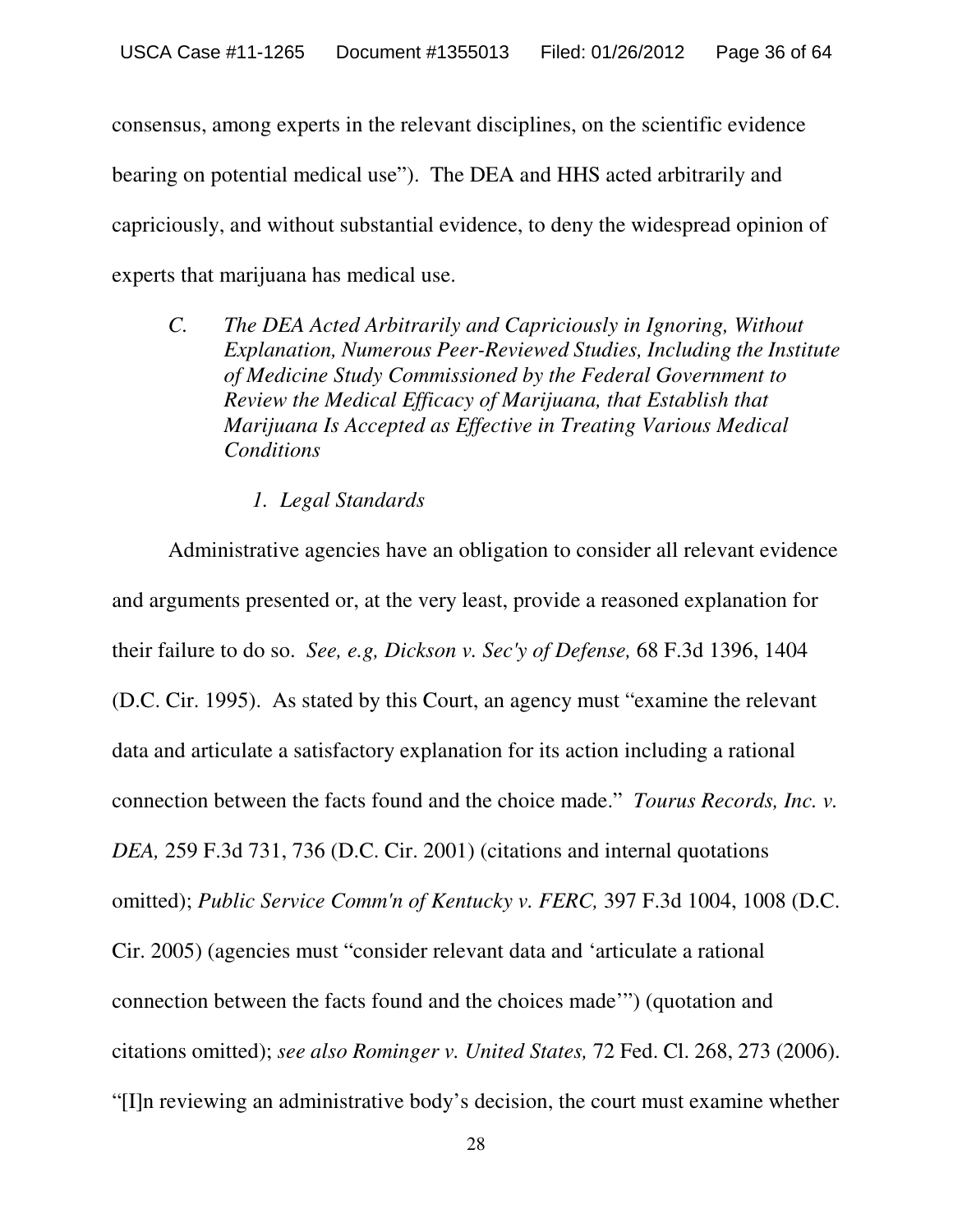or not the agency has considered all of the evidence before it, and if so, if it has stated why evidence contrary to the final decision was 'disregarded or given less weight.'" *Smith v. Dalton,*927 F. Supp. 1, 5 (D.D.C. 1996) (citation omitted). When an agency fails to address key arguments and evidence, its decision is arbitrary and capricious and cannot be upheld. *See Golden Spread Electric Cooperative v. FERC,* 319 F.3d 522, 524 (D.C. Cir. 2003) (directing agency to address arguments of party before it); *see also Frizelle v. Slater,* 111 F.3d 172, 177 (D.C. Cir. 1997) (reversing grant of summary judgment because agency failed to provide "a reason that a court can measure" to support its decision to ignore certain arguments).

> *2. The DEA Acted Arbitrarily and Capriciously, and Without Substantial Evidence, in Ignoring More than Two Hundred Studies Demonstrating the Medical Efficacy of Marijuana Presented to It by Petitioner Without Explanation*

As is explained in the Petition, numerous published peer-reviewed studies have assessed and confirmed the efficacy of marijuana with respect to muscle spasms in multiple sclerosis, Tourette syndrome, chronic pain, nausea and vomiting in HIV/AIDS and cancer chemotherapy, loss of appetite from cancer, hyperactivity of the bladder in patients with multiple sclerosis and spinal cord injury, and dyskinesia caused by levodopa in Parkinson's disease. AR (A.1.). The Petition cites more than two hundred such peer-reviewed published studies, but the DEA, without explanation, ignores all but ten of them. For instance, in a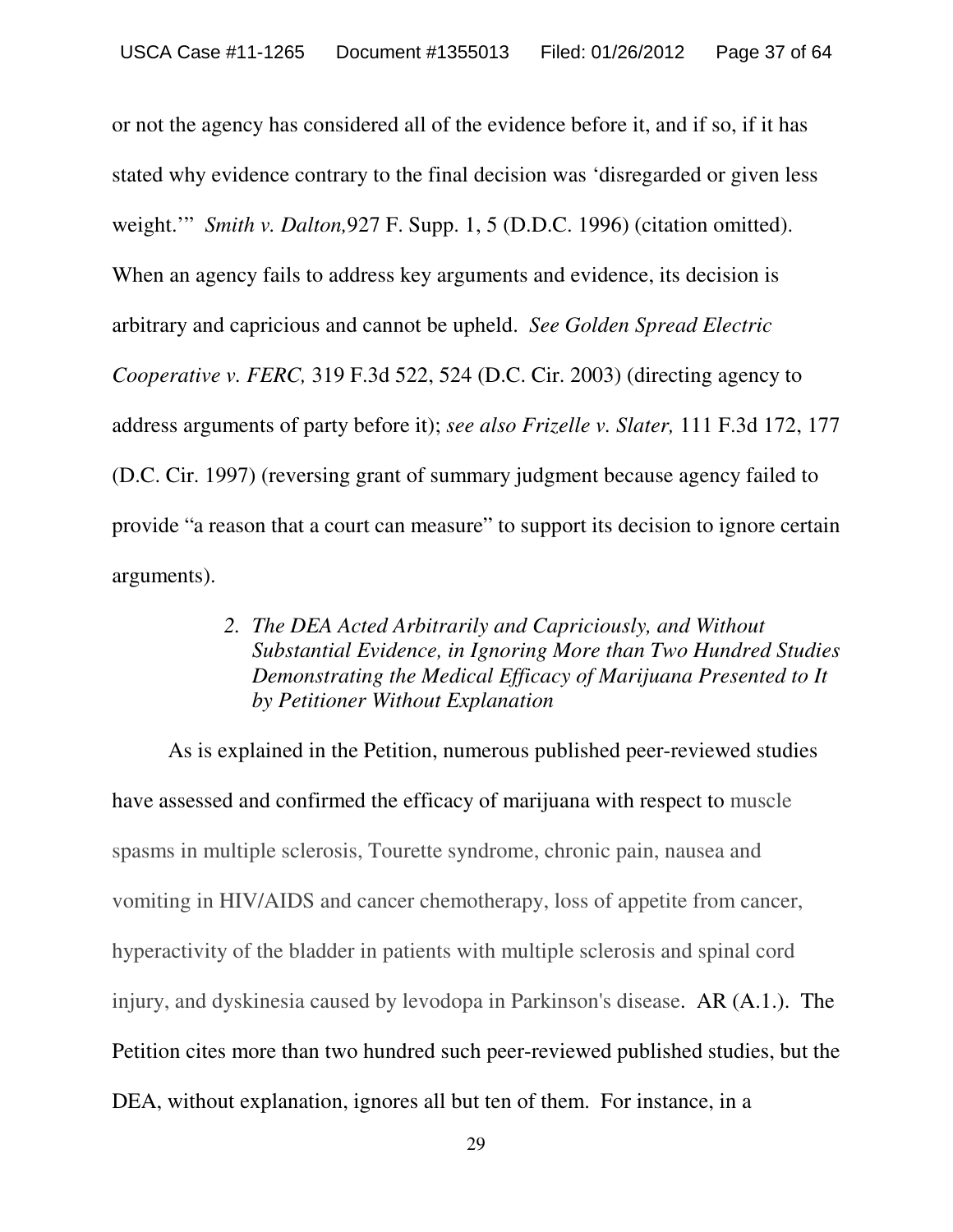comprehensive review of the therapeutic uses of marijuana prepared in 1999 by the Institute of Medicine ("IOM") commissioned by the White House's Office of National Drug Control Policy -- *Marijuana as Medicine: Assessing the Science Base* -- the IOM found that marijuana does have accepted medical use. *See* 66 Fed. Reg. 20037, 20047 (April 18, 2001). Specifically, with respect to pain management, the IOM report cited three double-blind, placebo-controlled studies on treating cancer pain, which found marijuana's primary psychoactive component to be comparable to codeine in effectiveness, but without the nausea and other debilitating side effects. *Marijuana as Medicine: Assessing the Science Base* (1999). The IOM also reports that an experimental study on pain showed that "cannabinoids were comparable with opiates in potency and efficacy. . . ." IOM Report at 54 (citing Borison et al. 1983 & Hanigan et al. 1986). "In conclusion, the available evidence from animal and human studies indicates that cannabinoids can have substantial analgesic effect." IOM Report at 145.

As for treating nausea, the IOM reported on numerous clinical studies – including "a carefully controlled double-blind study" and "a double-blind, crossover, placebo-controlled study" – showing that both marijuana and select cannabinoids are effective antiemetics for patients suffering nausea and lack of appetite related to both cancer treatment and HIV/AIDS. *See* IOM Report at 148 (citations omitted). Not only did the IOM report conclude that marijuana is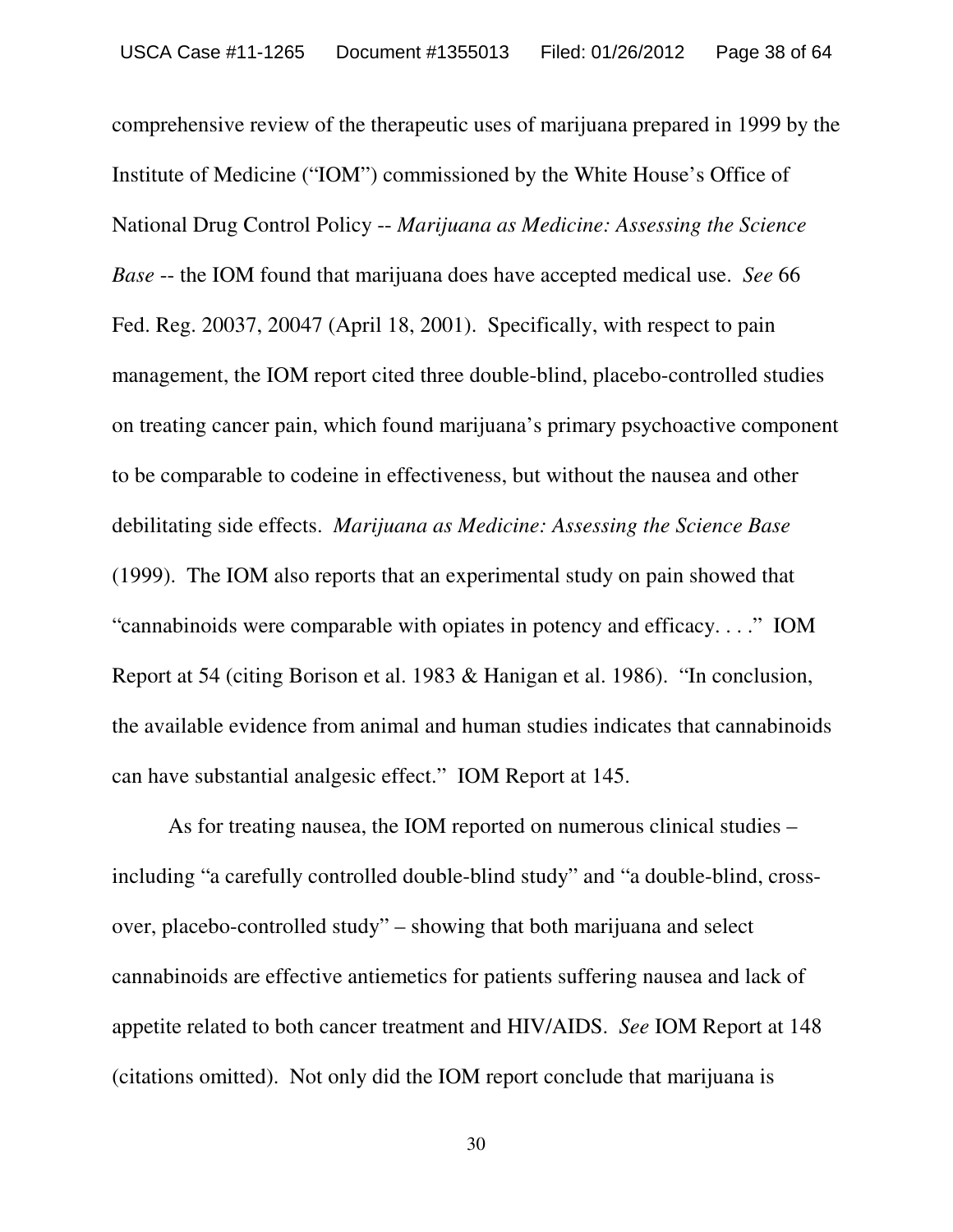effective, but also that "[f]or patients such as those with AIDS or who are undergoing chemotherapy and who suffer simultaneously from severe pain, nausea, and appetite loss, cannabinoid drugs might offer broad-spectrum relief not found in any other single medication." IOM Report at 177. Thus, "[i]t is possible that the harmful effects of smoking marijuana for a limited period of time might be outweighed by the antiemetic benefits of marijuana, at least for patients for whom standard antiemetic therapy is ineffective and who suffer from debilitating emesis." IOM Report at 154; *see also* IOM Report at 179 ("Until a nonsmoked rapid-onset cannabinoid drug delivery system becomes available, we acknowledge that there is no clear alternative for people suffering from chronic conditions that might be relieved by smoking marijuana, such as pain or AIDS wasting."). The IOM Report concluded: "Nausea, appetite loss, pain, and anxiety are all afflictions of wasting, and all can be mitigated by marijuana." IOM Report at 159.<sup>4</sup>

Moreover, since the release of the IOM report, additional clinical studies on the medical efficacy of marijuana were published in peer-reviewed journals and included in the Petition. *See* AR (A.1) at pp. 44-56.

<sup>&</sup>lt;sup>4</sup> The IOM Report also noted: "Since 1996, five important reports pertaining to the medical uses of marijuana have been published, each prepared by deliberative groups of medical and scientific experts (Appendix E). . . . With the exception of the report by the Health Council of the Netherlands, each concluded that marijuana can be moderately effective in treating a variety of symptoms." IOM Report at 180.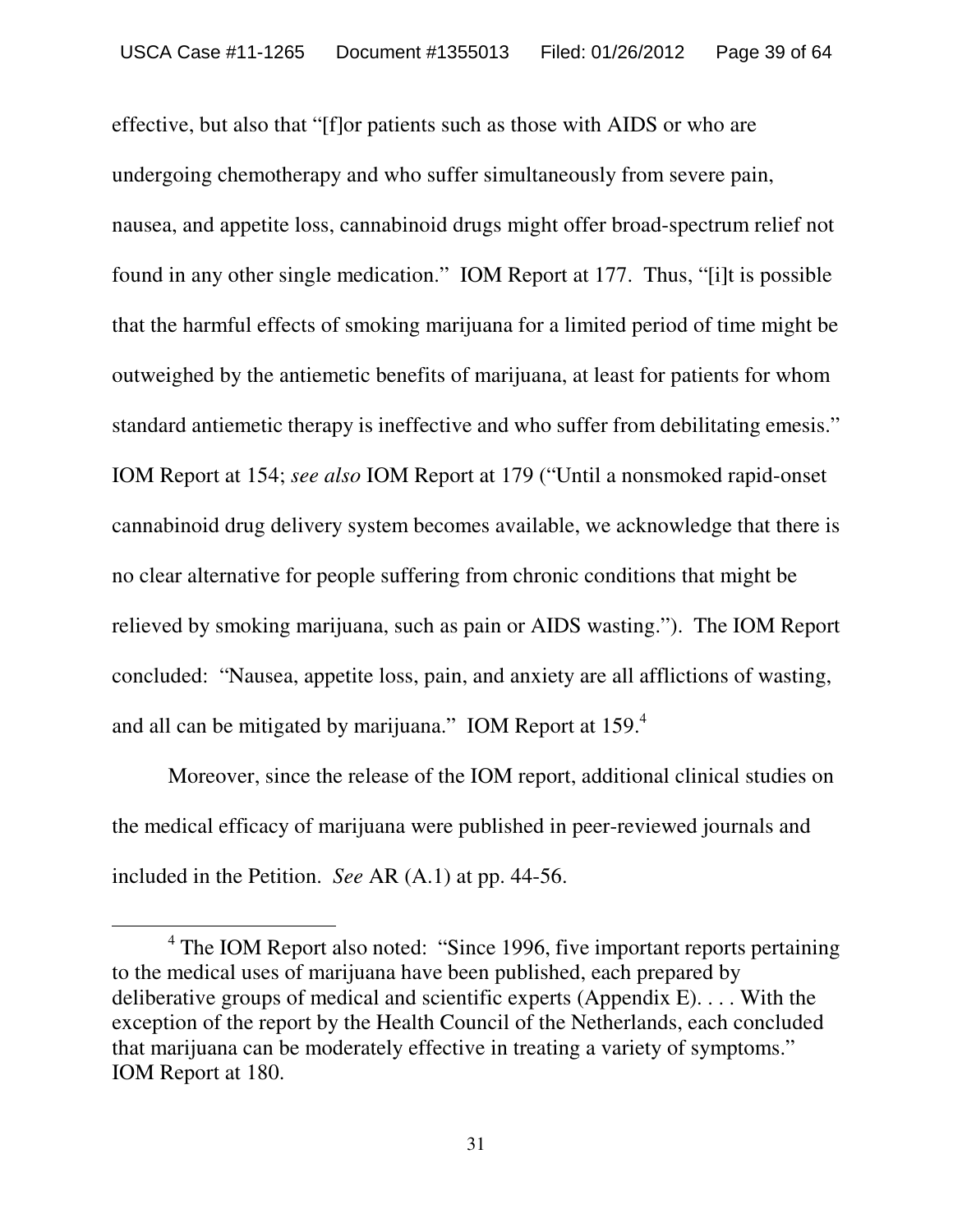In the face of these scientific studies, many of which are funded and approved by the federal government, but simply ignored by its administrative agencies without explanation, the DEA and HHS acted arbitrarily and without substantial evidence in concluding that "there have been no studies that have scientifically assessed the efficacy of marijuana for any medical condition." *See* 76 Fed. Reg. 40552, 40567 (July 8, 2011); *cf. Frizelle*, 111 F.3d at 177; *Robinson v. Dalton,* 45 F. Supp.2d 1 (D.D.C. 1998) (failure to respond to applicant's argument renders decision arbitrary; remanded for ""more fully reasoned explanation''); *see also Calloway,* 366 F. Supp. 2d at 55; *Dickson,* 68 F.3d 1396, 1405 (D.C. Cir. 1995). "[T]here must be satisfactory indication that a correction board's decision is based 'upon a balanced *consideration of all the evidence* available and presented." *Buchanan v. United States,* 223 Ct. Cl. 291,311-312 (Ct. Cl. 1980) (quoting *Smith v. United States,* 168 Ct Cl. 545, 553 (1964)) (emphasis added)); *Six v. United States,*71 Fed. Cl. 671, 679 (Fed. Cl. 2006) (remand ordered because the BCNR "did not consider or address evidence before it that may have had the effect of changing the result"); *see also* The Hon Juan Juan R. Torruella, *Déjà vu: A Federal Judge Revisits the War on Drugs or Life in a Balloon*, 20 B.U. PUB. INT. L.J. 167, 205 n.211 ("These reports and assertions [by various federal agencies] border on scientific obscurantism by totally ignoring, if not outright suppressing, the abundant credible scientific evidence worldwide, which is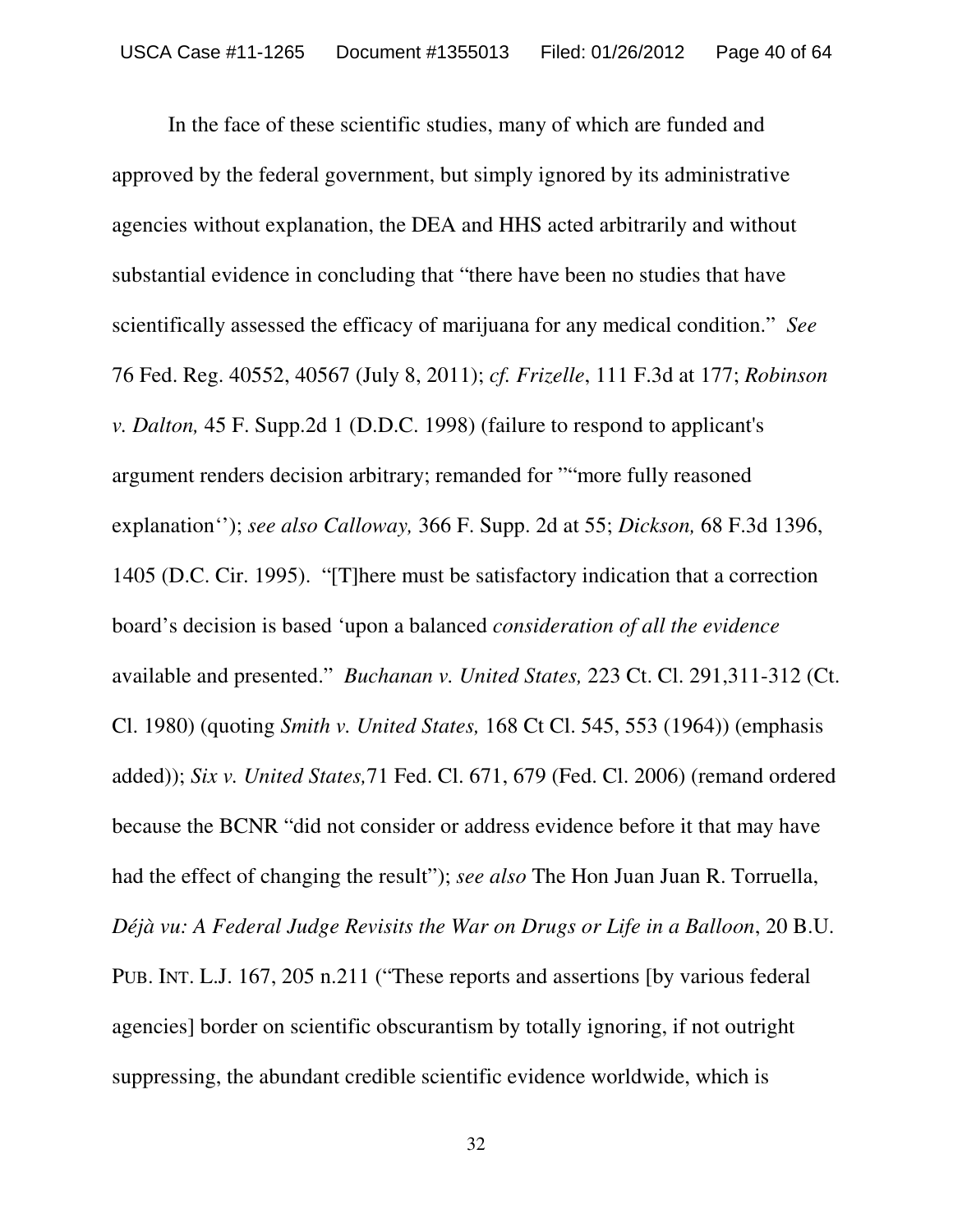contrary to these reports and statements"); *see also id.* ("As masterfully argued by Professor David M. Helfeld in his article, Narcotics, Puerto Rico, Public Policy: In Search of Truth and Wisdom, 75 Rev. Jur. U.P.R. 1029 (2006), there has been a misuse of federal power in the debate over the legalization of drugs, particularly regarding marijuana and its use for medical purposes").

*D. The DEA Deviates from the Statutory Language of the CSA and Its Own Regulation When It States That There Has Not Been Sufficient Analysis of Marijuana's Chemistry, as Peer-Reviewed Studies Establish that Marijuana's Chemistry Is Known and Reproducible*

Whereas the DEA and HHS found that marijuana does not have a currently accepted medical use because "a complete scientific analysis of all the chemical components found in marijuana has not been conducted," 76 Fed. Reg. 40552, 40584 (July 8, 2011), the known chemistry requirement published in the *Federal Register* requires only that the "drug's chemistry is known and reproducible," not that every one of its components be scientifically evaluated and analyzed. *See* 66 Fed. Reg. 20037, 20051 (April 18, 2001).<sup>5</sup> Marijuana easily meets the published criterion. The active components of marijuana are well known and well described, as are the mechanisms of its biologic action in humans. Research on marijuana

 $<sup>5</sup>$  If it were otherwise, no botanical could qualify as having an "accepted"</sup> medical use." Congress has implicitly rejected this view by placing cocoa leaves, the opium poppy, and poppy straw in Schedule II, which means that these botanicals have "a currently accepted medical use in treatment in the United States or a currently accepted medical use with severe restrictions." *See* 21 U.S.C. §§ 812(b)(2)(B) & (c), Schedule II(a)(3) & (4).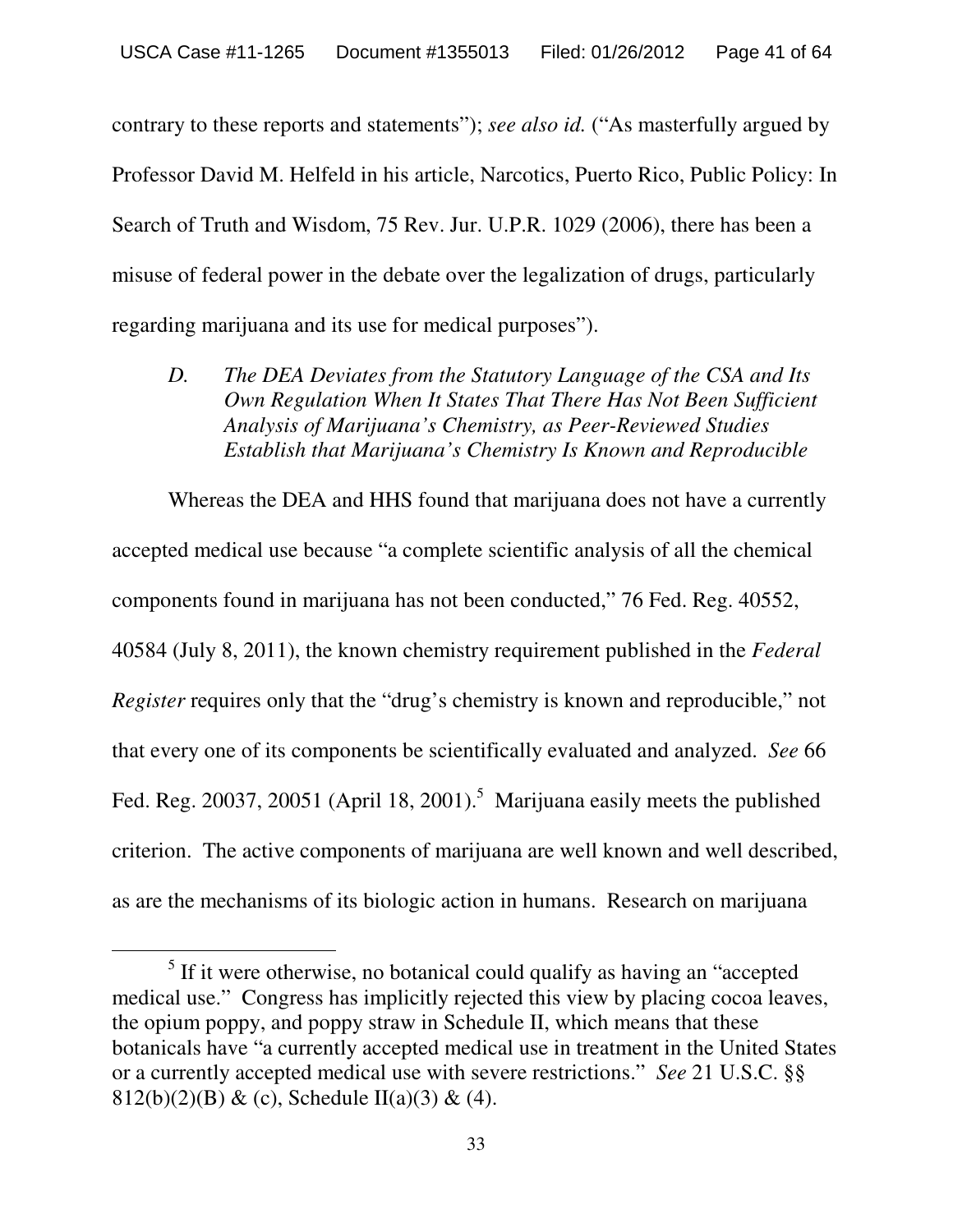chemistry cited in the Petition was inexplicably overlooked. Only by ignoring these peer-reviewed studies and deviating from its announced criteria can HHS continue to disseminate to the public the statement that "a complete scientific analysis of all the chemical components found in marijuana has not been conducted." 76 Fed. Reg. 40552, 40584 (July 8, 2011). Both reveal bias on the DEA and HHS's part, rendering their actions arbitrary and capricious and without substantial evidence.

## *E. The DEA Acted Arbitrarily and Capriciously in Failing to Consider "All Relevant Data" in Its Scheduling Determination*

The DEA admits that it has has an obligation to consider "all other relevant data" in its scheduling determination, 76 Fed. Reg. 40552, 40566, (July 8, 2011) (quoting 21 U.S.C. § 811(b)), yet it failed to do this. Perhaps the DEA did not conduct the searching inquiry required by the CSA because it believes "[a] drug will be deemed to have a currently accepted medical use for CSA purposes only if all five [criteria it uses to assess currently accepted medical use] are demonstrated." 76 Fed. Reg. 40552, 40567 (July 8, 2011). This interpretation of the CSA is arbitrary and capricious, as the CSA does not provide that scheduling determinations should be based on such absolutist criteria. *Cf. Grinspoon*, 828

34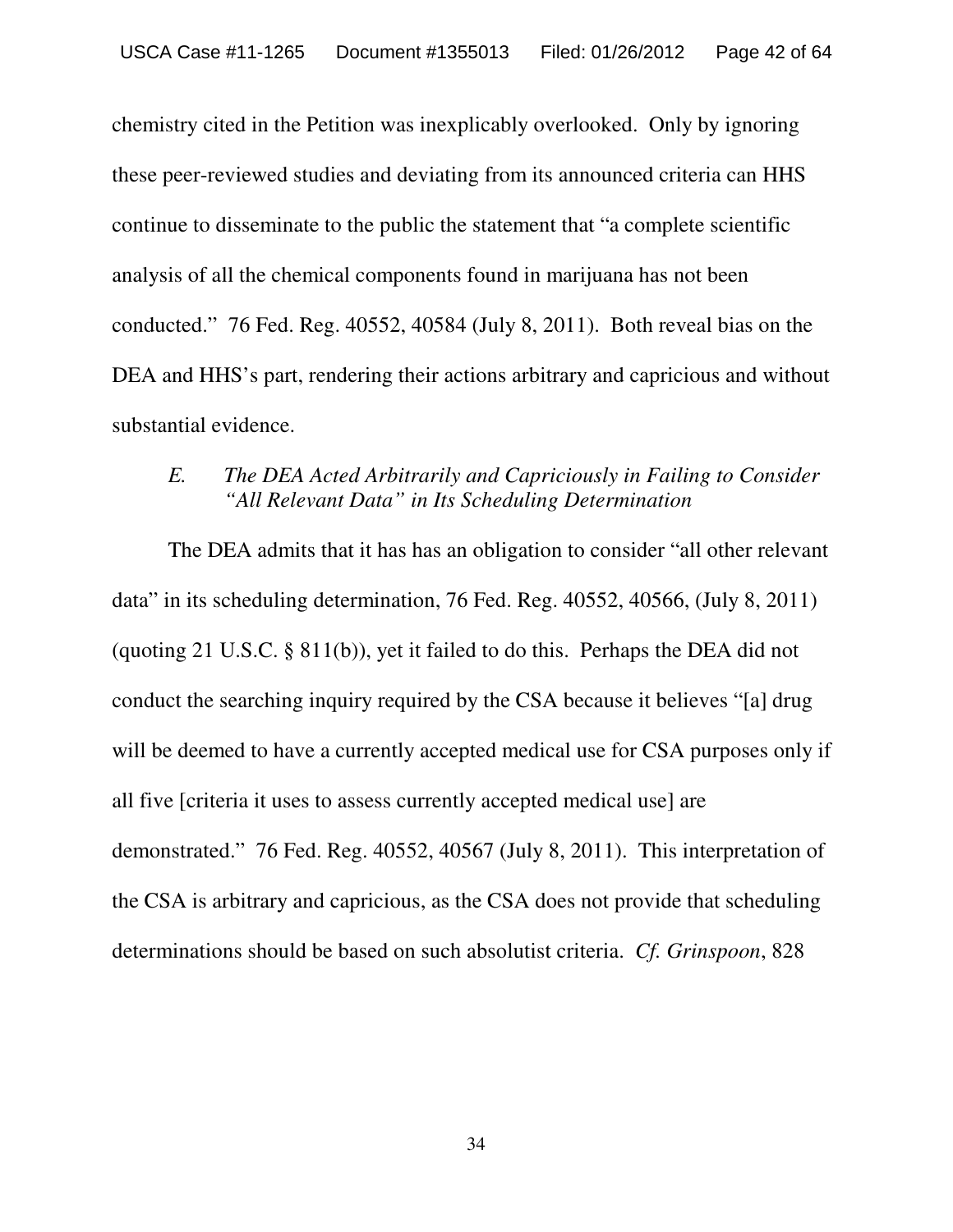F.2d at 891 (holding that DEA cannot treat lack of FDA marketing approval as

conclusive evidence that substance has no currently accepted medical use).  $6^{\circ}$ 

Aside from the peer-reviewed studies cited by petitioners *infra at xx* and *supra at xx*, the DEA expressly disregarded the medical judgment of sixteen states and the District of Columbia that marijuana has medical use. <sup>7</sup> In *Gonzales v.*

*Oregon*, 546 U.S. 243 (2006), the United States Upreme Court held that states have

 $6$  Notably, the DEA does not require that a substance meet all of the factors it considers regarding abuse potential to conclude it has a high abuse potential. *Cf.* 76 FR 40552, 40568 (DEA and HHS conceding that marijuana has a limited potential of diversion from legitimate channels). <sup>7</sup> *See* Alaska (Medical Uses of Marijuana for Persons Suffering from

Debilitating Medical Conditions Act, Alaska Stat. Ann. §§ 17.37.010-17.37.080 (West 2005)); Arizona (Drug Medicalization, Prevention and Control Act, Ariz. Rev. Stat. Ann. §§ 13-3412 (2005) (West)); California (Compassionate Use Act, Cal. Health & Safety Code. § 11362.5 (West 2005)); Colorado (Col. Const. art. XVIII, § 14; Colo. Rev. Stat. Ann. § 18-18-406.3 (West 2006)); Delaware (The Delaware Medical Marijuana Act) 49A Del. Code § 4901A (2011)**;** Hawaii (Medical Use of Marijuana Act, Haw. Rev. Stat. § 329-121-329-128 (West 2005)); Maine (Maine Medical Marijuana Act, Me. Rev. Stat. Ann. 22 § 2383-B(5) (2005)); Massachusetts (Massachusetts Medical Marijuana Act); Michigan (Michigan Medical Marijuana Act, Mich. Comp. Laws §§ 33.26421-333.26430 (2008)); Montana (Montana Medical Marijuana Act, Mont. Code Ann. §§ 50-46- 101-50-46-210 (2005)); Nevada (Medical Use of Marijuana Act, Nev. Rev. Stat. §§ 453A.010-453A.810 (2005)); New Jersey (New Jersey Compassionate Use Medical Marijuana Act, N.J. Stat. Ann. § 24:61-1-Pub. L. (West 2010)); New Mexico (Lynn and Erin Compassionate Use Act, N.M. Stat. Ann. §§ 26-2B-1-26- 2B-7 (West 2007)); Oregon (Oregon Medical Marijuana Act, Or. Rev. Stat. Ann. §§ 475.300-475.346 (West 2005)); Rhode Island (The Edward O. Hawkins and Thomas C. Slater Medical Marijuana Act, R.I. Gen. Laws Ann. § 28.6 (West 2005)); Vermont (Marijuana Use by Persons with Severe Illness Act, Vt. Stat. Ann. 18 §§ 4472-4474d (West 2005)); and, Washington (Washington Medical Use of Marijuana Act, Was. Rev. Code Ann. §§ 69.51A.005-69.51A.092 (West 2005)), as well as the District of Columbia (Legalization of Marijuana for Medical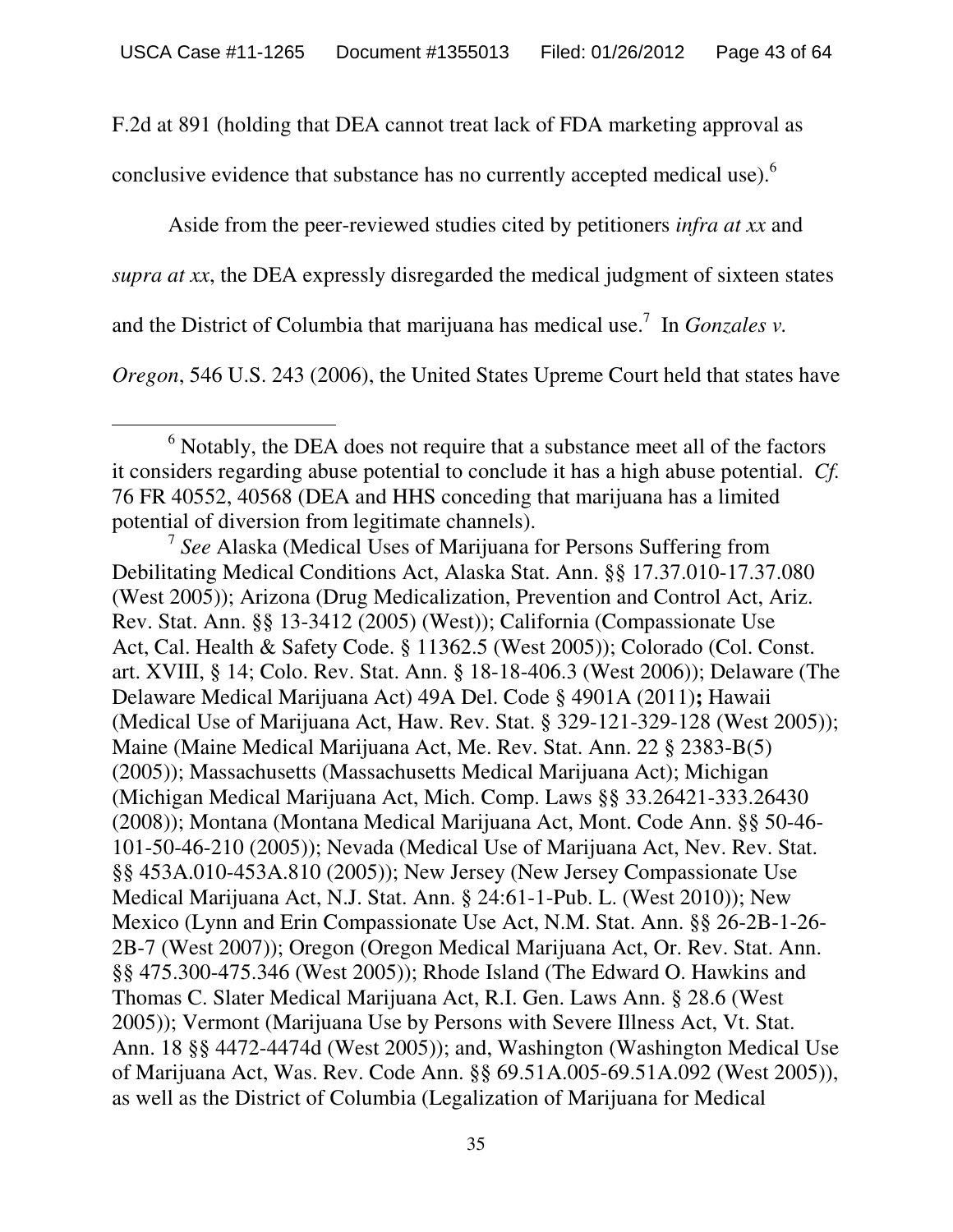the authority to define general standards of medical practice. *Id.* at 275. And, in that case, the government relied upon "the judgment of the 49 States that have not legalized physician-assisted suicide as further support for the proposition that the practice is not legitimate medicine," *id.* at 272, which is a complete about face of its current position that "[t]he CSA does not assign to the states the authority to make findings relevant to CSA scheduling determinations," 76 Fed. Reg. 40552,  $40579$  (July 8, 2011).<sup>8</sup> Given the traditional and well-recognized constitutional authority of states and medical practitioners to define the legitimate practice of medicine, *Gonzales*, 546 U.S. at 269, and the CSA's express command that the DEA consider all relevant data, *see* 21 U.S.C. § 811(b), the DEA acted arbitrarily and capriciously in disregarding the views of states and physicians in concluding that marijuana has no "currently accepted" medical use. *See also* Brown, Melissa, *The Garden State Just Got Greener: New Jersey Is the Fourteenth State to Legalize Medical Marijuana*, 41 SETON HALL L. REV. 1519, 1520 (2011) (noting the "widely accepted therapeutic value of marijuana")

Treatment Initiative Amendment Act of 2010, D.C. Res. 18-399).<br><sup>8</sup> No less an authority than the American Medical Association has called for a review of marijuana as a Schedule I substance alongside LSD and PCP. Tourella *supra,* at 205 & fn,215 (citing Kevin B. O'Reilly, AMA Meeting: Delegates Support Review of Marijuana's Schedule I Status, American Medical News, Nov. 23, 2009, http:// www.ama-assn.org/amednews/2009/11/23/prse1123.htm). The Petition cites 87 medical organizations that have concluded that marijuana should be rescheduled, all of which were inexplicably ignored by the DEA. *See* AR (A.1 at 15-19).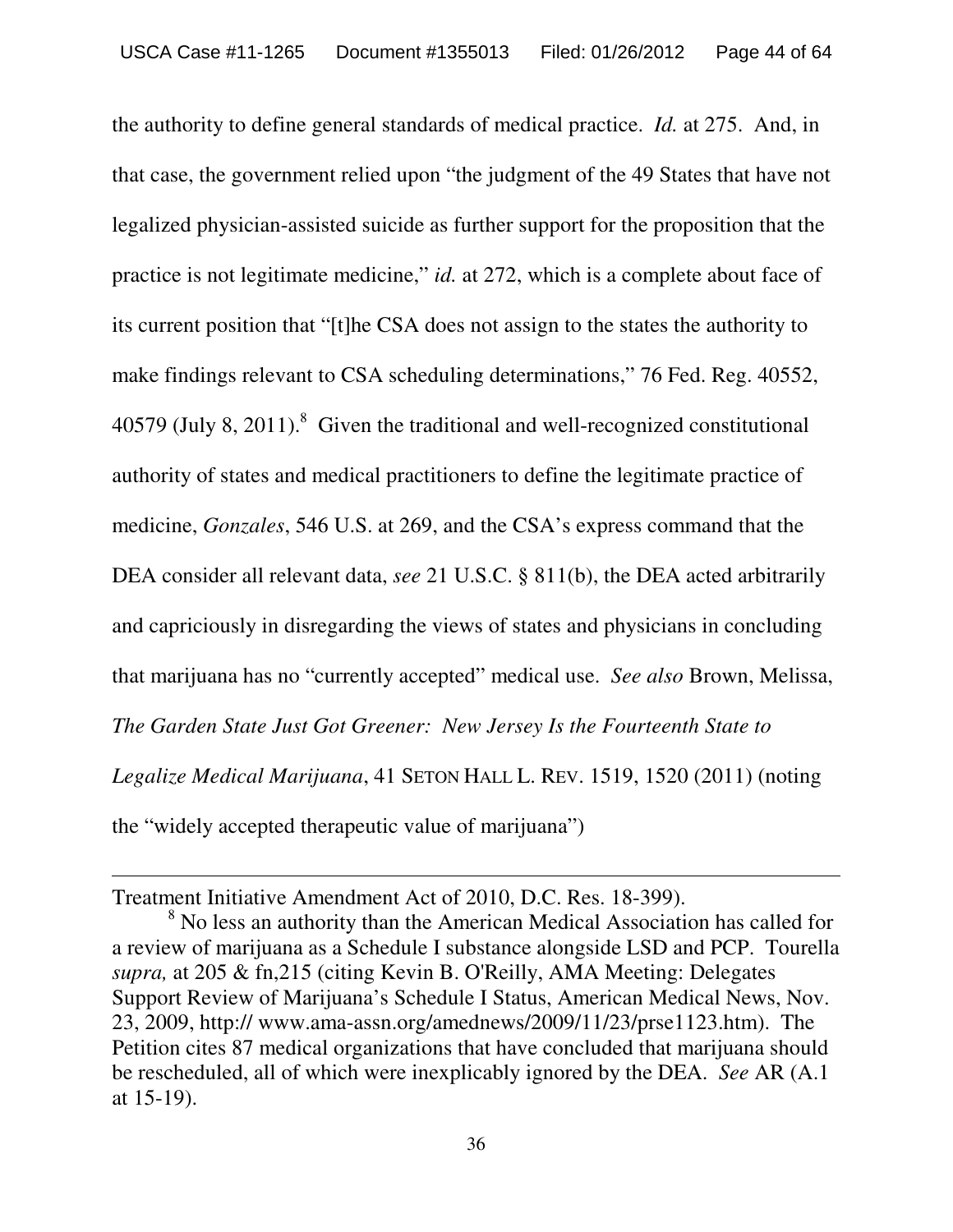## **III. THE DEA ACTED ARBITRARILY AND CAPRICIOUSLY, AND WITHOUT SUBSTANTIAL EVIDENCE, IN CONCLUDING THAT MARIJUANA HAS A "HIGH POTENTIAL FOR ABUSE"**

*A. The CSA Requires the DEA to Compare a Substance with Other Scheduled Substances to Determine Where to Schedule that Substance*

To warrant placement in the most restrictive of schedules, Schedule I, a substance must have a "high potential for abuse." 21 U.S.C.  $\S 812(b)(1)(A)$ . Although the CSA does not define the term "high potential for abuse," *see Grinspoon v. DEA*, 828 F.2d 881, 893 (1st Cir. 1987); 76 Fed. Reg. 40552, 40567 & 40568 (July 8, 2011), its statutory language and framework make clear that a substance must be compared to *other* scheduled substances to determine whether its abuse potential is sufficiently "high" to warrant Schedule I treatment. *See* 21 U.S.C. § 812(b). For instance, Schedule I and II substances require a "high" potential for abuse, while Schedule III substances must have a potential for abuse "less than the drugs or other substances in schedules I and II." *Compare* 21 U.S.C. § 812(b)(1)(A) & (2)(A) *with* 21 U.S.C. § 812(b)(3)(A). Similarly, Schedule IV drugs must have "a low potential for abuse relative to the drugs or other substances in Schedule III," 21 U.S.C. § 812(b)(4)(A), and Schedule V drugs must have "a low potential for abuse relative to the drugs or other substances in Schedule IV."

<sup>&</sup>lt;sup>9</sup> This is so even if the substance does not have a currently accepted medical use. *See NORML v. DEA*, 559 F.2d at 748 ("plcement in Schedule I does not appear to flow inevitably from lack of a currently acccepted medical use"). The DEA errs when it contends otherwise. 76 Fed.Reg. 40552, 40566 (July 8, 2011).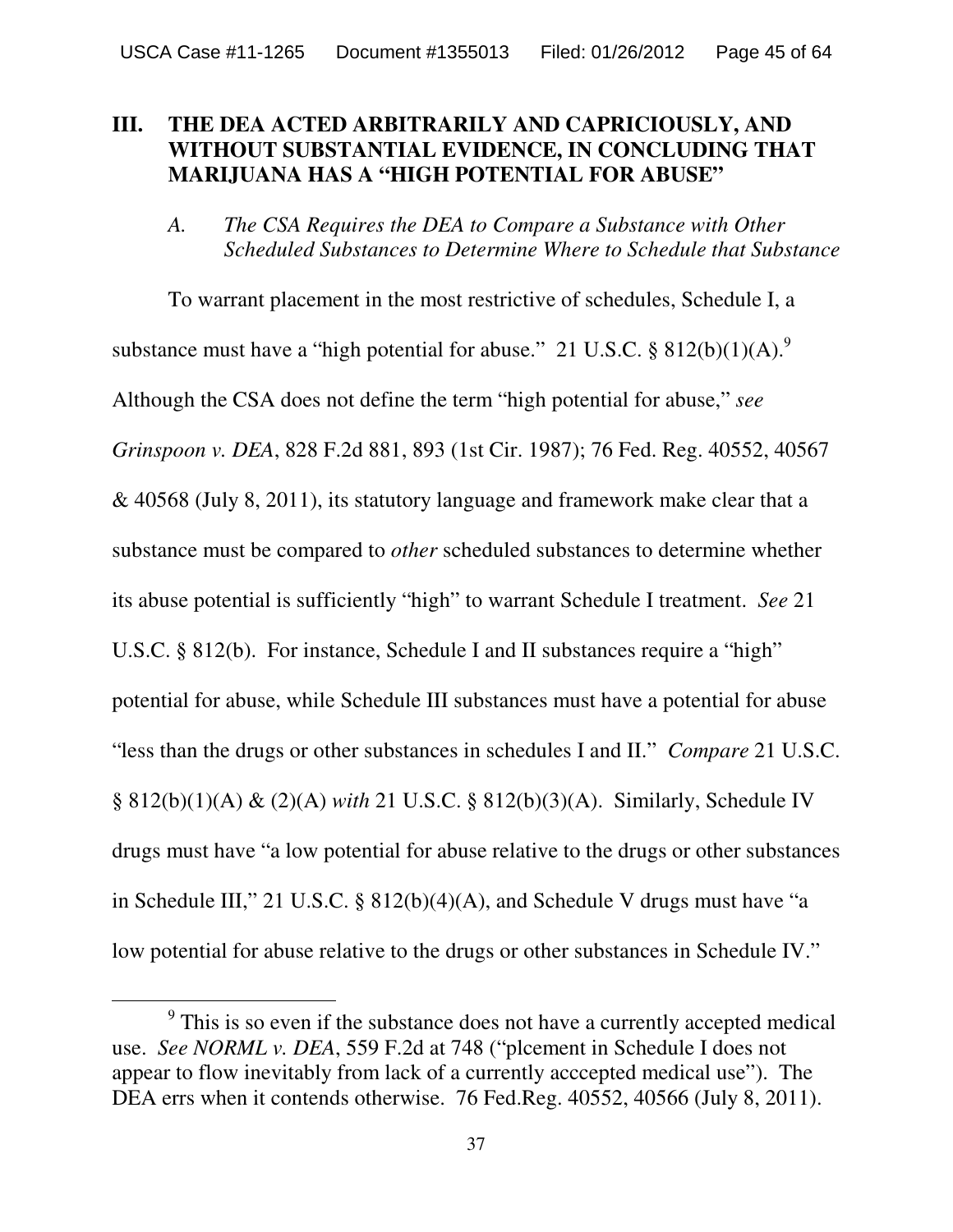21 U.S.C. § 812(b)(5)(A). Notably, in discussing "abuse" as it relates to scheduling, the only factors expressly listed by the CSA are psychological and physical dependence. *See* 21 U.S.C. §§ 812(b)(2)(C), (b)(3)(C), (b)(4)(C) &  $(b)(5)(C).^{10}$ 

Rather than properly perform this relative analysis by comparing marijuana to other scheduled substances, the DEA relies on four factors from the legislative history of the CSA, which are used to determine whether a substance has a sufficient "potential for abuse" to be scheduled at all, *Grinspoon v. DEA*, 828 F.2d 881, 893 (1st Cir. 1987), to conclude that marijuana has a "high" potential for abuse, 76 Fed. Reg. 40552, 40567-68 (july 8, 2011). The DEA concludes: "In summary, examination of the indicators set forth in the legislative history of the CSA demonstrate that marijuana has a high potential for abuse." 76 Fed. Reg. 40552, 40568 (July 8, 2011); *see also id.* ("marijuana has a high potential for abuse

 $10$  The CSA allows placement of a substance in Schedule I only if "[t]here is a lack of safety for use of the drug or other substance under medical supervision." 21 U.S.C. § 812(b)(1)(C). Schedule II substances require that "[a]buse of the drug or other substance may lead to servere psychological or physical dependence." 21 U.S.C. § 812(b)(2)(C). Continuing down the continuim, Schedule III substances require that "[a]buse of the drug or other substance may lead to moderate or low physical dependance or has high psychological dependence." 21 U.S.C. § 812(b)(3)(C). Schedule IV substances require that "[a]buse of the drug or other substance may lead to limited physical dependance or psychological dependence relative to the drugs or other substances in schedule III." 21 U.S.C. §  $812(b)(4)(C)$ . And Schedule V requires that "[a]buse of the drug or other substance may lead to limited physical dependance or psychological dependence relative to the drugs or other substances in schedule IV." 21 U.S.C. §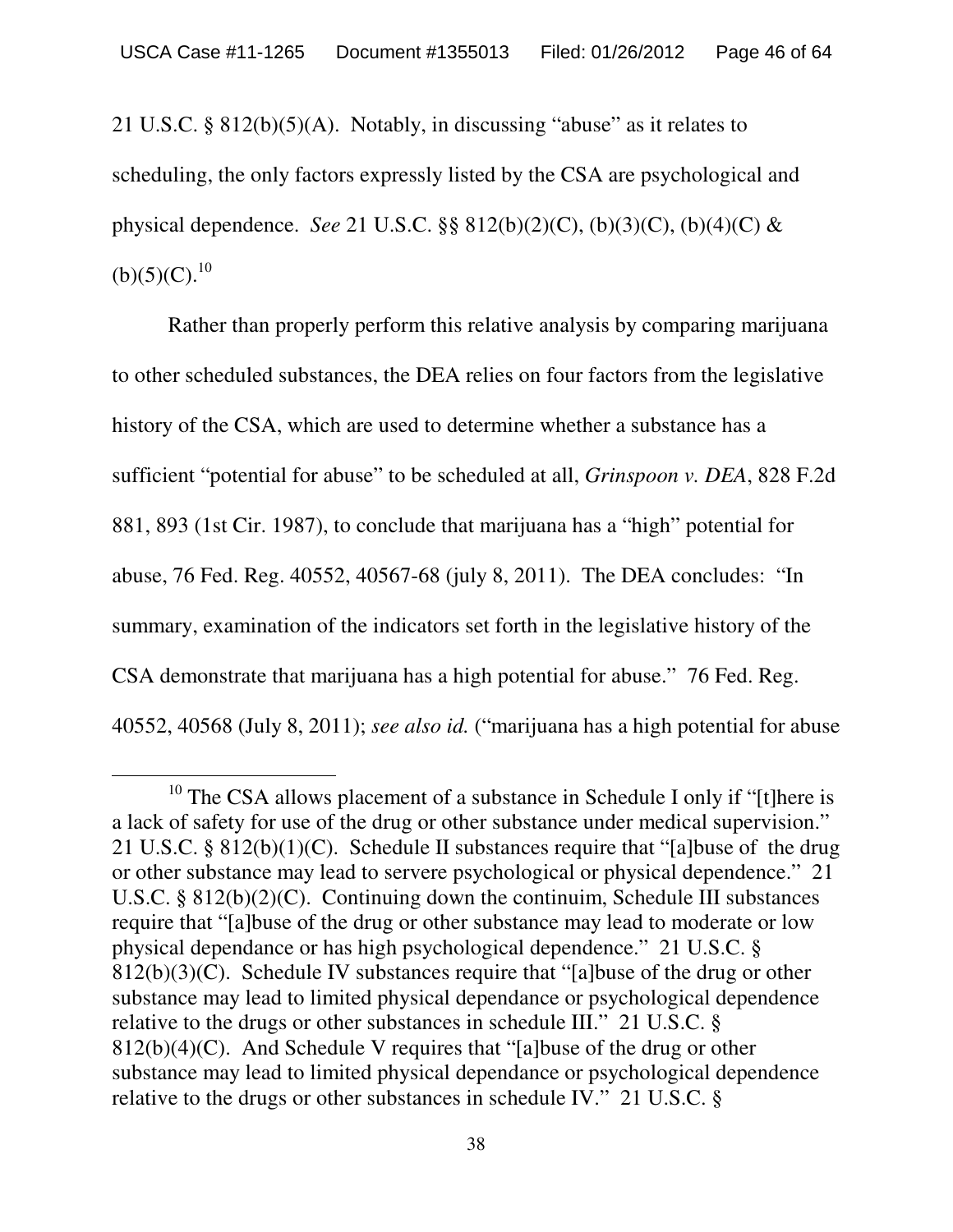as determined using the indicators identified in the CSA's legislative history"). While the presence of one or more of these factors may justify control of that substance, *see supra*; H.R. Rep. No. 91-1444, Pub. L. No. 91-513, 1970 U.S.C.C.A.N. 4566, 4629 ("If the Attorney General determines that the data gathered and the evaluations and recommendations of the Secretary constitute substantial evidence of potential for abuse, he may initiate control proceedings under this section."), they cannot, by themselves, establish a "high" potential for abuse.

In *Grinspoon v. DEA*, 828 F.2d 881 (1st Cir. 1987), the court held that the DEA had established MDMA's high potential for abuse after it compared MDMA to other Schedule I and II substances and found structural and pharmacological similarities. *See id.* at 893-95. In so holding, the *Grinspoon* court noted that the CSA provides no definition of the phrase "high potential for abuse," and it acknowledged Grinspoon's argument that "the passage from the legislative history quoted above provides guidance only as to the minimum needed to show *any* potential for abuse, in other words, enough to justify a level of CSA control as low as placement in Schedule V." *Id.* at 893. The *Grinspoon* court, then, found that the DEA Administrator had not acted arbitrarily and capriciously in finding that MDMA has a "high" potential for abuse because he had compared this substance

 $812(b)(5)(C)$ .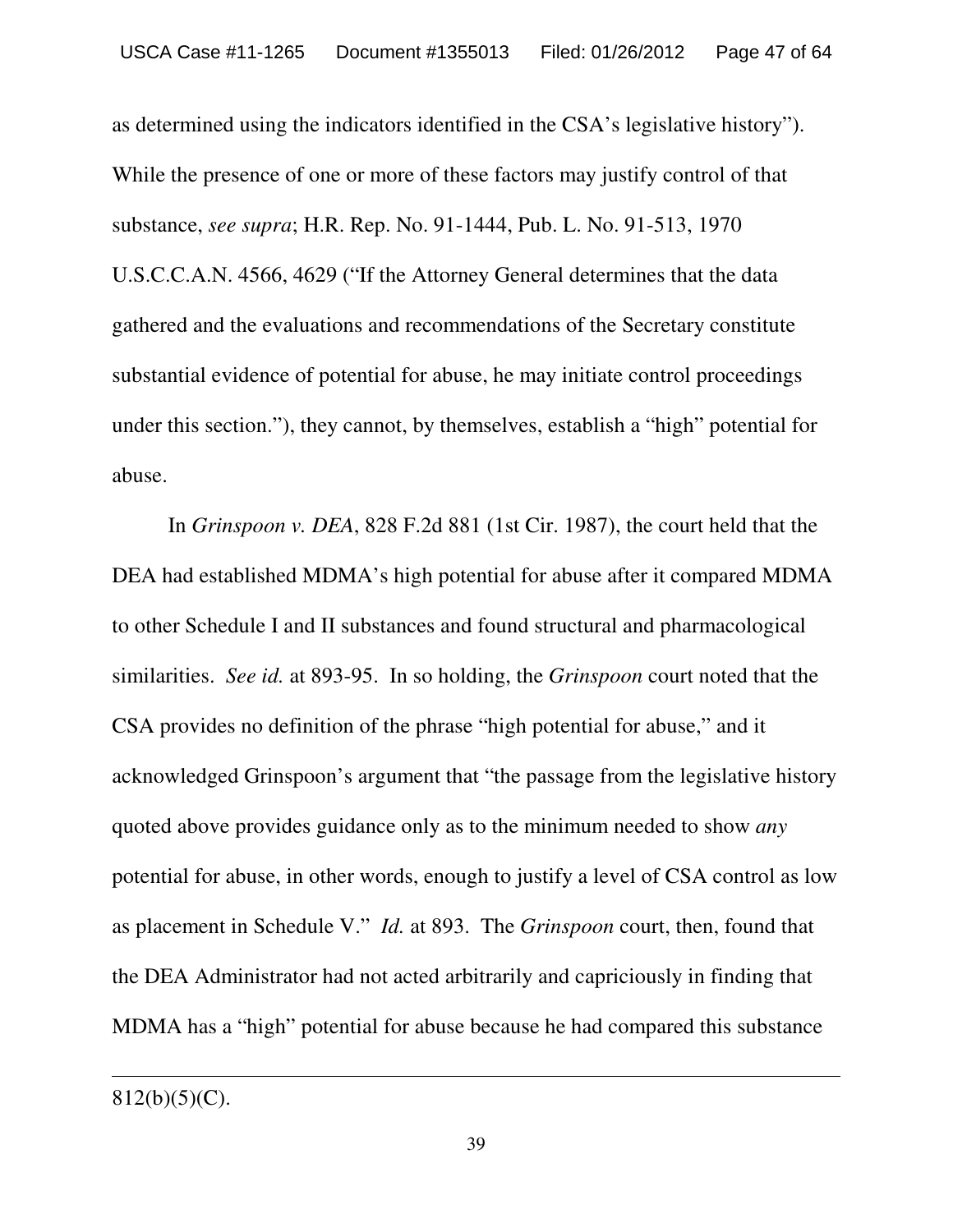to *other* Schedule I and II substances. *See id.* at 893-95 (citing 51 Fed. Reg. 36,555-57 (1986)).

Here, by sharp contrast, the DEA fails to make any serious comparisons between marijuana and *other* scheduled substances. Instead, the DEA cites HHS for the proposition that "there are two drug products containing cannabinoid compounds that are structurally related to the active components in marijuana." 76 Fed. Reg. 40552, 40568 (July 8, 2011). "Marinol is a schedule III drug product containing synthetic delta-9 THC, known generically as dranabinol, formulated in sesame oil in soft gelatin capsules." 76 Fed. Reg. 40552, 40568 (July 8, 2011). "Cesamet is a drug product containing the schedule II substance, nabilone, that was approved for marketing by the FDA in 1985 for the treatment of nausea and vomiting associated with cancer chemotherapy." 76 Fed. Reg. 40552, 40568 (July 8, 2011); *see* 76 Fed. Reg. 40552, 40570 (July 8, 2011) ("Marijuana and delta-9- THC produced profiles of behavioral and subjective effects that were similar regardless of whether the marijuana was smoked or taken orally . . . or orally as THC-containing capsules"); *cf. NORML v. DEA*, 559 F.2d at 757 ("Nor does [the DEA] argue that the similarities between synthetic THC and natural marihuana materials are too slight to warrant consolidated consideration"). These comparison by the DEA and HHS to Schedule III and II substances only underscore that none of them should be placed in Schedule I.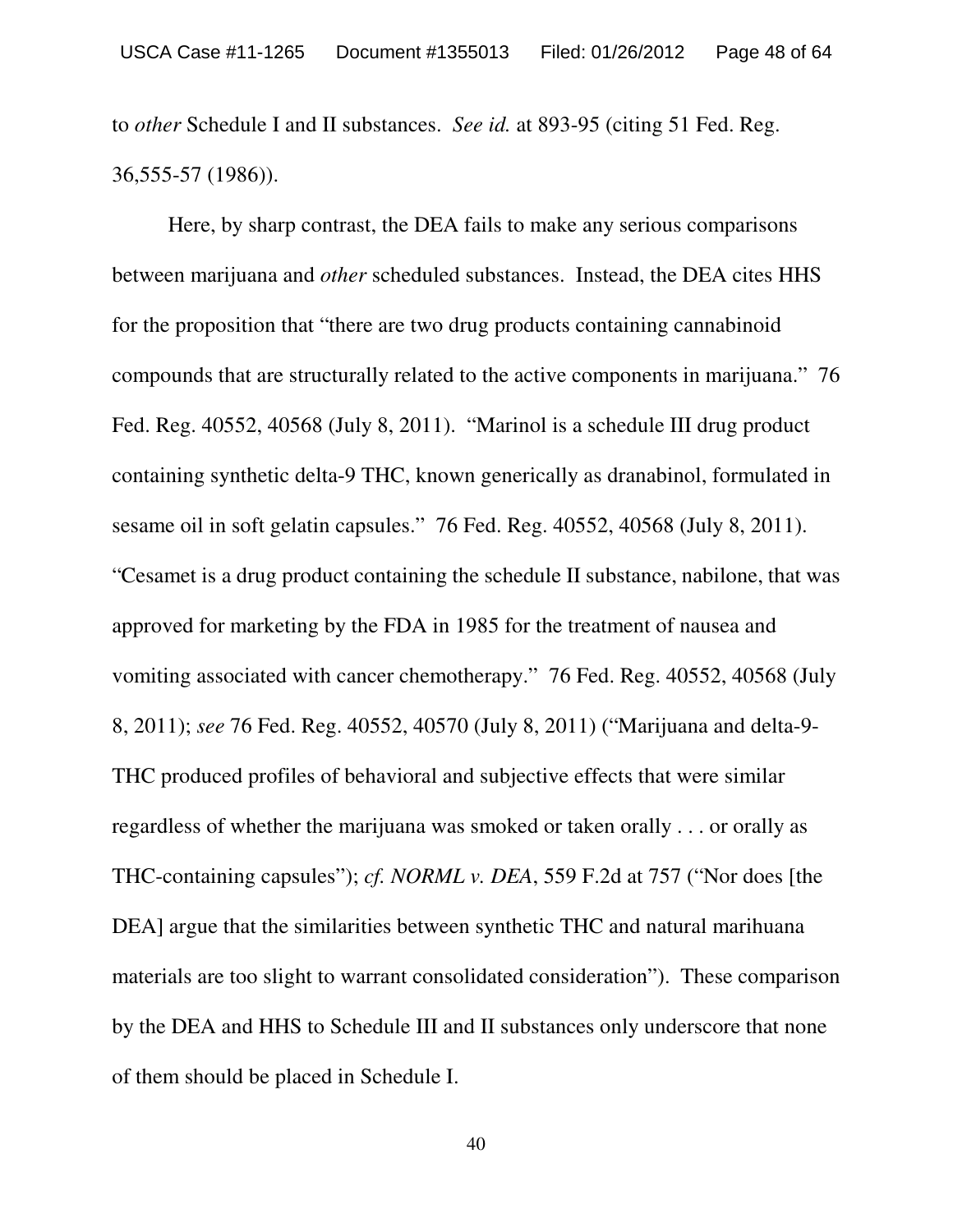Absent the minimally necessary comparisons, the DEA's comparative inquiry is woefully inadequate under *Grinspoon* and represents a radical departure from its treatment of other drugs. In *Grinspoon,* the DEA compared the drug MDMA (ecstasy) to Schedule I and II substances LSD, cocaine, mescaline, amphetamines, methamphetamine, and MDA, and it made 46 detailed findings regarding their similar chemical structures and pharmacological and neurotoxic effects. *See Grinspoon*, 828 F.2d at 893-95. Similarly, when considering butorphanol, the DEA made detailed comparisons with the scheduled substances morphine, codeine, fentanyl, and pentazocine in terms of their physical and psychological dependence and pharmacological effects and concluded that the abuse potential of butorphanol falls somewhere between morphine and pentazocine. 62 Fed. Reg. 37004 (July 10, 1997). And, when HHS applied for and received its own patent for medical uses of cannabinoids, it emphasized marijuana's lack of toxicity. *See* Request for Judicial Notice, Exh. 1. Here, in making criminals out of marijuana users, the DEA does not even consider it.

Instead, in the proceedings below, the DEA only compares marijuana with other cannabinoids, with the exception of very limited comparisons with other scheduled substances in terms of dependence and hospital visits that seriously *undermine* any claim that marijuana has an abuse potential nearly as high as Schedule I substances like heroin and morphine. Its own limited analysis

41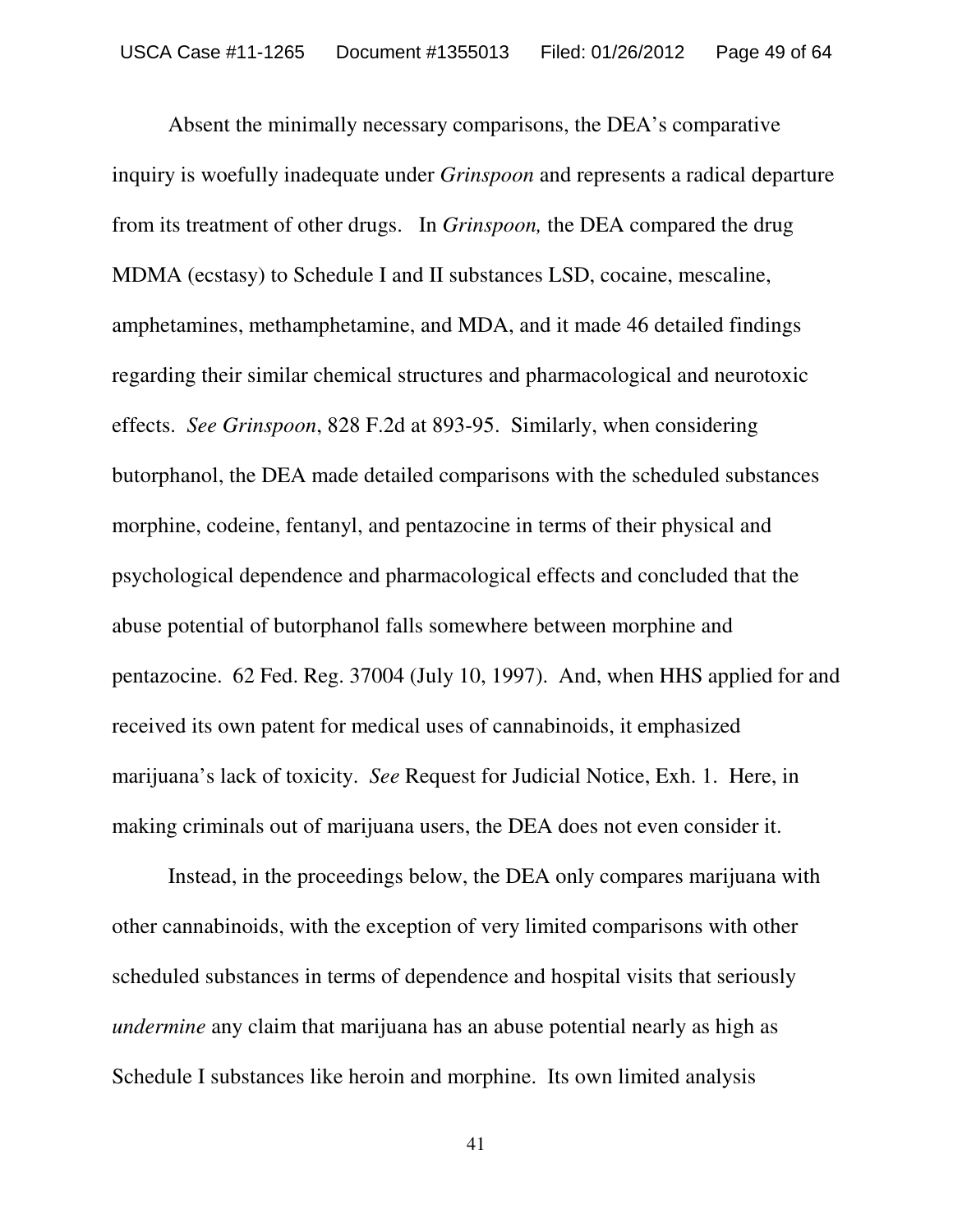concludes that marijuana has a "mild" dependence compared to these substances.

*See infra*. And marijuana accounts for far fewer hospital visits than other

scheduled substances.<sup>11</sup> The DEA acted arbitrarily and capriciously in failing to

perform a proper comparative analysis to other scheduled substances, as required

by the CSA.

## *B. The DEA Erroneously Equates Widespread Use with Abuse*

In an attempt to compensate for its failure to properly perform the comparative analysis required by the CSA, the DEA seizes on the current illegality of marijuana under federal law to argue that widespread *use* and trafficking of

 $11$ With respect to hospital visits, the DEA notes that, as estimated by the Drug Abuse Warning Network ("DAWN"), in 2009, marijuana was involved in 376,467 emergency department ("ED") visits out of 1,948,312 drug-related visits. 76 Fed.Reg. 40552, 40571 (July 8, 2011). Even in absolute numbers, this figure is less than 422,896 ED visits reported for cocaine. *Id.* In proportional terms, more importantly, cocaine users are more than ten times as likely as marijuana users to visit the ED and heroin users are more than seventy times as likely to do so. *See* AR (A.1) at p. 99. Emergency room visits provide precious little support for the DEA's position.

The same is true with respect to the social survey data cited by the DEA with respect to drug treatment. *See* 76 Fed.Reg. 40552, 40571 (July 8, 2011). Although the DEA notes that marijuana use accounted for 16 (or 17) percent of all drug treatment admissions in 2007 and 2008, *see id.* at 40571 & 40574, it admits at the same time that 57 percent of these marijuana users were referred to treatment through the criminal justice system, compared to much smaller percentages for heroin and cocaine, *see id.* at 40574. This strongly suggests that marijuana accounts for a significant percentage of drug treatment admissions only because of a trend towards compulsory treatment, rather than incarceration,. Other Schedule I substances, such as heroin and cociane, by sharp contrast, result in drug treatment admissions because their deletarious effects compel this. Again, the DEA's statistics, which reflects involuntary drug treatment due to marijuana's illegality,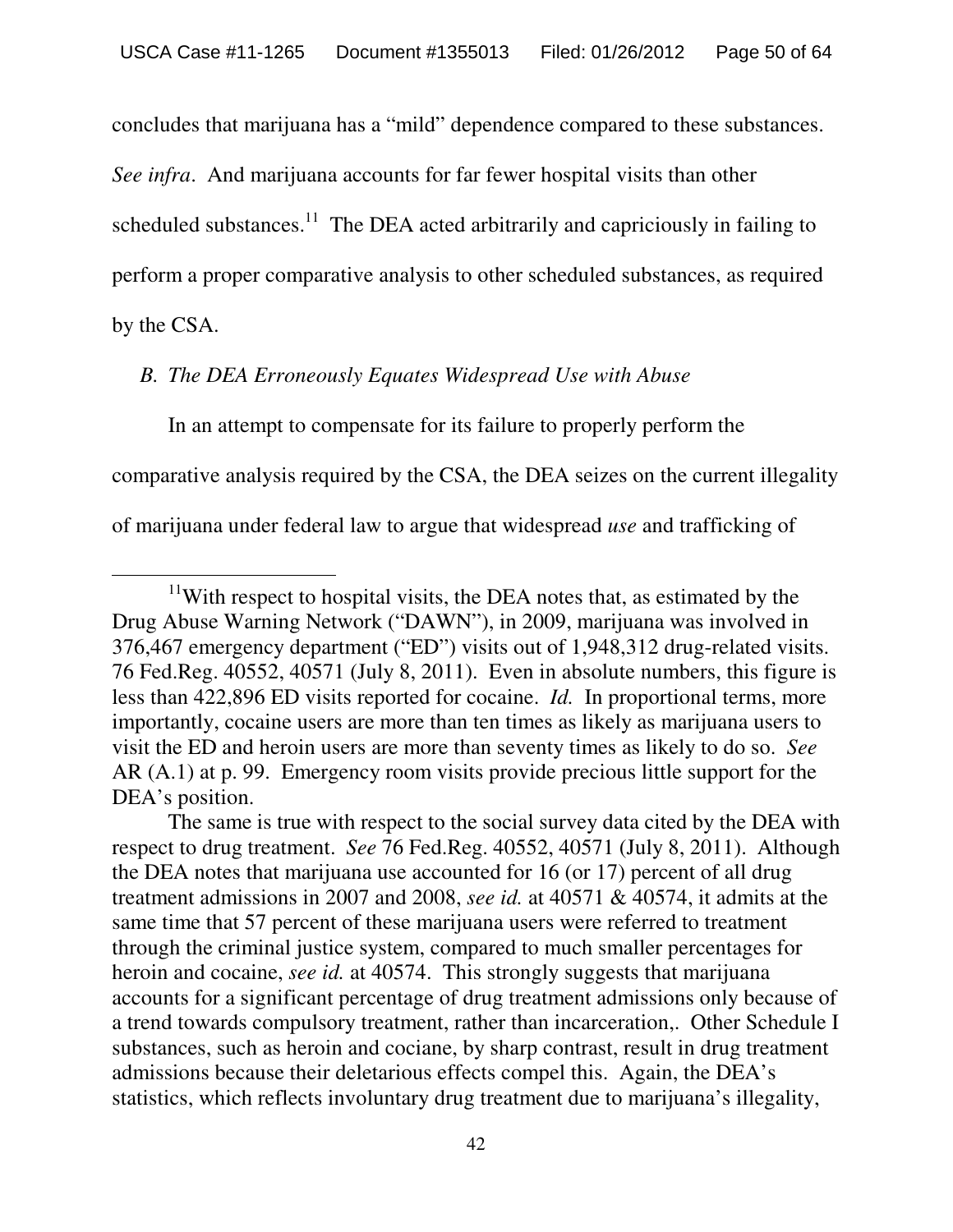marijuana is tantamount to widespread *abuse*. *See* 76 Fed. Reg. 40552, 40567-68 (July 8, 2011) ("Marijuana has a high abuse potential. It is the most widely used illicit substance in the United States" "Marijuana is the most commonly abused illegal drug in the United States"). Congress already implicitly rejected this position when it exempted the most popular drugs, alcohol and tobacco, from the proscriptions of the CSA. *See* 21 U.S.C. § 802(6). Indeed, at one point in its response, the DEA seemingly acknowledged that use is not tantamount to abuse when it discussed the "gateway" theory and noted the inadequacy of tests to support this theory because the "the determinative measure for testing [the gateway theory] . . . is whether marijuana leads to 'any drug use' rather than that marijuana leads to 'drug abuse and dependence' as defined by DSM-IV criteria." 76 FR 40552, 40583.

The best the DEA can muster for its dubious proposition that use is the same as abuse is that one of the criteria described in the legislative history of the CSA for "potential for abuse" involves the use of a substance on one's own initiative, rather than on the basis of medical advice from a physician. 76 Fed. Reg. 40552, 40568 (July 8, 2011) (quotation omitted). In making this contention, the DEA ignores the language of the CSA, its legislative history, and Supreme Court precedent interpreting these.

does not support a finding of high abuse potential.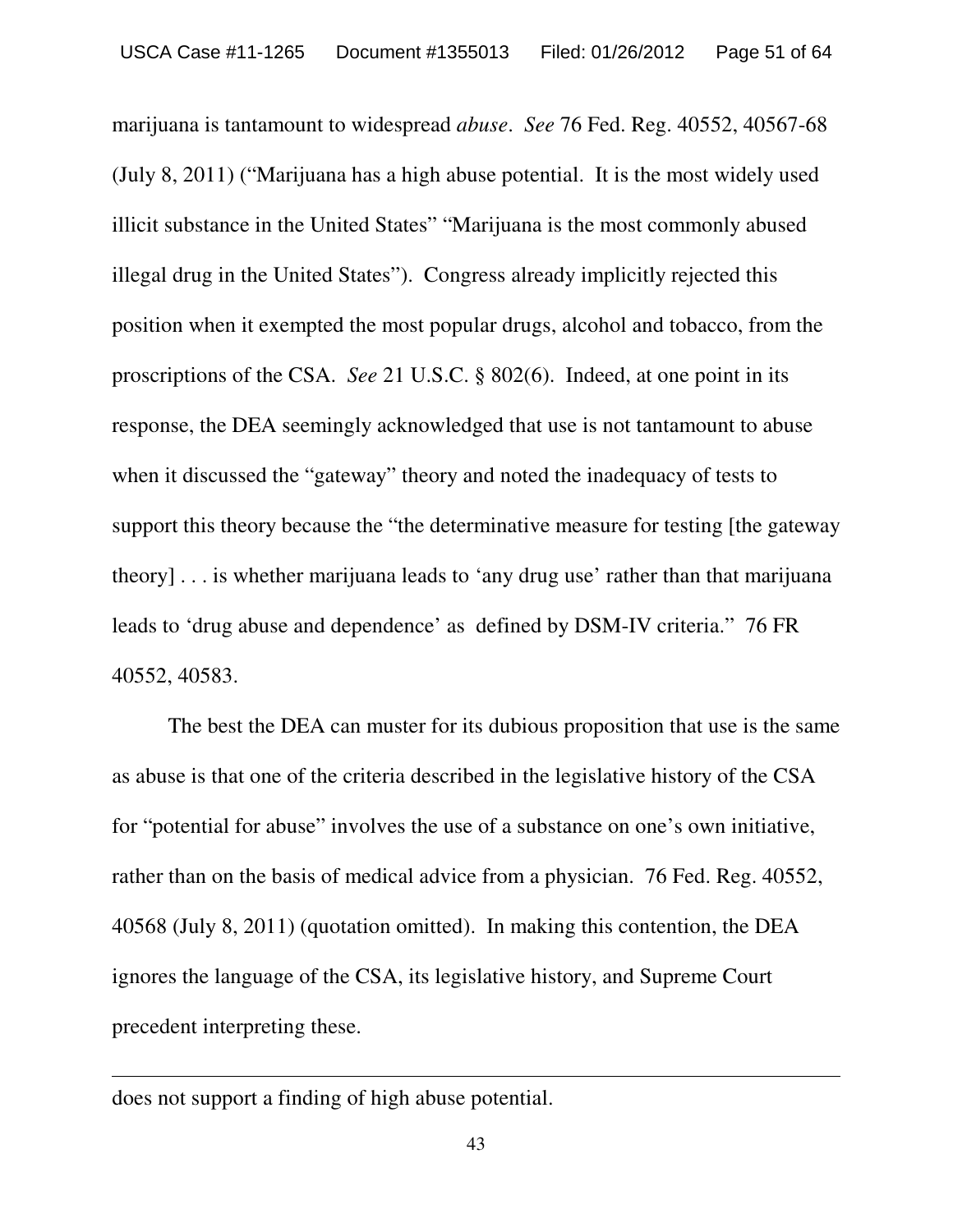As explained above, the factor cited by the DEA above is only one of four factors the DEA is supposed to consider to determine whether a substance should be controlled at all. *See supra.* The language of the CSA, as well as the statutory framework, require a potential for harm, not just use, to justify placement in the controlled substance schedules, as the CSA speaks of "abuse" in terms of psychological and physical dependence. *See* 21 U.S.C. §§ 812(b)(2)(C), (b)(3)(C), (b)(4)(C) & (b)(5)(C); *cf. Consumer Product Safety Comm'n v. GTE Sylvania, Inc.*, 447 U.S. 102, 107 (1980) ("the starting point for interpreting a statute is the language of the statute itself and, absent a clearly expressed legislative intent to the contrary, that language must ordinarily be regarded as conclusive"). Indeed, the first of the four threshold criteria for control requires that "[i]ndividuals are taking the substance in amounts sufficient to create a hazard to their health or to the safety of other individuals or to the community." H.R. Rep. No. 91-1444, Pub. L. No. 91-513, 1970 U.S.C.C.A.N. 4566, 4601; *see also id.* ("Misuse of a drug in suicides and attempted suicides, as well as injuries resulting from unsupervised use are regarded as indicative of a drug's potential for abuse."). The CSA and its legislative history require at least the potential for abuse before use of a substance can be considered abuse. *See Grinspoon*, 828 F.2d at 893-94. Even then, given the CSA's express focus on psychological and physical dependence, widespread use cannot be considered paramount, as the DEA has made it here.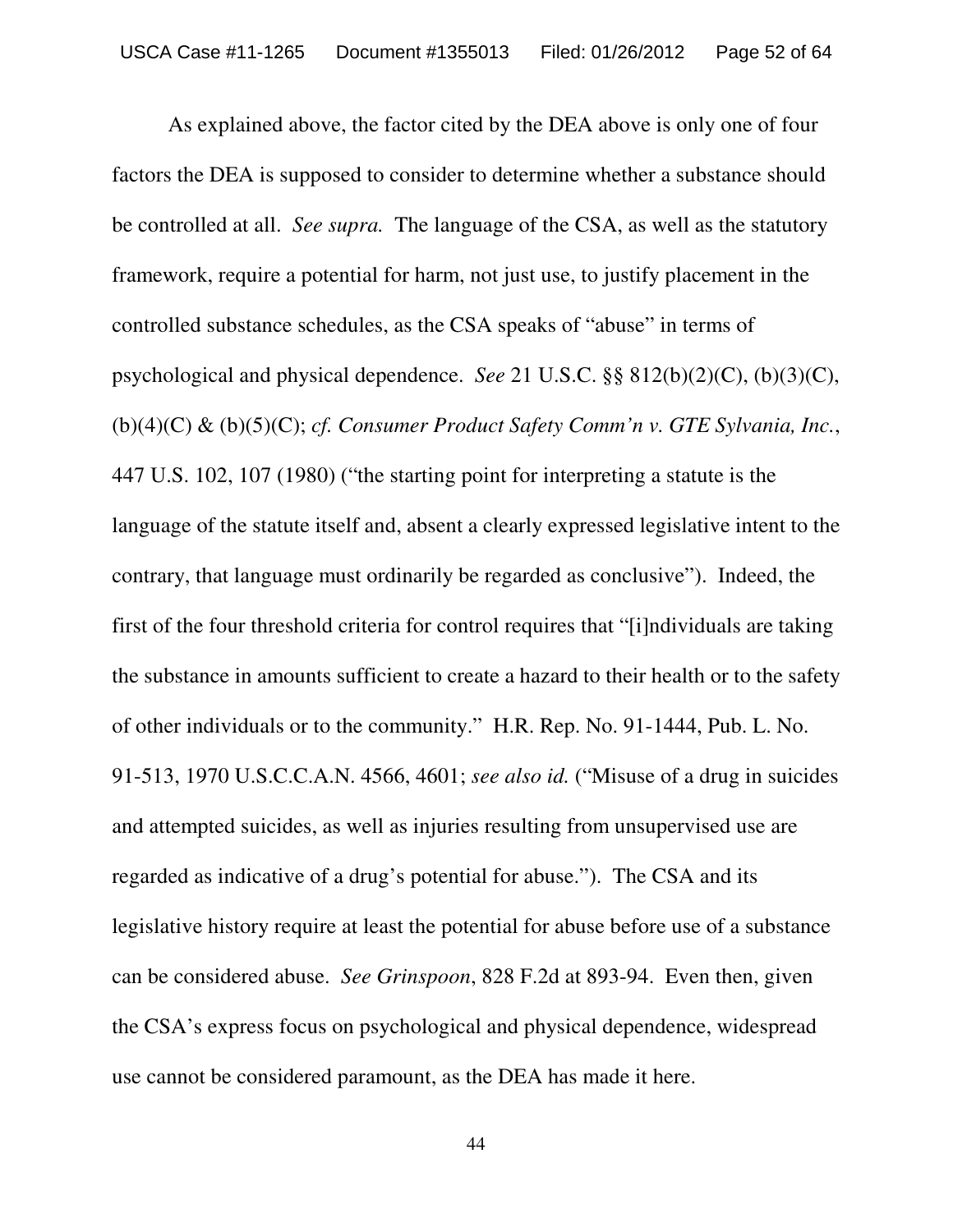Underscoring this point is *Gonzales v. Oregon*, 546 U.S. 243 (2006), wherein the Supreme Court held that the CSA did not authorize the Attorney General to prohibit doctors from prescribing regulated drugs for use in physicianassisted suicide where authorized to do so by state law. Interpreting the structure and legislative history of the CSA, the Court emphasized that "[t]he statutory criteria for deciding what substances are controlled . . . consistently connect the undefined term 'drug abuse' with addiction or abnormal effects on the nervous system." *Id.* at 273. In the view of the Supreme Court, use of a drug in compliance with state law to commit suicide does not constitute "drug abuse" under the CSA based on Congress' "consistent use [of this phrase] throughout the statute, not to mention its ordinary meaning." *Id.* at 274. It would seemingly be apparent that use of marijuana without any apparent harm should not be considered more abusive than suicide.

Indeed, if use alone could justify Schedule I treatment, extremely popular substances, such as caffeine and aspirin, which are not statutorily exempt, would have to join marijuana in Schedule I. Of course, the CSA does not compel such a result. Rather than indicate a high potential for abuse, widespread use reflects individual decisions, which in many cases are made with knowledge of marijuana's relatively low dependence liability. The DEA erred in repeatedly equating use

45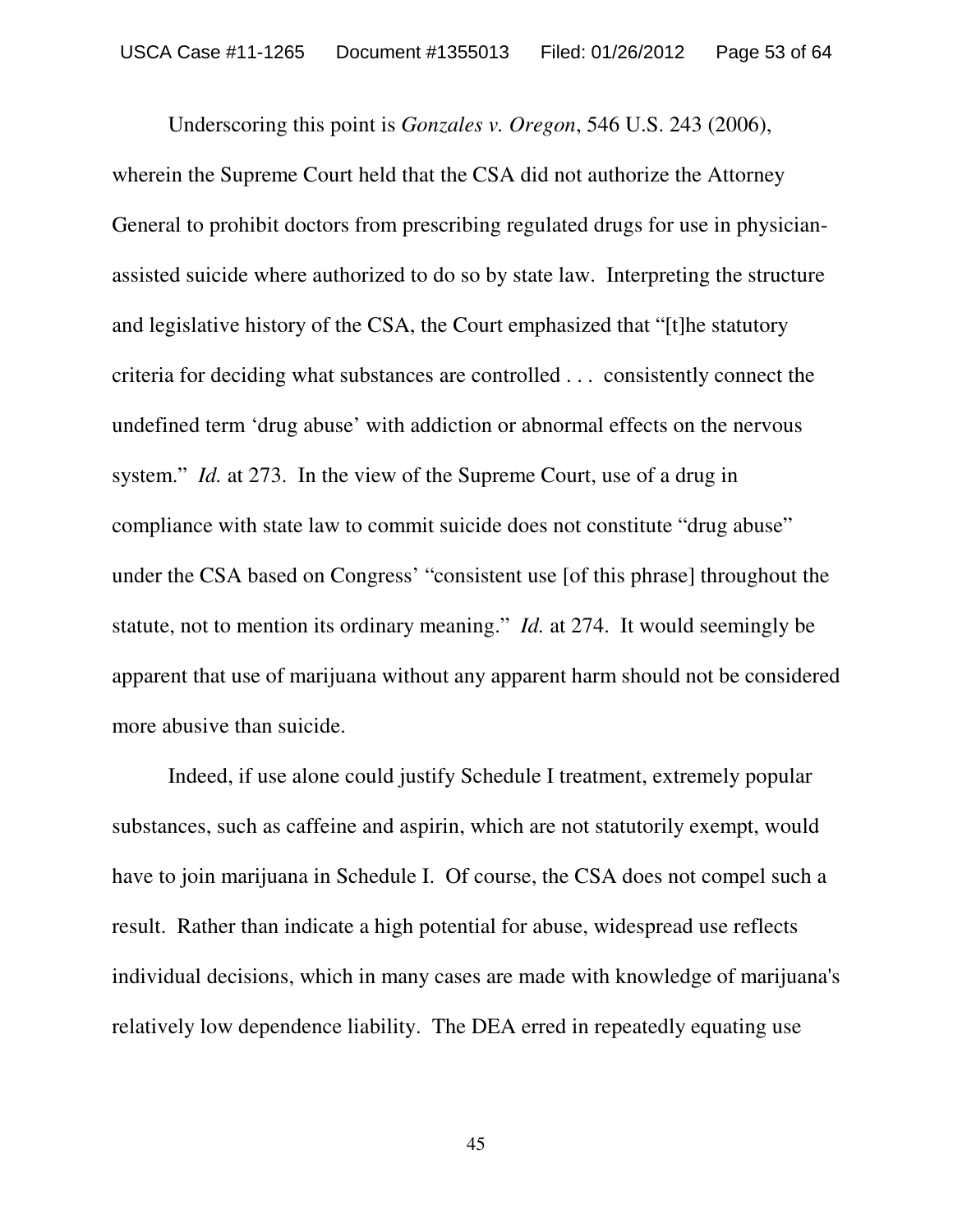with abuse to conclude that marijuana has a "high" abuse potential, even more so than methamphetamine.

## *C. A Proper Comparison of Marijuana to Other Scheduled and Non-Controlled Substances Demonstrates that Marijuana Does Not Have a "High" Potential for Abuse*

Had the DEA and HHS performed the proper comparative analysis, as required by the CSA, they would have found that marijuana does not have a sufficiently high abuse potential to warrant placement in Schedule I, even according to the selective data it cites. With respect to dependence, HHS found that "[a]lthough a distinctive marijuana withdrawal syndrome has been identified, indicating that marijuana produces physical dependence, this phenomenon is mild and short-lived. . . ." 76 Fed. Reg. 40552, 40561 (July 8, 2011) (citing Budney et al. 2004); *see also id*. at 40562 (comparing marijuana withdrawal symptoms to those of caffeine and describing them as mild). Both the DEA and HHS recognize that marijuana's physical dependence "is distinct and mild compared to the withdrawal syndromes associated with alcohol and heroin use." *Id.* at 40583 (citing Budney et al., 1999; Haney et al., 1999)); *see id.* at 40562. The DEA also cites a study describing marijuana dependence as only a "mild craving." *Id.* at 40584 (citing Budney, *et al.* (1999)).

Given these concessions regarding this most important indicator of a drug's potential for abuse, as spelled out by the CSA, it was arbitrary and capricious for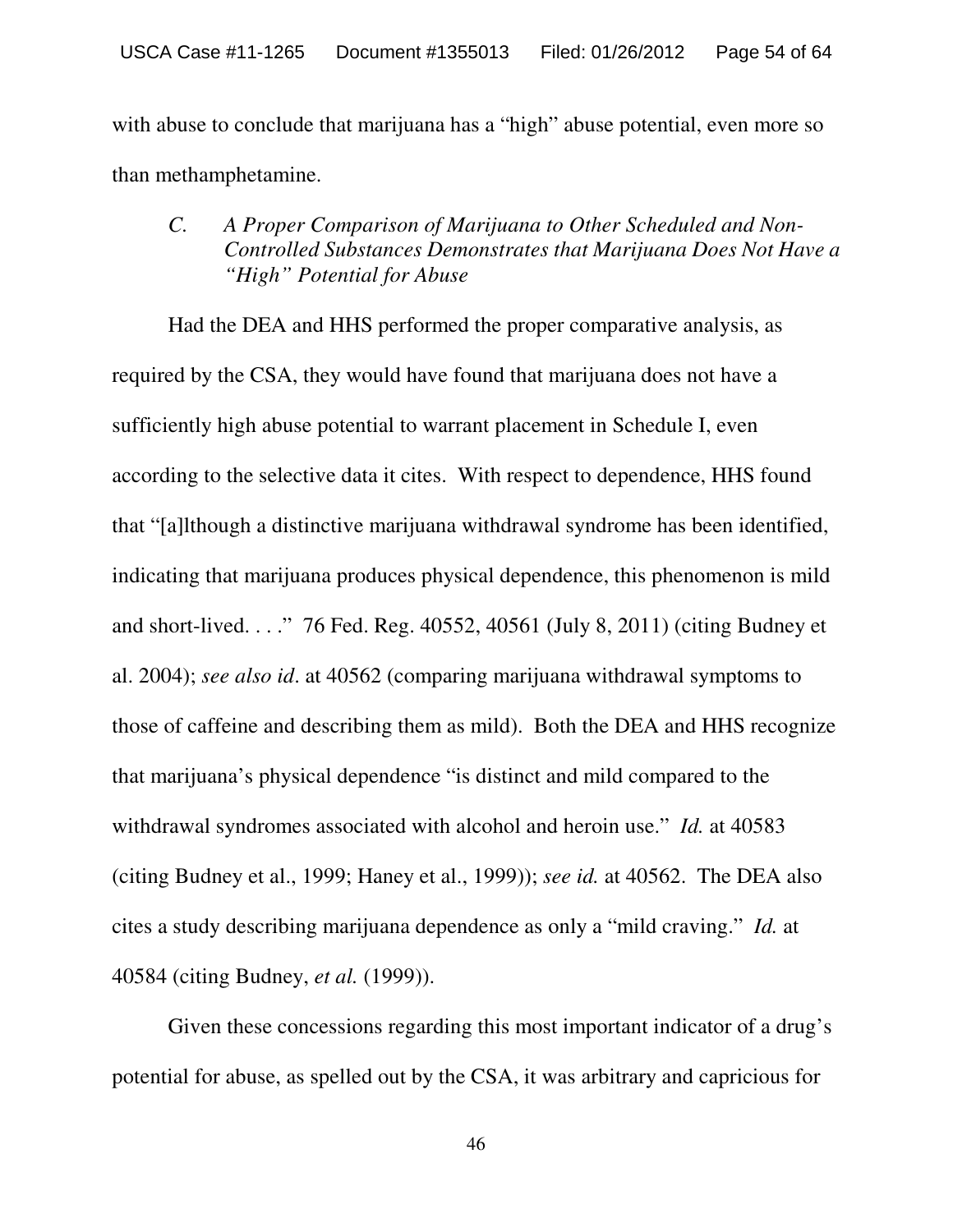the DEA to recognize that marijuana's dependence liability is "mild" compared to other Schedule I drugs, yet place marijuana in Schedule I. As far back as 1973, the National Commission on Marijuana and Drug Abuse found that marijuana "does not pose the same social and public health problems associated with the opiates and coca leaf products." *NORML v. DEA*, 559 F.2d at 752. Far more recently, in 2007, Great Britian commissioned a study with the prestigious *Lancet* scientific journal entitled "**'**Development of a Rational Scale to Assess the Harm of Drugs of Potential Misuse." *See* Torreulla, *supra*, at 200 & n.193 (citing Nutt, David, *et al. Development of a Rational Scale to Assess the Harm of Drugs of Potential Abuse*, 369 LANCET 1047, 1047 (2007)). "The results of the study are not startling, but confirm the general knowledge and experience of anyone with some degree of objective expertise in this field" *Id. "*Ranked first and second in terms of harmfulness, were heroin and cocaine respectively, with alcohol fifth and tobacco ninth, both of which were ranked as substantially more damaging than marijuana, which was ranked eleventh on the list." *Id.* at 200-01. Judge Torreulla concluded that "it makes little sense to prohibit the use of marijuana when its prejudicial effects on our health are minimal when compared to those unquestionably caused by alcohol and tobacco." *Id.* at 202.

 $111$ 

/ / /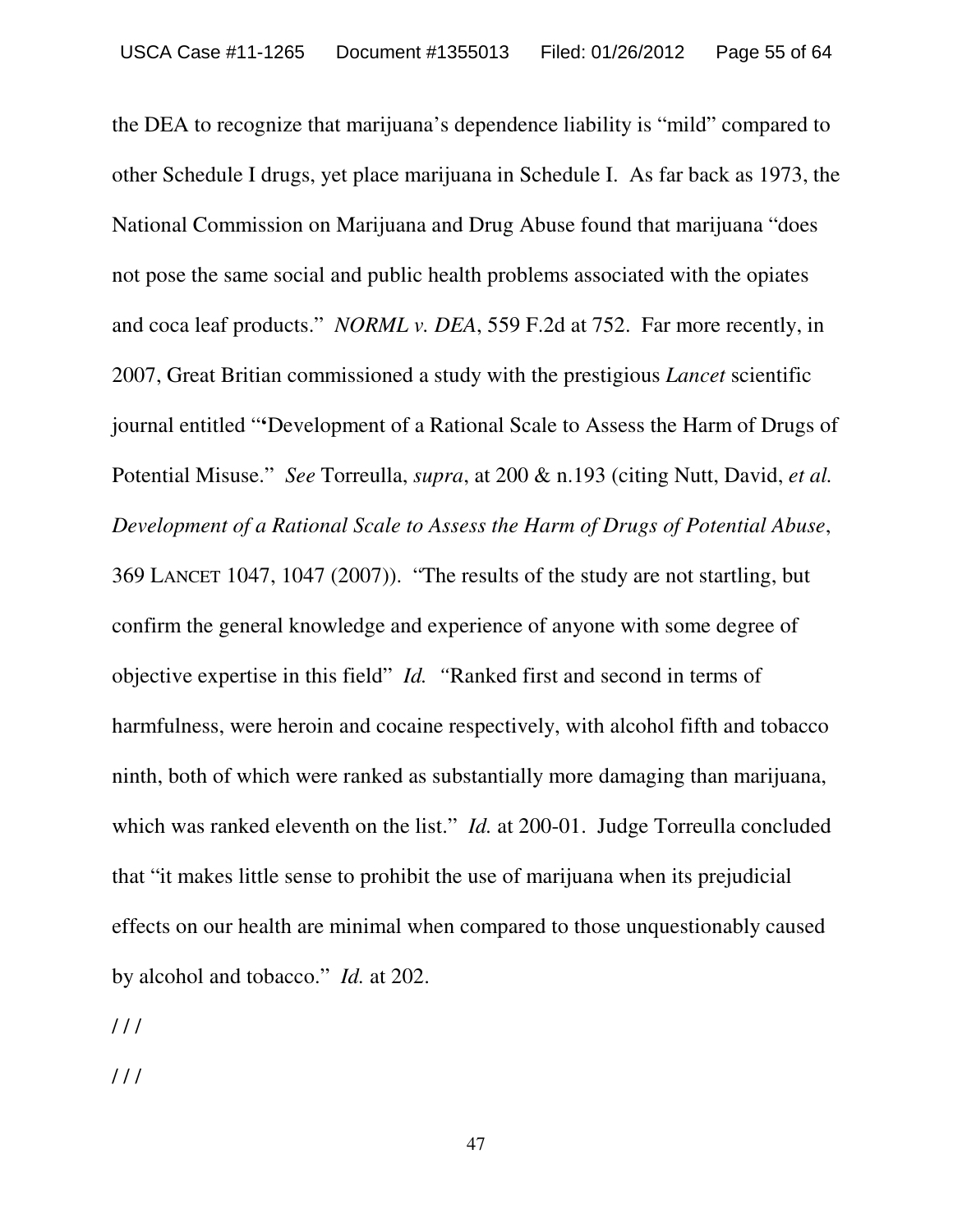*D. The DEA and HHS Acted Arbitrarily and Capriciously in Failing to Consider the Effect of Their Failure to Reschedule Marijuana on the Public and the Cost of Enforcement*

In assessing abuse, the legislative history of the CSA admonishes the Attorney General (DEA) to "consider the economics of regulation and enforcement attendant to such a decision. In addition, he should be aware of the social significance and impact of such a decision upon those people, especially the young, that would be affected by it." PL 91-513 at p. 4603; *see also NORML v. Ingersoll*, 497 F.2d at 656 ("The [CSA's] five Schedules define classes of drugs and substances pursuant to criteria set in terms of dangers *and benefits* of the drugs") (emphasis added); 21 U.S.C. § 801(1) (describing the purpose of CSA as promoting the "health and general welfare of the American people,"). As stated *supra* at Parts II, tens, if not hundreds, of thousands of putative medical marijuana patients would benefit from the use of marijuana for therapeutic purposes, but are being deprived its pallative benefits by the DEA's arbitrary scheduling determination. Meanwhile, to enforce this arbitrary scheduling decision, the federal government expends approximately \$1 billion per year, even without considering the lives lost through imprisonment and unemployment. *See* Kleiman, Mark A. & Saiger, Aaron J., *Drug Legalization: The Importance of Asking the Right Question*, 18 HOFSTRA L. REV. 527, 555 (1990) ("Government expenditures on marijuana enforcement are quite high. It is estimated that the Federal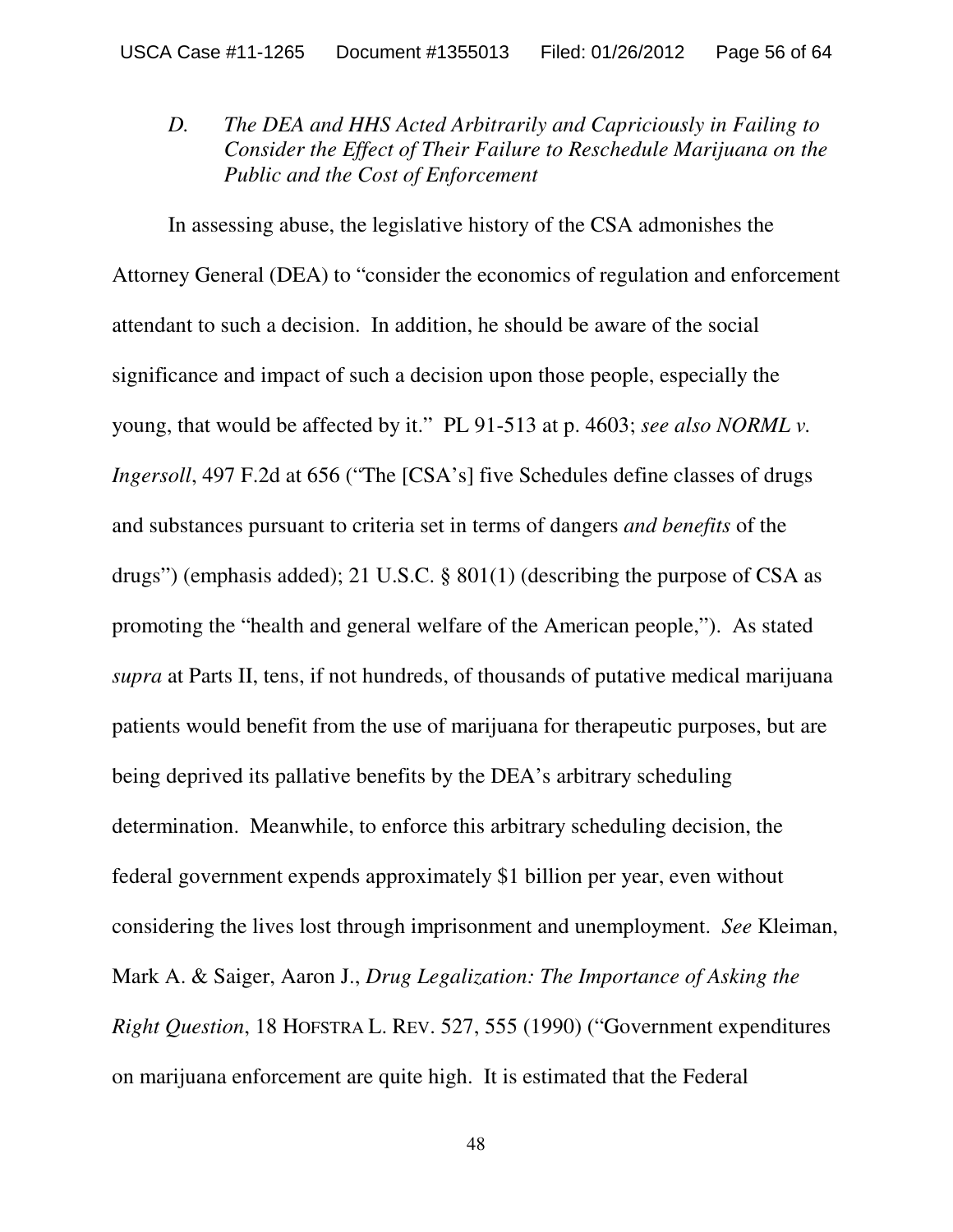Government alone has spent \$636 million on marijuana enforcement in 1986.

Similar calculations suggest that expenditures in 1988 were \$968 million")

(footnotes omitted). The DEA's failure to consider these negative effects on

human lives and its own pursestrings, as the CSA and its legislative history require,

was arbitrary and capricious yet again.

# **IV. THE DEA ACTED ARBITRARILY AND CAPRICIOUSLY BY FAILING TO HOLD A HEARING ON THE PETITION, WHICH IS NEEDED TO RESOLVE FACTUAL AND LEGAL DISPUTES AND AFFORD PETITIONERS A MEANINGFUL OPPORTUNITY TO PRESENT CURRENT SCIENTIFIC AND MEDICAL EVIDENCE IGNORED BY THE DEA AND HHS**

"In order to prevent unfair and uniformed decisions on petitions to reschedule sucstances under the CSA, the Act establishes specific procedures that the agency must follow." *NORML v. DEA*, 559 F.2d at 750. In particular, 21 U.S.C. § 811(a) provides that the DEA may engage in rulemaking proceedings to schedule a substance under the CSA, or transfer a substance between schedules, and that such rulemaking proceedings "shall be made on the record after opportunity for a hearing pursuant to the rulemaking procedures prescribed by [the APA]." The HHS' evaluation and recommendation to the DEA "serve[] to trigger an administrative hearing at which interested persons may introduce evidence to rebut the Secretary's scheduling recommendation." *Grinspoon*, 828 F.2d at 897.

Here, the DEA and HHS deprived petitioners of a meaningful opportunity to present evidence and make (reflective) legal arguments regarding currently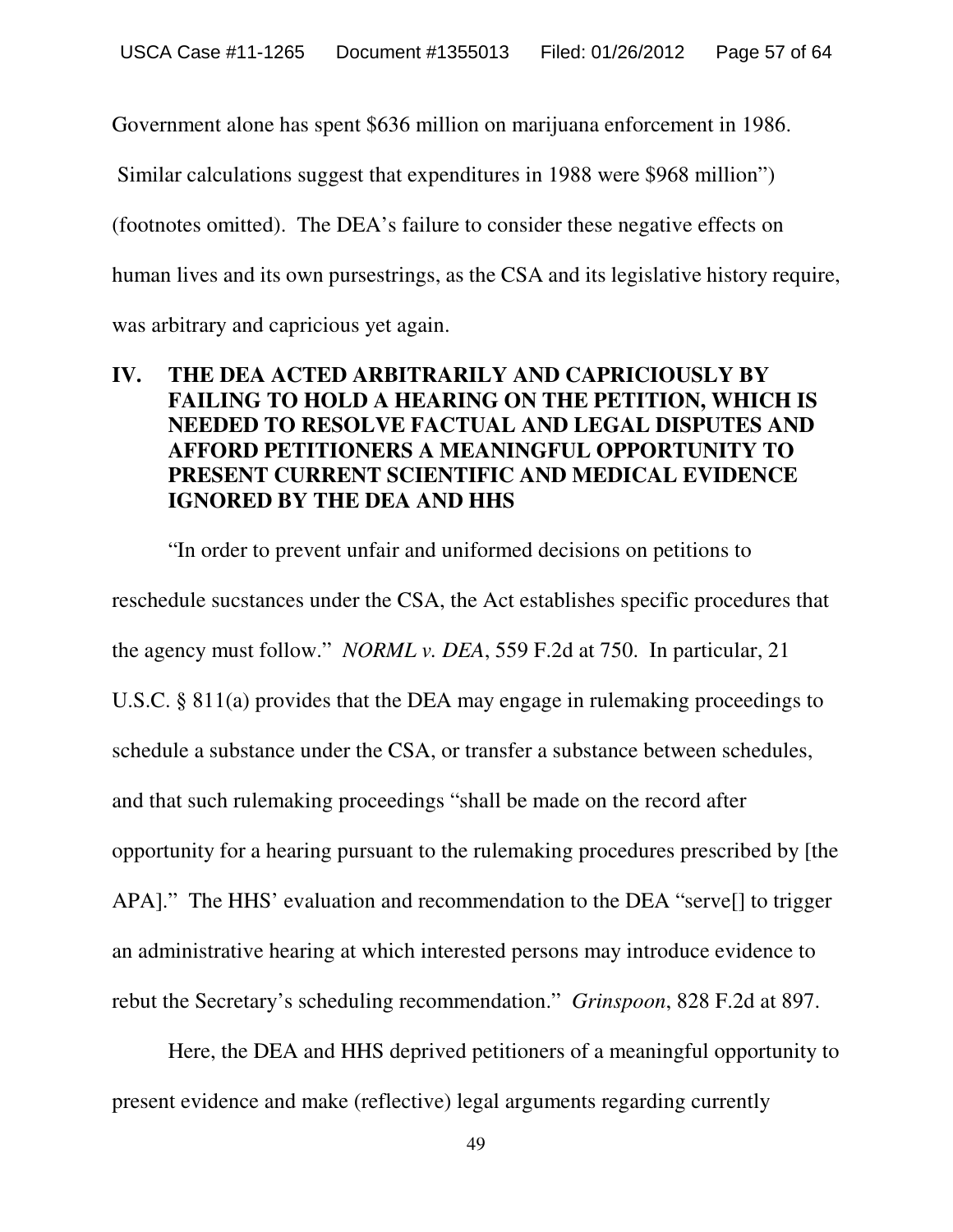accepted medical use and relative abuse potential, in violation of due process. Whereas petitioners and respondents hotly dispute whether scientific experts, medical practitioners and others recognize the medical efficacy of marijuana, and its relative abuse potential, the DEA and HHS purposely dragged their feet in responding to the Petition, in direct contradiction to the CSA's command that "[t]he evaluations and recommendations of [HHS] shall be . . . submitted to the Attorney General within a reasonable time," 21 U.S.C. § 811(b). *See* AR (A.10). The DEA, then, inexplicably compounded this delay by waiting more than four years from the HHS recommendation to issue its denial of the scheduling Petition, and only did so after petitioners filed a petition in this Court under the APA for unreasonable delay. *See* AR (A.11). In rejecting the rescheduling Petition, the DEA relied repeatedly and selectively on studies published since the filing of the Petition in 2002 supporting only its position, without giving petitioners a meaningful opportunity to respond to them through a hearing or otherwise. This violates due process.

As a result of the DEA's unexplained intransigence, petitioners were deprived a meaningful opportunity to present evidence that has emerged since 2002 demonstrating that marijuana has a currently accepted medical use with a relatively low abuse potential in response to data relied upon by respondents. This new evidenec includes studies that marijuana is effective as an appetitie stimulant,

50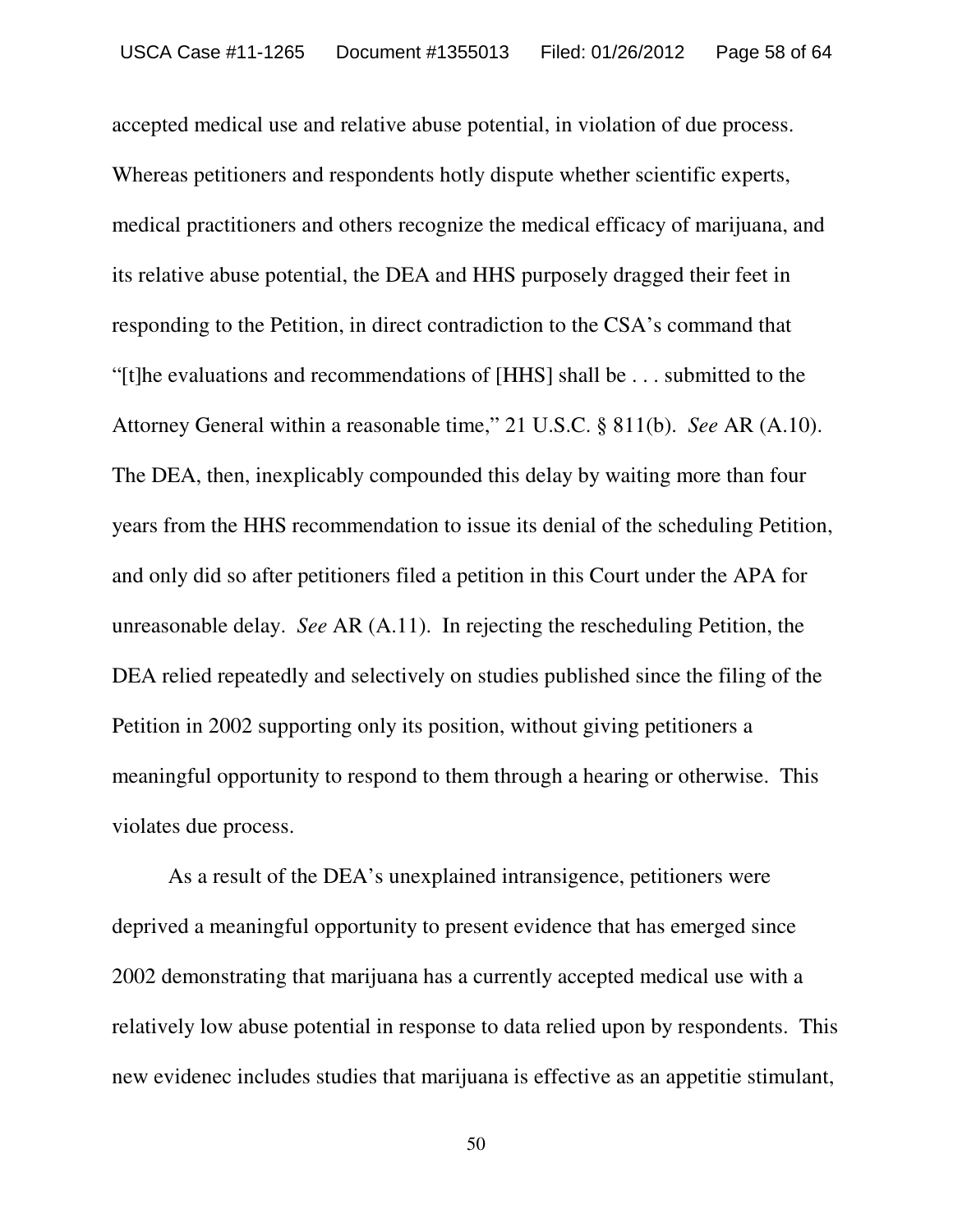antiemetic, and sedative, as well as calls from the American Medical Association and the American College of Physicians for marijuana's rescheduling. Brown, *supra*, at 1530. Petitioners could not have anticipated how HHS and the DEA would approach these issues in 2002 when they filed their rescheduling Petition and make responsive legal and scientific arguments accordingly. *Cf. Grinspoon*, 828 F.2d at 897 (quoted *supra*). This failure to conduct a hearing or reopen the record after revealing to petitioners the results of HHS' evaluation and recommendations in 2006 was arbitrary and capricious and violates due process -- "It was not the kind of agency action that promoted the kind of interchange and refinement of views that is the lifeblood of a sound administrative process." *NORML v. Ingersoll,* 497 F.2d at 659; *cf. Esch v. Yeutter*, 876 F.2d 976, 993 (D.C. Cir. 1989), *disapproved on other grounds by Axiom Res. Mgmt., Inc. v. United States,* 564 F.3d 1374, 1379–81 (Fed.Cir.2009), *rev'g* 80 Fed.Cl. 530 (2008) ("Not until very late in the appellate process were appellees informed of the nature of the asserted inadequacies of their applications, a failure severely impairing their right and ability to adduce relevant evidence at all stages of that process") (footnotes omitted); *Coalition of Concerned Citizens v. Damian,* 608 F.Supp. 110, 124 (S.D. Ohio 1984) ("The public hearing requirement is intended to provide a mechanism by which highway planners are publicly confronted with opposing views, to ensure that they take account during the planning process of the desire and objections of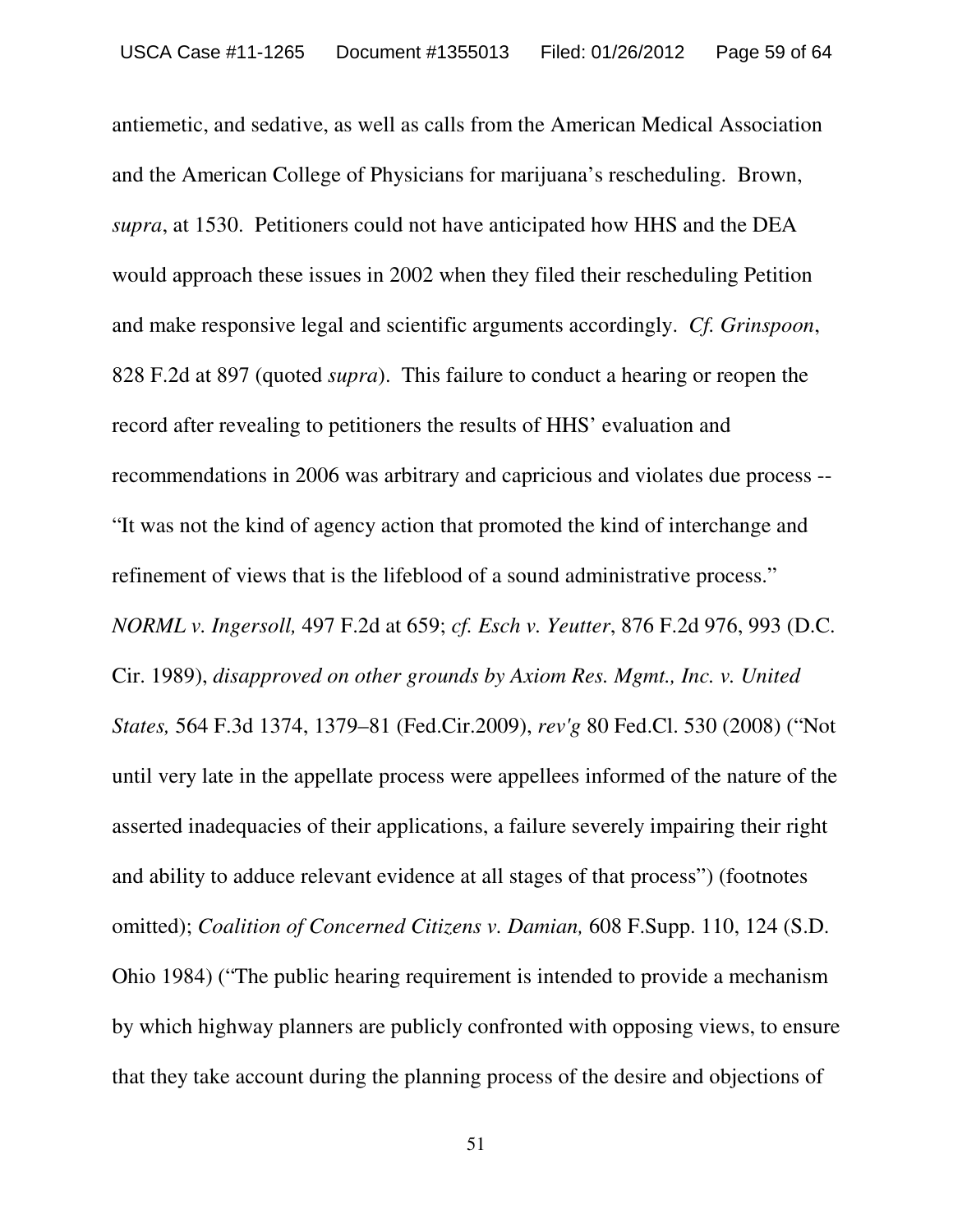citizens affected by proposed projects") (citing *D.C. Federation of Civic Ass'ns, Inc. v. Volpe,* 434 F.2d 436, 441 (D.C.Cir.1970)); *see also Russo Development Corp. v. Thomas*, 735 F.Supp. 631, 636 (D. N.J. 1989) ("the court does not rule out the possibility that a delay by a government agency may be so excessive as to constitute a deprivation of a party's due process rights").

One clear example of the prejudice suffered by petitioners, and medical marijuana patients generally, by the DEA's failure to hold a hearing or allow petitioners to supplement the record is the heavy reliance the DEA places upon the respiratory effects of marijuana smoking to conlcude that marijuana has a high potential for abuse. *See* 76 Fed. Reg. 40552, 40567, 40568, 40575, 40579, 40582 & 40583 (July 8, 2011) ("Smoked marijuana exerts a number of cardiovascular and respiratory effects, both acutely and chronically and can cause chronic bronchitis and inflammatory abnormalities of the lung tissue"). This proposition is flatly rejected by a recent study published in *The Journal of the American Medical Association*, concluded that, although marijuana has many of the same constituents as tobacco smoke, it occassional use "was not associated with adverse effets on pulminary function." *See* Request for Judicial Notivce, Exh. 2. Certainly, an objective observer seeking to ascertain the abuse potential of marijuana would want to know and assess this study. The DEA, however, did not. Its refusal to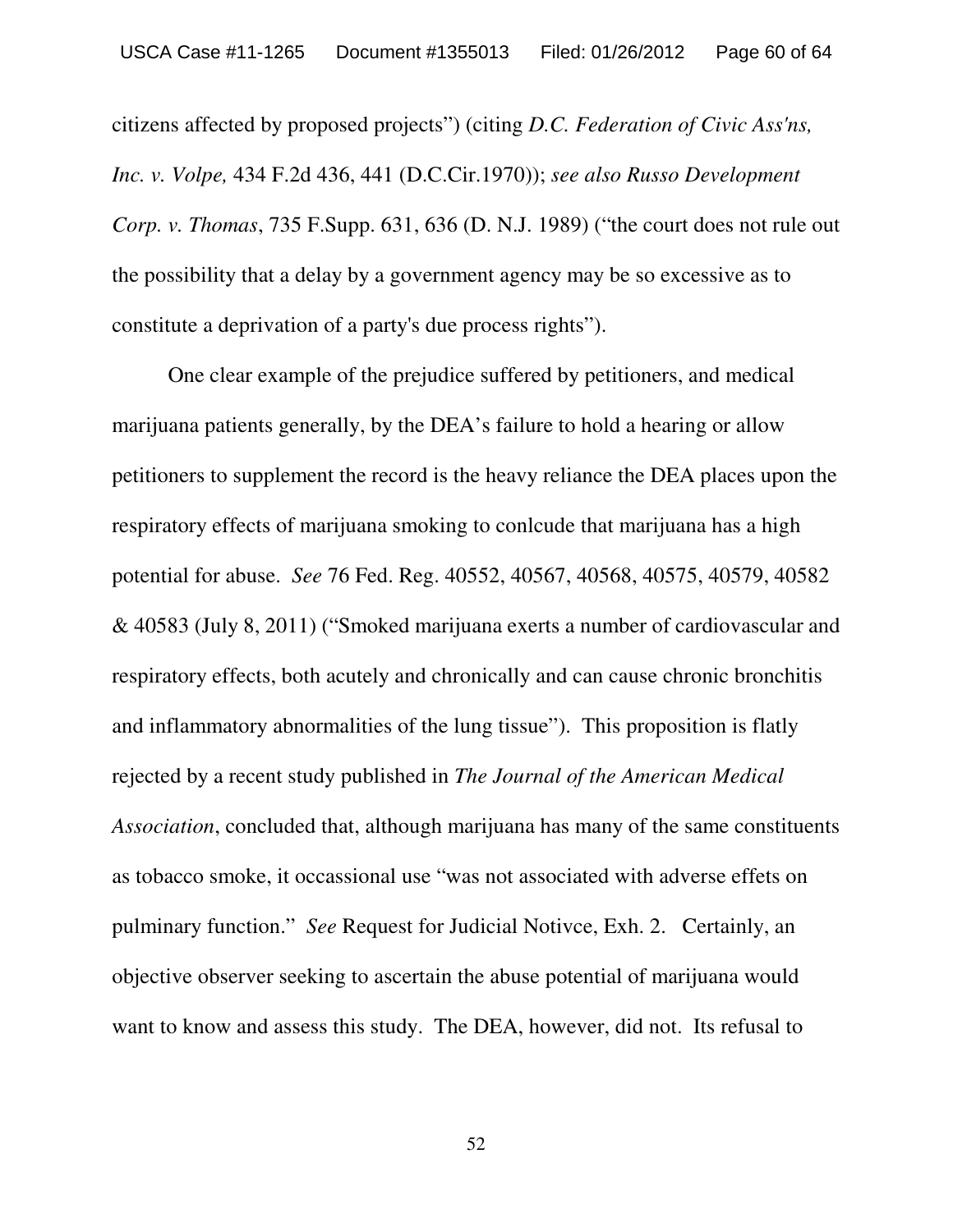hold a hearing or open the administrative record after HHS issued its evaluation was arbitrary and capricious and violates due process.

In *NORML v. DEA,* this Court emphasized the need for a hearing or, at the barest minimum, an opportunity to respond to the HHS' response in some way when it reversed the DEA's rescheduling determination and remanded for futher proceedings consist with the CSA -- "Only a formal referral *and hearing* will allow due weight to be given to [HHS'] findings." 559 F.2d at 749 (emphasis added). "The issue could then have been fully litigated at a DEA rulemaking hearing." *Id.* at 754 (footnote omitted). Because the DEA's determination was not made in conformity with the procedures set out in the CSA, "[w]e owe no deference to statutorily invalid exercise of discretion." *Id.* at 754; *see also Environmental Defense Fund, Inc. v. Ruckelshaus*, 439 F.2d 584, 595 (D.C. Cir. 1971) ("Public hearings bring the public into the decision-making process, and create a record that facilitates judicial review"). A remand is required to ensure compliance with the intent of Congress when it prescribed the procedures set forth in the CSA and is necessary to restore due process.

- $111$
- $111$
- $111$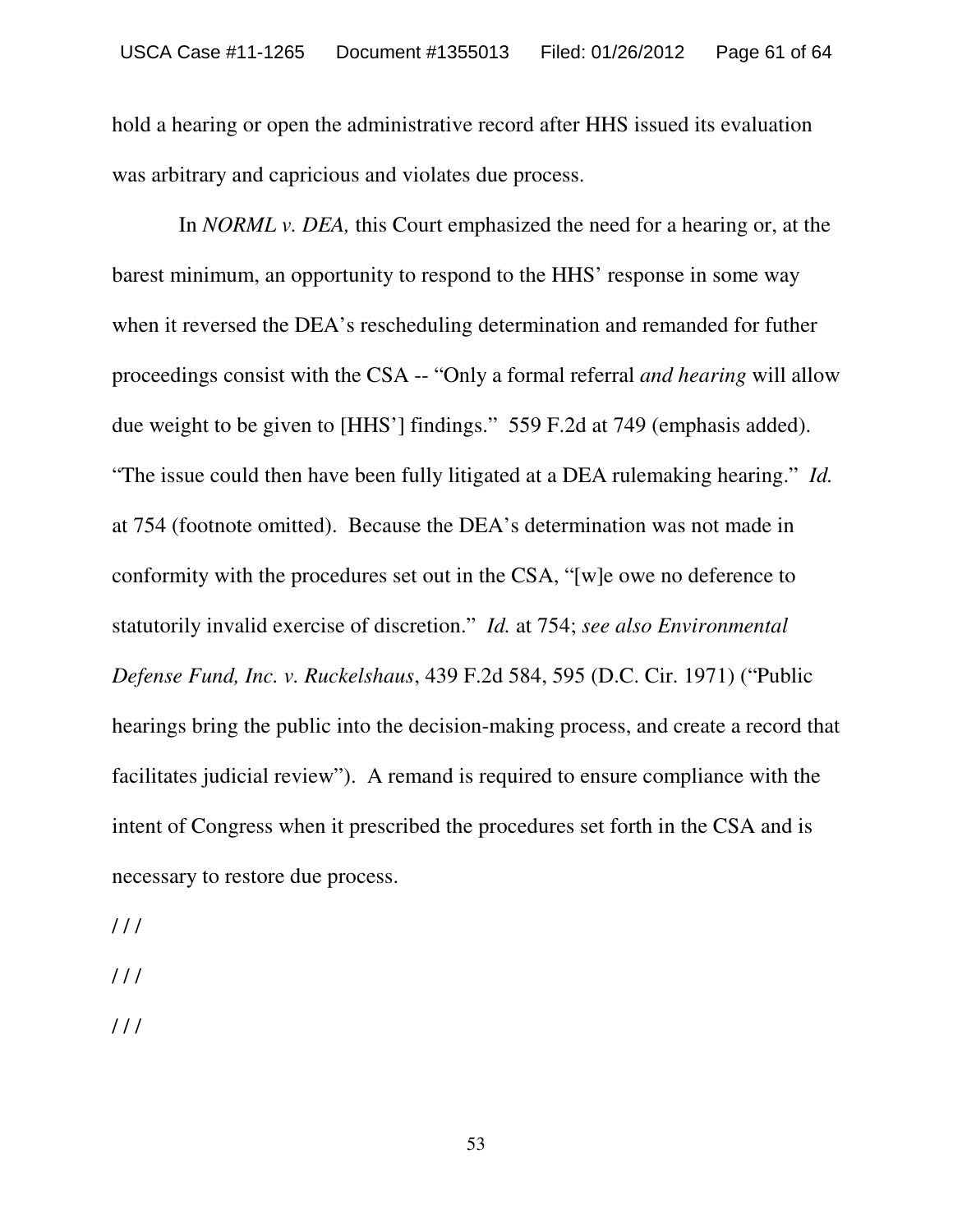# **CONCLUSION**

For the foregoing reasons, petitioners respectfully request that this case be remanded to the DEA for a meaningful evaluation of all the factors concerning relative abuse potential and medical efficacy listed in the CSA.

DATED: January 23, 2012 Respectfully Submitted,

/s/ Joseph D. Elford Joseph D. Elford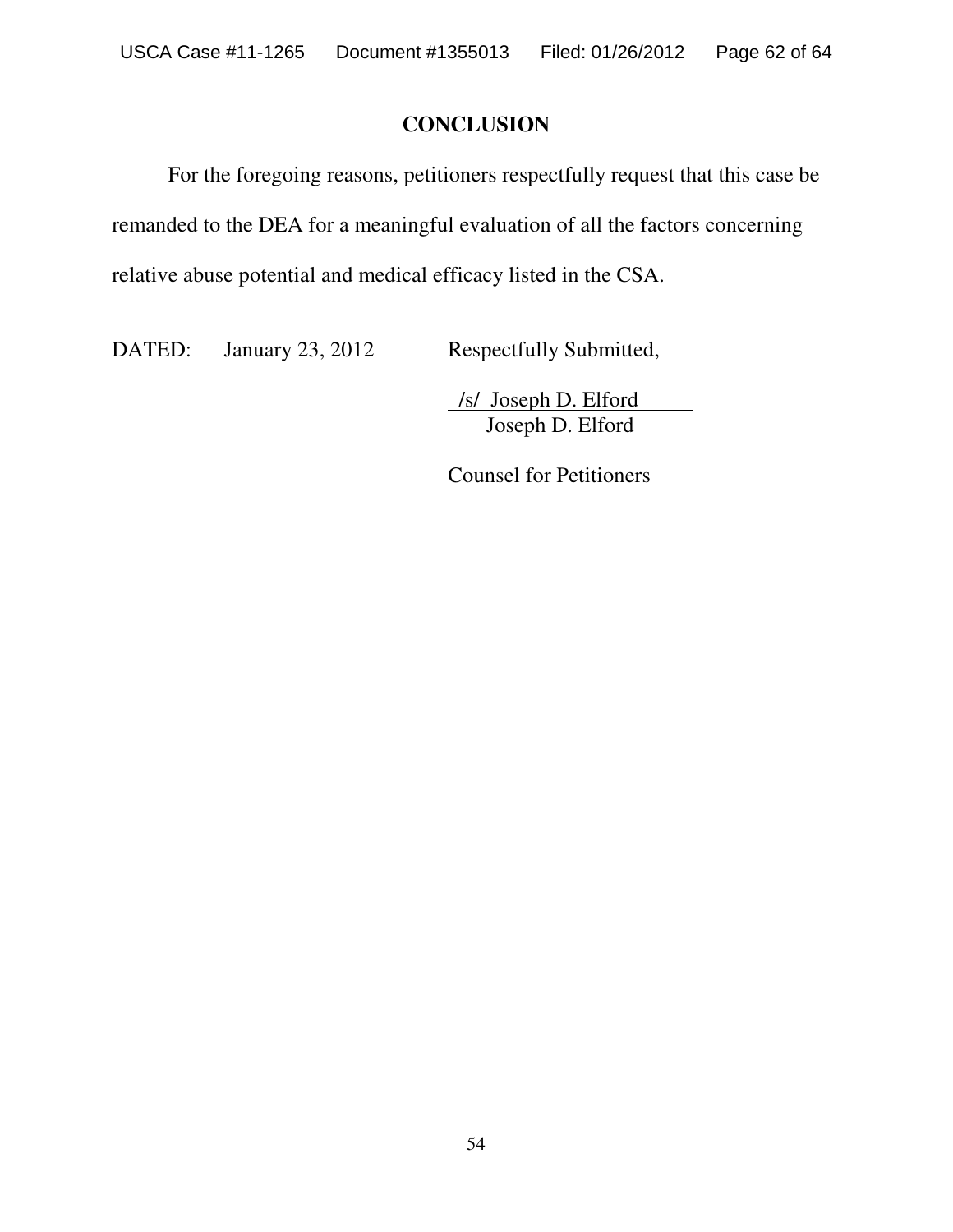# **CERTIFICATION REGARDING BRIEF FORM**

I, Joseph D. Elford, hereby certify pursuant to Fed.R.App.P. 32, that the attached brief is proportionately spaced, has a typeface of 14 points, and contains 12,918 words.

DATED: January 23, 2012 Respectfully Submitted,

/s/ Joseph D. Elford Joseph D. Elford